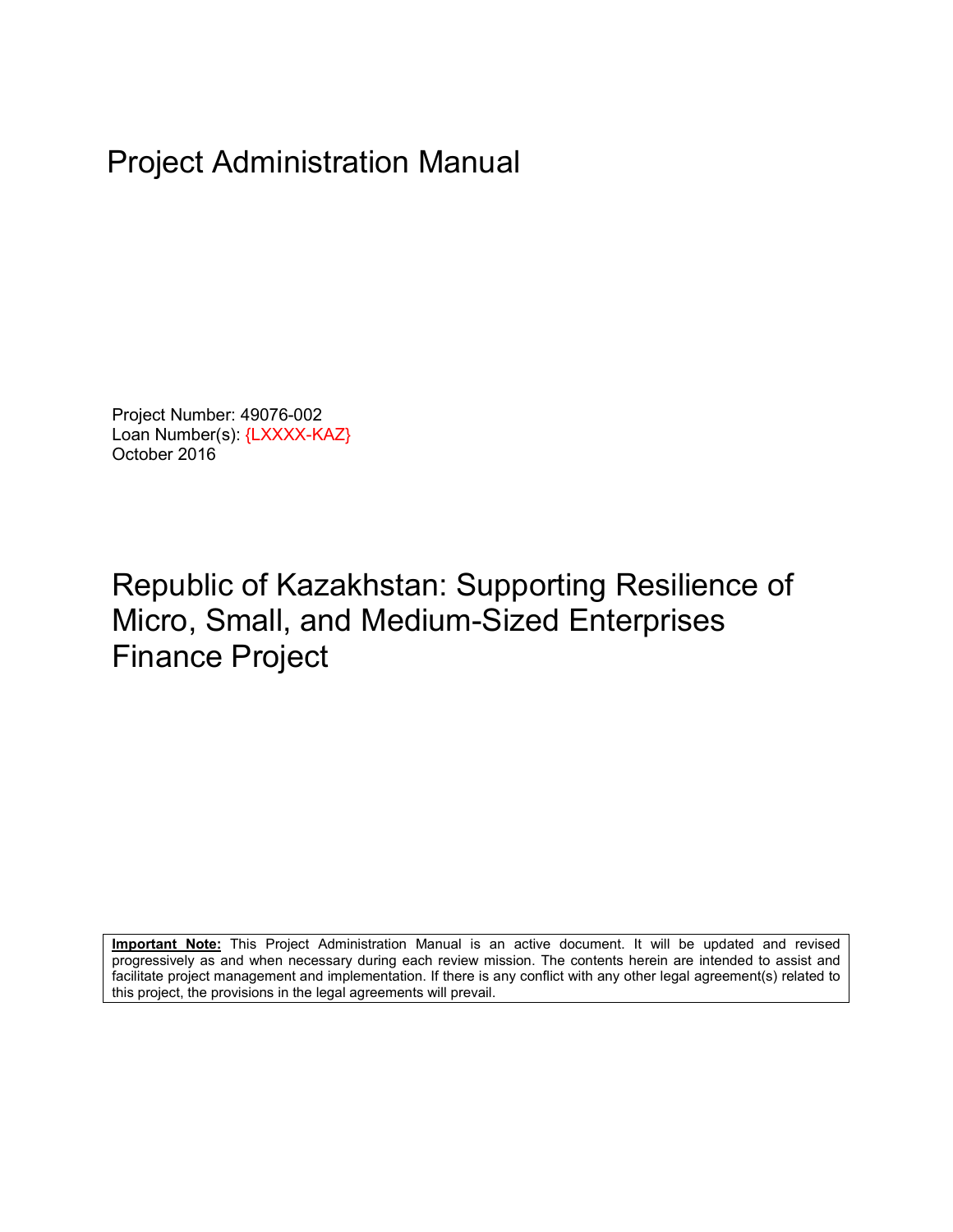### **Contents**

| I.    | PROJECT DESCRIPTION                                                                  | 1                                          |
|-------|--------------------------------------------------------------------------------------|--------------------------------------------|
| ΙΙ.   | <b>IMPLEMENTATION PLANS</b>                                                          |                                            |
|       | <b>Project Readiness Activities</b><br>А.                                            | $\begin{array}{c} 2 \\ 2 \\ 3 \end{array}$ |
|       | <b>B.</b><br>Overall Project Implementation Plan                                     |                                            |
| III.  | PROJECT MANAGEMENT ARRANGEMENTS                                                      | $\overline{\mathcal{A}}$                   |
|       | Project Implementation Organizations—Roles and Responsibilities<br>А.                | $\overline{\mathcal{A}}$                   |
|       | <b>B.</b><br>Project Management Unit (PMU)                                           | 5                                          |
|       | $C_{\cdot}$<br>Key Persons Involved in Implementation                                | $\frac{5}{7}$                              |
|       | D.<br><b>Project Organization Structure</b>                                          |                                            |
| IV.   | <b>COSTS AND FINANCING</b>                                                           | 8                                          |
|       | <b>Project Investment and Financing Plans</b><br>А.                                  | 8                                          |
|       | <b>B.</b><br>Allocation and Withdrawal of Loan Proceeds                              | 9                                          |
|       | C.<br><b>Contract Awards and Disbursements</b>                                       | 11                                         |
| V.    | <b>FINANCIAL MANAGEMENT</b>                                                          | 13                                         |
|       | <b>Financial Management Assessment</b><br>А.                                         | 13                                         |
|       | <b>B.</b><br><b>Disbursement</b>                                                     | 14                                         |
|       | $C_{-}$<br>Liquidation                                                               | 15                                         |
|       | D.<br><b>Accounting and Auditing</b>                                                 | 16                                         |
| VI.   | PROCUREMENT AND CONSULTING SERVICES                                                  | 17                                         |
|       | Advance Contracting and Retroactive Financing<br>А.                                  | 17                                         |
|       | В.<br>Procurement of Goods, Works and Consulting Services                            | 17                                         |
|       | $C_{\cdot}$<br>Technical Assistance: Outline of Terms of Reference for Consultants   | 17                                         |
| VII.  | <b>SAFEGUARDS</b>                                                                    | 19                                         |
| VIII. | <b>GENDER AND SOCIAL DIMENSIONS</b>                                                  | 21                                         |
| IX.   | PERFORMANCE MONITORING, EVALUATION, REPORTING AND                                    |                                            |
|       | <b>COMMUNICATION</b>                                                                 | 23                                         |
|       | A.<br>Project Design and Monitoring Framework                                        | 23                                         |
|       | В.<br>Individual PFI Outcome Targets                                                 | 25                                         |
|       | C.<br>Monitoring                                                                     | 26                                         |
|       | D.<br>Evaluation                                                                     | 26                                         |
|       | Е.<br>Reporting                                                                      | 26                                         |
| Х.    | <b>ANTICORRUPTION POLICY</b>                                                         | 27                                         |
| XI.   | ACCOUNTABILITY MECHANISM                                                             | 27                                         |
| XII.  | <b>RECORD OF PAM CHANGES</b>                                                         | 28                                         |
|       | <b>APPENDIXES</b>                                                                    |                                            |
| 1.    | Semi-Annual Progress Report For Damu                                                 | 29                                         |
| 2.    | Monthly Statement of Expenditures By Pfis                                            | 32                                         |
| 3.    | <b>Consolidated Quarterly Report And Analysis Table</b>                              | 34                                         |
| 4.    | Annual Statement of Utilization of Funds For Damu And PFIs                           | 35                                         |
| 5.    | Terms of Reference for Audit of Statement of Utilization of Funds and Specific Audit |                                            |
|       | Assurances Required (Damu)                                                           | 37                                         |
| 6.    | Terms of Reference for Audit of Statement of Utilization of Funds and Specific Audit |                                            |
|       | <b>Assurances Required (PFIs)</b>                                                    | 39                                         |
| 7.    | Outline of Environmental and Social Performance Report for Participating Commercial  |                                            |
|       | <b>Banks</b>                                                                         | 42                                         |
| 8.    | Form of Compliance Certificate                                                       | 45                                         |
| 9.    | Gender Action Plan Implementation Report                                             | 46                                         |
| 10.   | Semi-Annual Development Effectiveness Monitoring Report for PFIs                     | 48                                         |
| 11.   | <b>Technical Assistance</b>                                                          | 50                                         |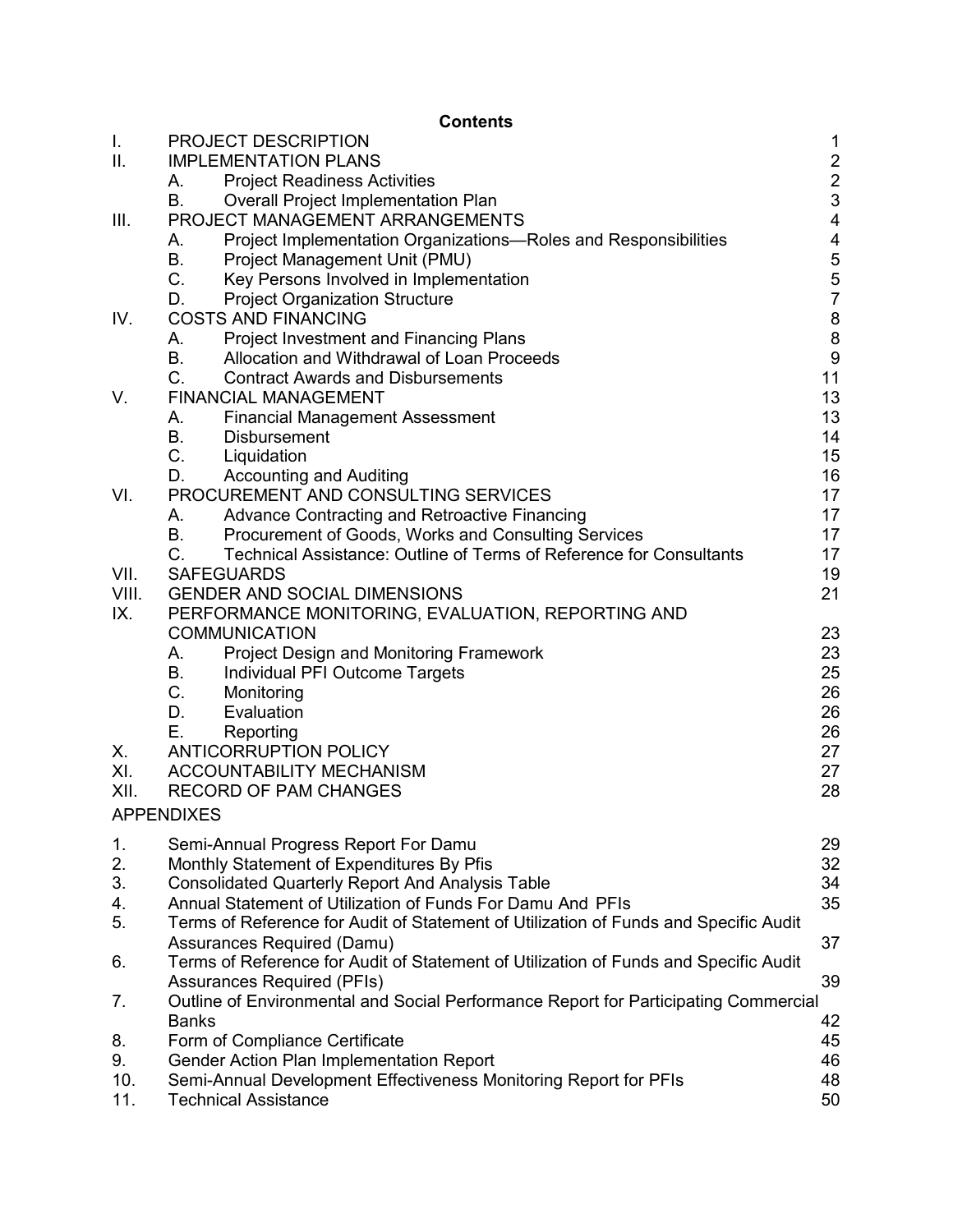### **Project Administration Manual Purpose and Process**

The project administration manual (PAM) describes the essential requirements for Damu, the executing agency (EA), and the participating financial institutions (PFIs) [Bank of Astana, Bank Center Credit, Bank Kassanova, Nurbank, Asia Credit Fund, Bereke and Kaz Micro Finance (KMF)] acting as implementing agencies to carry out the project in accordance with the loan, guarantee and project agreements between Damu, Ministry of Finance, the PFIs and the Asian Development Bank (ADB). The PAM provides relevant reporting requirements and instructions either through linkages to relevant URLs or direct reference.

Damu and the PFIs are wholly responsible for the implementation of the ADB-financed project, in accordance with the Loan and Project Agreements entered into by Damu, ADB and each PFI. ADB staff is responsible for supporting implementation including monitoring compliance by Damu and each PFI.

At loan negotiations, Damu, the PFIs, and ADB shall agree to the PAM and ensured consistency with the Loan and Project Agreements. Such agreement shall be reflected in the minutes of the Loan Negotiations. In the event of any discrepancy or contradiction between the PAM and the Loan Agreement, the provisions of the Loan and Project Agreements shall prevail.

After ADB Board approval of the project, changes in implementation arrangements are subject to agreement and approval by Damu, the PFIs and ADB and upon such approval, such changes will be incorporated in the updated PAM.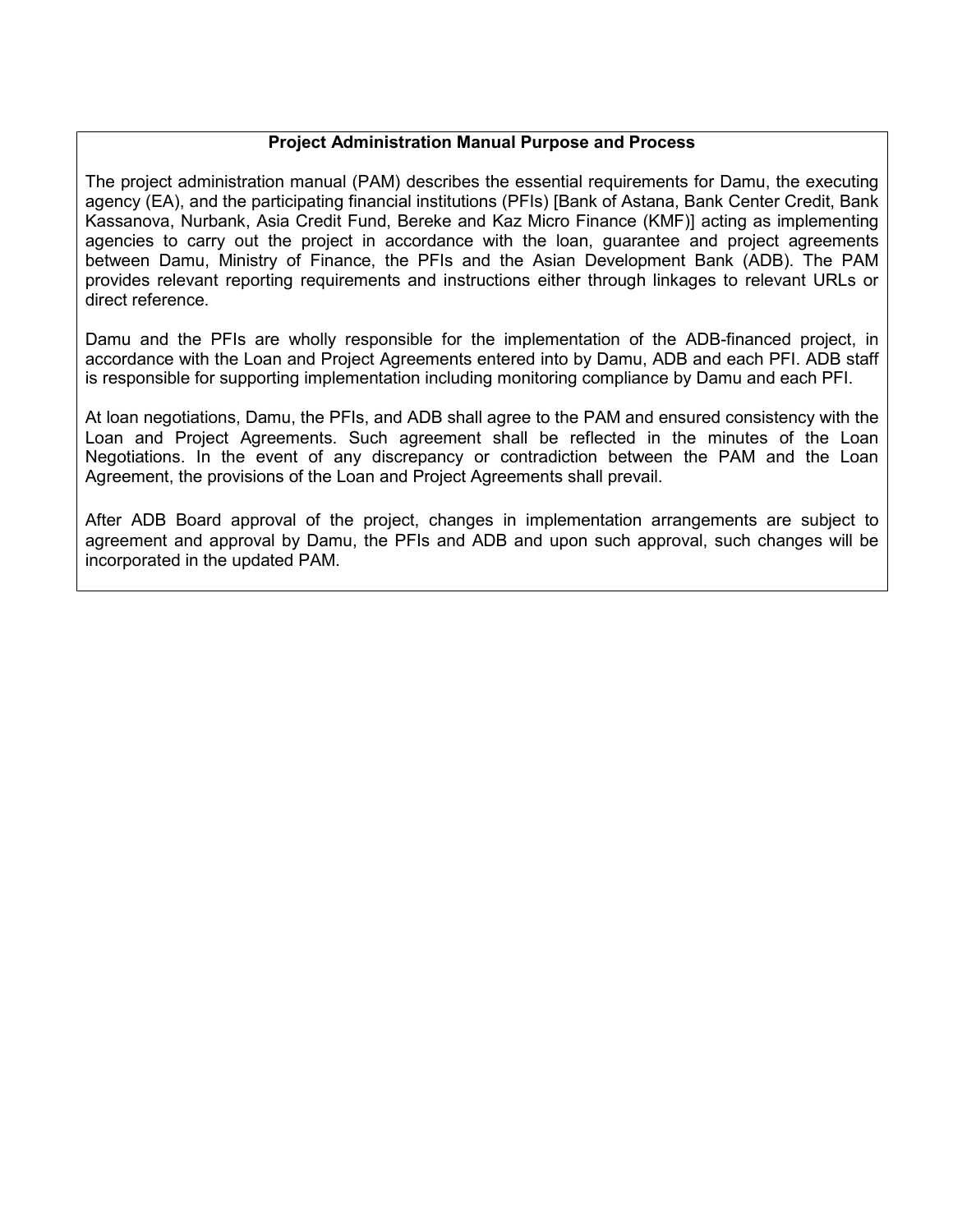# **Abbreviations**

| <b>ADB</b>  | Ξ   | <b>Asian Development Bank</b>                      |
|-------------|-----|----------------------------------------------------|
| CQS         | =   | consultant qualification selection method          |
| Damu        | $=$ | Damu Entrepreneurship Development Fund             |
| <b>DMF</b>  | =   | design and monitoring framework                    |
| EA          | $=$ | executing agency                                   |
| <b>EMR</b>  | =   | environmental monitoring report                    |
| <b>EMP</b>  | $=$ | environmental management plan                      |
| <b>ESMS</b> | $=$ | environmental and social management system         |
| <b>FIL</b>  | Ξ   | financial intermediation loan                      |
| <b>FMA</b>  | =   | financial management assessment                    |
| <b>GAP</b>  | Ξ   | gender action plan                                 |
| <b>GDP</b>  | =   | gross domestic product                             |
| IA          | =   | implementing agency                                |
| <b>IARS</b> | $=$ | <b>Imprest Account Reconciliation Statement</b>    |
| <b>IDD</b>  | $=$ | integrity due diligence                            |
| <b>IFRS</b> | $=$ | <b>International Financial Reporting Standards</b> |
| <b>MFO</b>  | $=$ | microfinance organization                          |
| <b>MNE</b>  | $=$ | Ministry of National Economy                       |
| <b>MOF</b>  | =   | Ministry of Finance                                |
| <b>MOJ</b>  | Ξ   | Ministry of Justice                                |
| <b>MOU</b>  | $=$ | memorandum of understanding                        |
| <b>MSME</b> | $=$ | micro, small and medium-sized enterprise           |
| <b>NBK</b>  | $=$ | National Bank of Kazakhstan                        |
| <b>NPL</b>  | $=$ | non-performing loan                                |
| <b>PAM</b>  | $=$ | project administration manual                      |
| <b>PAR</b>  | $=$ | portfolio at risk                                  |
| <b>PCB</b>  | =   | participating commercial bank                      |
| PFI         | Ξ   | participating financial institution                |
| <b>PIAL</b> | $=$ | <b>Prohibited Investment Activities List</b>       |
| <b>PMU</b>  | $=$ | project management unit                            |
| <b>PPMS</b> | Ξ   | project performance monitoring system              |
| <b>PPR</b>  | =   | project performance report                         |
| <b>RRP</b>  | =   | Report and Recommendation of the President         |
| <b>SME</b>  | =   | small and medium-sized enterprise                  |
| <b>SOE</b>  | $=$ | statement of expenditure                           |
| <b>SPS</b>  | $=$ | <b>Safeguards Policy Statement</b>                 |
| <b>TA</b>   | $=$ | technical assistance                               |
| <b>WA</b>   | $=$ | withdrawal application                             |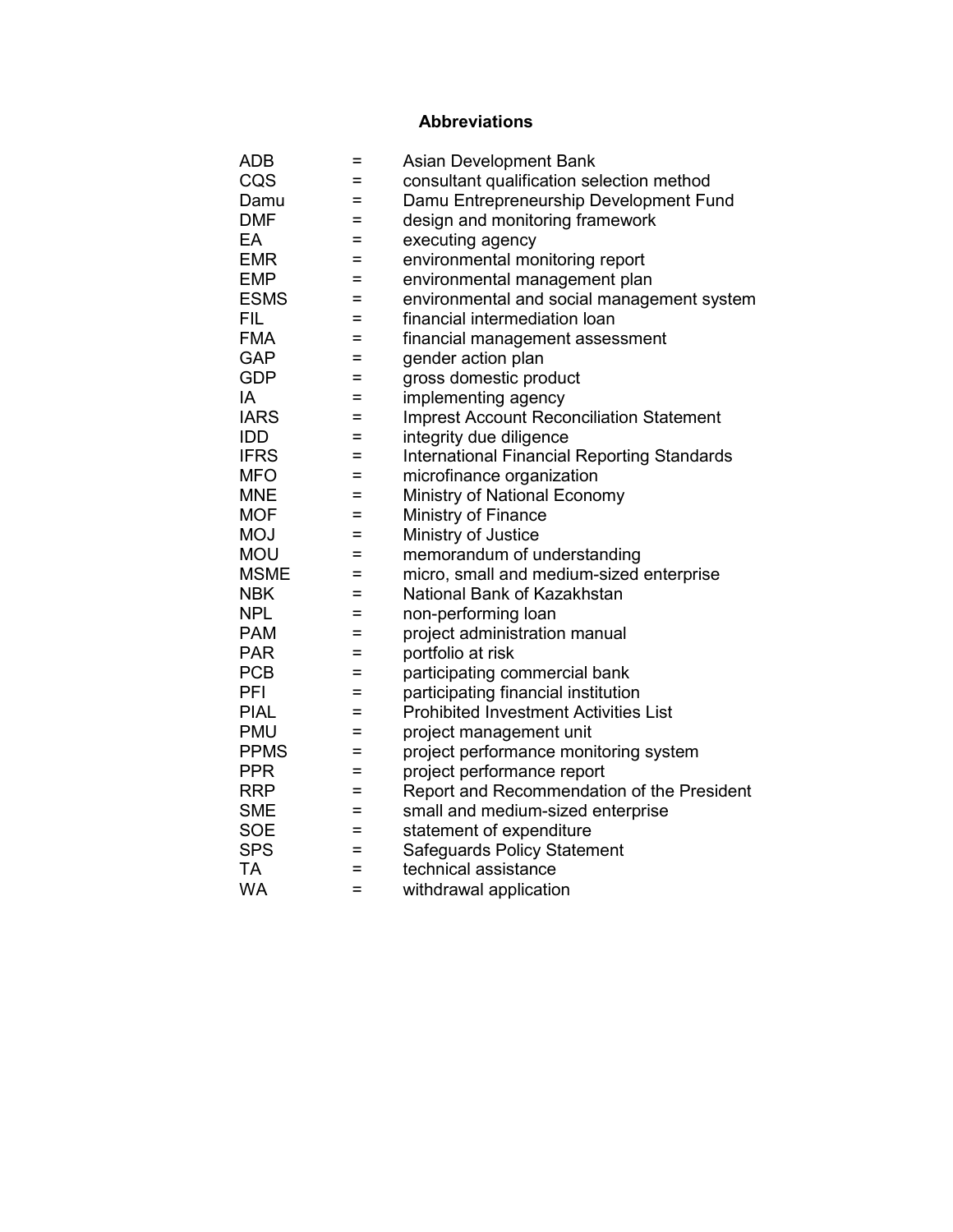### **I. PROJECT DESCRIPTION**

1. The proposed financial intermediation loan (FIL) of T72 billion (equivalent to \$200 million) will provide local currency credit to sustain operations of and employment by micro, small and medium-sized enterprises (MSMEs) during the current economic slowdown. Specifically, the loan will provide tenge funding to participating financial institutions (PFIs)<sup>1</sup> to provide investment and working capital loans to MSMEs. In addition, a \$0.5 million technical assistance (TA) will strengthen credit origination and management of selected PFIs to better serve MSMEs by expanding credit service outreach to the smaller borrowers and in the regions. The Asian Development Bank (ADB) loan will be provided to Damu Entrepreneurship Development Fund (Damu). Damu will relend the loan proceeds to qualified PFIs that meet selection criteria agreed with ADB, and pursuant to subsidiary loan agreements entered into between Damu and each PFI, on terms and conditions satisfactory to ADB. Each PFI will use the ADB loan proceeds to finance eligible subprojects as described in this project administration manual (PAM).

2. The project's impact will be a sustained contribution of MSMEs to Kazakhstan's gross domestic product (GDP), which is aligned with the government's objectives of supporting entrepreneurship and the contribution of MSMEs to the non-oil economy and employment under a challenging macro environment. The outcome will be that a sustainable provision of loans to MSMEs is maintained.

- 3. The project comprises the following outputs:
	- (i) **Sustained financial inclusion.** The project will fund local currency loans through PFIs to provide working capital to MSMEs and enable productive investments by MSMEs, and incentivize lending to women entrepreneurs and regions outside Astana and Almaty.<sup>2</sup> The PFIs will aim to fund at least (a) \$50 million equivalent to women-owned businesses, with a third of the total number of subborrowers being women; and (b) \$120 million equivalent to eligible subborrowers outside the cities of Astana and Almaty.
	- (ii) **Improved efficiency of PFIs lending to MSMEs**. The project will provide TA to improve credit risk management and efficiency of selected PFIs and to expand financing opportunities for MSMEs.

 $\overline{1}$ 1 PFIs include microfinance organizations (MFOs) and participating commercial banks (PCBs).

<sup>2</sup> The cumulative amount of financing provided to MSMEs is likely to exceed the ADB loan amount because the PFIs will utilize repaid subloan amounts to fund additional eligible subloans until the final maturity date of the Damu loans extended to PFIs.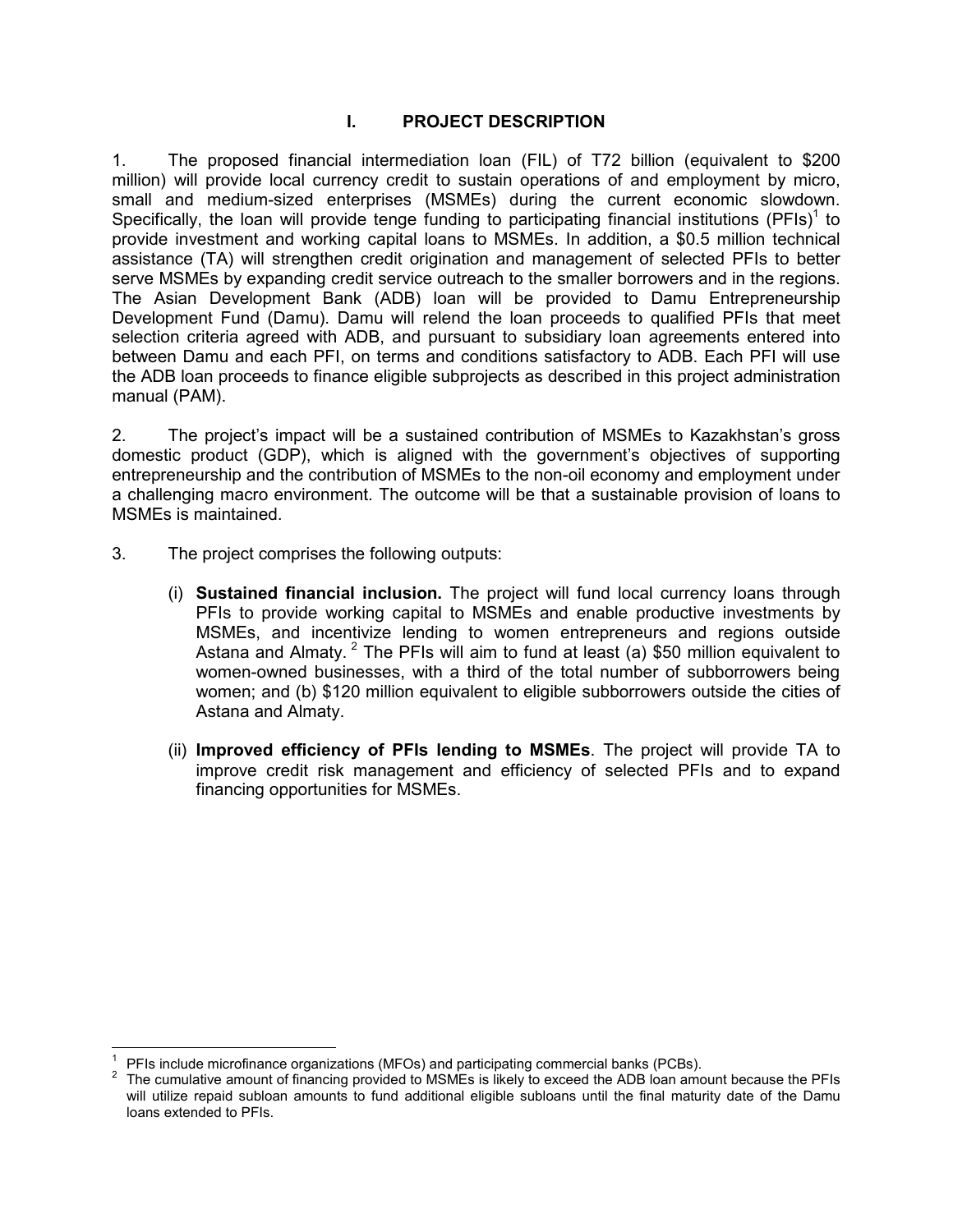### **II. IMPLEMENTATION PLANS**

|                                                                   |     | 2016       |            | 2017 | <b>Responsible</b>        |
|-------------------------------------------------------------------|-----|------------|------------|------|---------------------------|
| <b>Indicative Activities</b>                                      | Oct | <b>Nov</b> | <b>Dec</b> | Jan  | Unit                      |
| ADB Board approval                                                |     |            |            |      | ADB                       |
| Government issues<br>sovereign guarantee                          |     |            |            |      | MNE, MOF                  |
| Loan, guarantee, and<br>project agreements signing                |     |            | ▲          |      | ADB, MOF,<br>Damu, PFIs   |
| Government legal opinion<br>provided                              |     |            |            |      | MNE, MOF,<br><b>MOJ</b>   |
| Signing of subsidiary loan<br>agreements between Damu<br>and PFIs |     |            |            |      | Damu, PFIs                |
| Loan effectiveness                                                |     |            |            |      | ADB, Damu                 |
| First loan disbursement                                           |     |            |            |      | ADB, Damu,<br><b>PFIs</b> |
| Inception mission fielded                                         |     |            |            |      | ADB, MNE,<br>Damu, PFIs   |

# **A. Project Readiness Activities** (assuming ADB Board approval on 31 October 2016)

ADB = Asian Development Bank, MNE = Ministry of National Economy, MOF = Ministry of Finance, MOJ = Ministry of Justice, PFIs = participating financial institutions. Source: Asian Development Bank.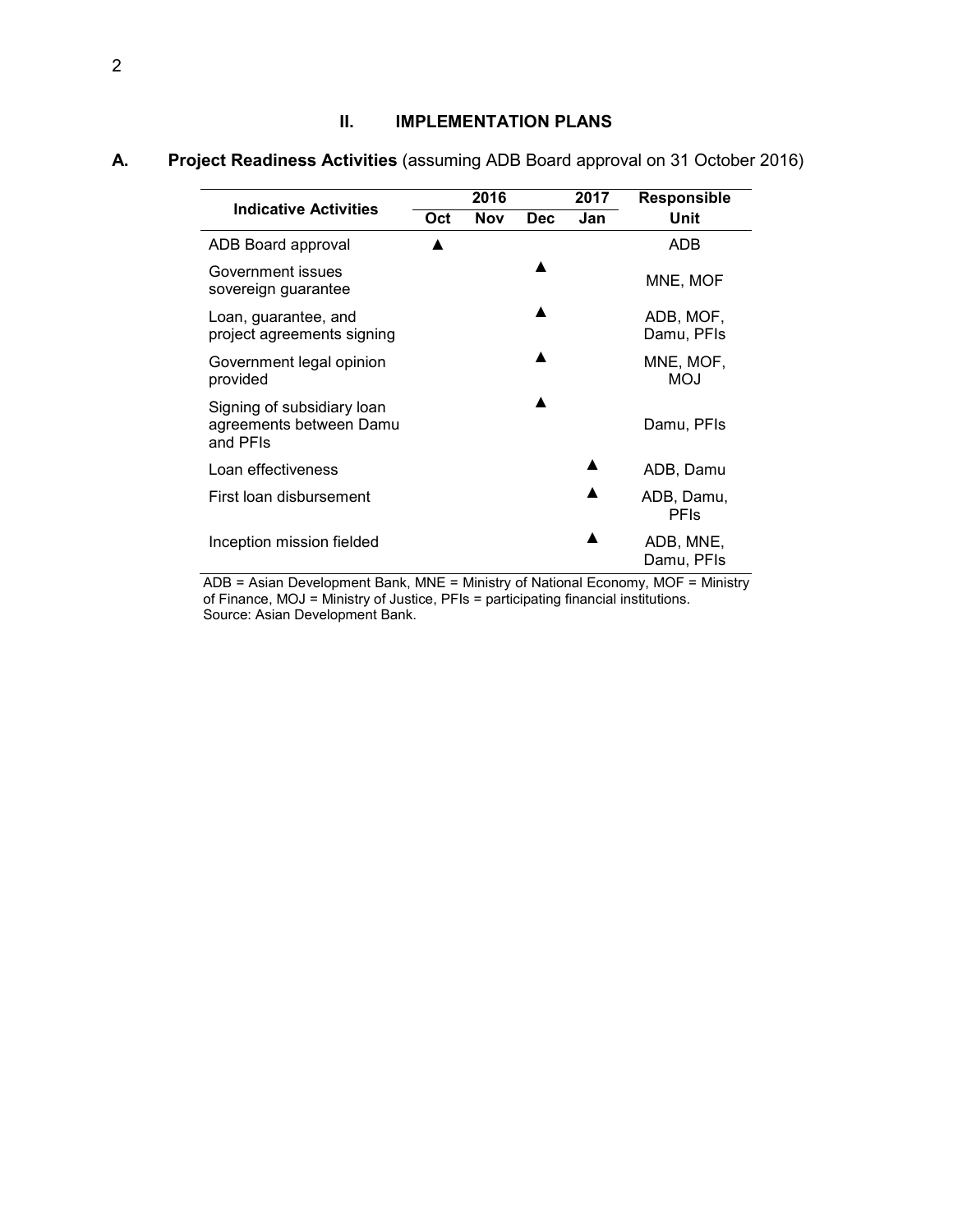| <b>Indicative Activities</b> |                                                                                                                                                                                                                          | 2017<br>(Quarter) |   |   |   |   | 2018<br>(Quarter) |   |   |   | 2019<br>(Quarter) |   |   |
|------------------------------|--------------------------------------------------------------------------------------------------------------------------------------------------------------------------------------------------------------------------|-------------------|---|---|---|---|-------------------|---|---|---|-------------------|---|---|
|                              |                                                                                                                                                                                                                          | 1                 | 2 | 3 | 4 | 1 | 2                 | 3 | 4 | 1 | $\mathbf 2$       | 3 | 4 |
| А.                           | <b>DMF</b>                                                                                                                                                                                                               |                   |   |   |   |   |                   |   |   |   |                   |   |   |
|                              | <b>Output 1: Financial inclusion sustained</b>                                                                                                                                                                           |                   |   |   |   |   |                   |   |   |   |                   |   |   |
|                              | Activity 1.1: PFIs onlend to MSMEs                                                                                                                                                                                       |                   |   |   |   |   |                   |   |   |   |                   |   |   |
|                              | Activity 1.2: Damu and PFIs implement outreach<br>and other support activities to target groups<br>(women entrepreneurs, lending outside the larger<br>cities)                                                           |                   |   |   |   |   |                   |   |   |   |                   |   |   |
|                              | Activity 1.3: PFIs provide monthly reports to<br>Damu and quarterly and semiannual reports to<br>ADB, including disbursements, financial<br>performance of the PFI, safeguards, and<br>development effectiveness results |                   |   |   |   |   |                   |   |   |   |                   |   |   |
|                              | Activity 1.4: Damu provides quarterly reports to<br>ADB                                                                                                                                                                  |                   |   |   |   |   |                   |   |   |   |                   |   |   |
|                              | <b>Output 2: Efficiency of PFIs lending to MSMEs</b><br>improved                                                                                                                                                         |                   |   |   |   |   |                   |   |   |   |                   |   |   |
|                              | Activity 2.1: Recruit consultants and finalize TA<br>agreements with PFIs                                                                                                                                                |                   |   |   |   |   |                   |   |   |   |                   |   |   |
|                              | Activity 2.2: PFIs participate in customized<br>advisory programs to develop and improve<br>lending to MSMEs                                                                                                             |                   |   |   |   |   |                   |   |   |   |                   |   |   |
|                              | Activity 2.3: Consultants provide business advice<br>to PFIs on MSMEs lending technology                                                                                                                                 |                   |   |   |   |   |                   |   |   |   |                   |   |   |
|                              | <b>B. Project Management Activities</b>                                                                                                                                                                                  |                   |   |   |   |   |                   |   |   |   |                   |   |   |
|                              | Confirm project management unit at Damu and PFIs                                                                                                                                                                         |                   |   |   |   |   |                   |   |   |   |                   |   |   |
|                              | Develop monitoring and reporting mechanisms                                                                                                                                                                              |                   |   |   |   |   |                   |   |   |   |                   |   |   |
|                              | Prepare periodical reports, including gender action<br>plan and environmental and social management<br>system monitoring reports                                                                                         |                   |   |   |   |   |                   |   |   |   |                   |   |   |
|                              | Periodical audit review and review missions that<br>monitor executing agency, and PFIs' performance                                                                                                                      |                   |   |   |   |   |                   |   |   |   |                   |   |   |
|                              | Project completion report                                                                                                                                                                                                |                   |   |   |   |   |                   |   |   |   |                   |   | ▲ |

### **B. Overall Project Implementation Plan**

ADB = Asian Development Bank, DMF = design and monitoring framework, EA = executing agency, MSME = micro, small, and medium-sized enterprise, PFI = participating financial institution, TA = technical assistance. Source: Asian Development Bank.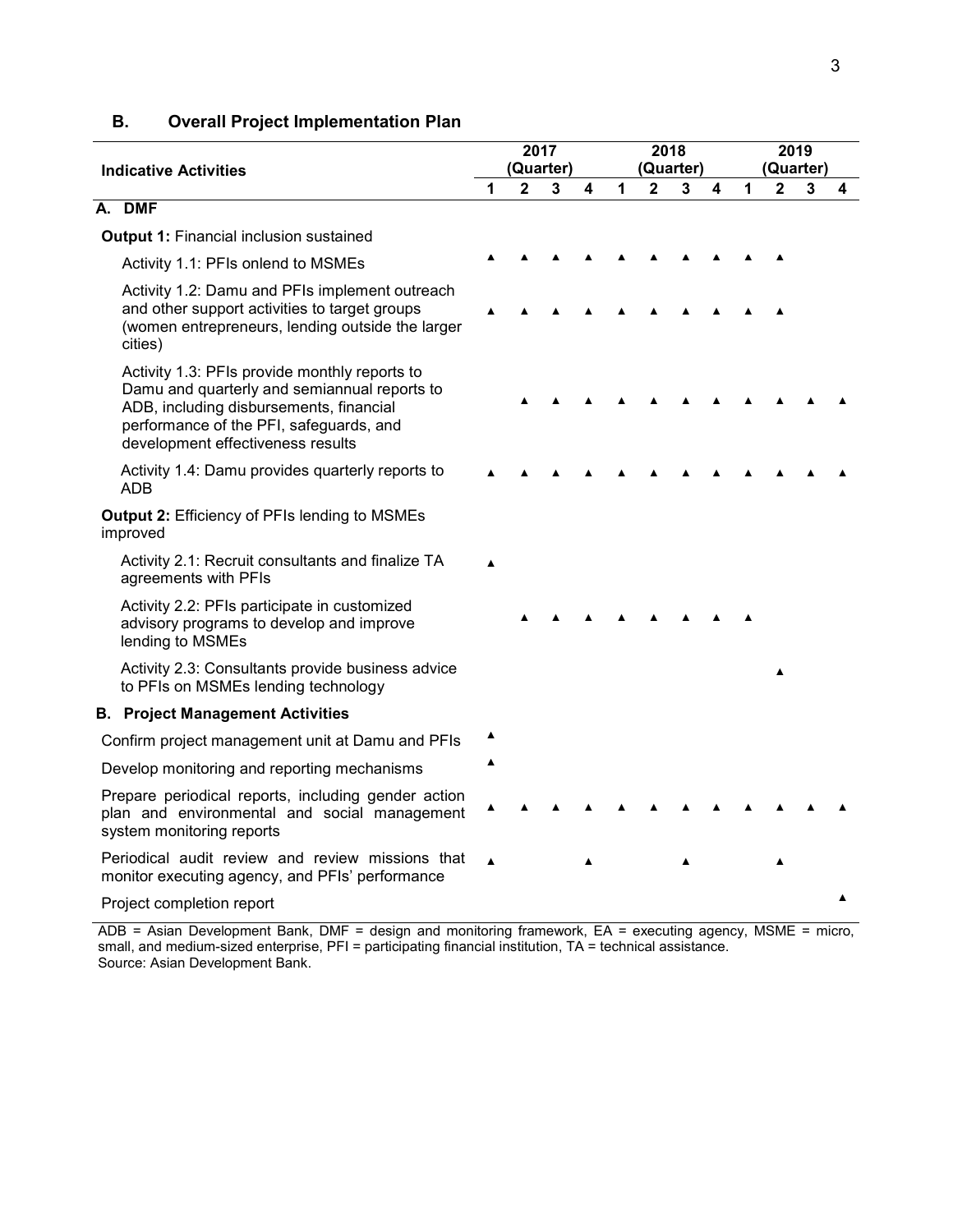### **III. PROJECT MANAGEMENT ARRANGEMENTS**

| <b>Project implementation</b>             | <b>Management Roles and Responsibilities</b>                                                                                                                                                                                                                                                                                                                                                                                                                                                                                                                                                                                                                                                                                                                                                                                                                                                                     |
|-------------------------------------------|------------------------------------------------------------------------------------------------------------------------------------------------------------------------------------------------------------------------------------------------------------------------------------------------------------------------------------------------------------------------------------------------------------------------------------------------------------------------------------------------------------------------------------------------------------------------------------------------------------------------------------------------------------------------------------------------------------------------------------------------------------------------------------------------------------------------------------------------------------------------------------------------------------------|
| organizations                             | $\triangleright$ Executes subsidiary loan agreements with the PFIs                                                                                                                                                                                                                                                                                                                                                                                                                                                                                                                                                                                                                                                                                                                                                                                                                                               |
| Damu<br>$\bullet$<br>(Executing Agency)   | <b>PFIs</b><br>reimbursement<br>Approves<br>requests<br>and<br>➤<br>expenditures projections                                                                                                                                                                                                                                                                                                                                                                                                                                                                                                                                                                                                                                                                                                                                                                                                                     |
|                                           | Monitors PFIs' compliance with loan conditions and<br>➤<br>of<br>achievements<br>disbursement<br>targets<br>and<br>development effectiveness results                                                                                                                                                                                                                                                                                                                                                                                                                                                                                                                                                                                                                                                                                                                                                             |
|                                           | Reports on a quarterly basis on disbursements and<br>➤<br>semi-annually on overall implementation progress until<br>the repayment date of the loan                                                                                                                                                                                                                                                                                                                                                                                                                                                                                                                                                                                                                                                                                                                                                               |
|                                           | $\triangleright$ Implements and monitors PFIs' compliance with<br>Gender Action Plan (GAP) <sup>3</sup>                                                                                                                                                                                                                                                                                                                                                                                                                                                                                                                                                                                                                                                                                                                                                                                                          |
|                                           | > Submits semi-annual safeguards monitoring report<br>Submits a project completion report to ADB within 6<br>months from project closing date                                                                                                                                                                                                                                                                                                                                                                                                                                                                                                                                                                                                                                                                                                                                                                    |
| <b>PFIs</b><br>(Implementing<br>agencies) | $\triangleright$ Carry out credit origination and monitoring of eligible<br>subborrowers in line with sound banking practices<br>$\triangleright$ Submit reimbursement request to Damu based on<br>disbursements made for eligible subloans, to be used<br>by Damu to request advance to imprest account<br>$\triangleright$ Implement project, ensuring compliance with the<br>eligibility criteria for subborrowers and subloans and<br>with covenants in project agreement<br>> Establish environmental and social management<br>systems (ESMS) and ensure that subborrowers<br>comply with ADB's Safeguard Policy Statement<br>Manage financial reporting and auditing of project-<br>≻<br>related activities and submit audit reports to ADB<br>(through Damu)<br>$\triangleright$ Implement GAP<br>Provide all other required monitoring reports<br>≻<br>as<br>described in monitoring section of this PAM |
| Asian<br>Development<br>Bank (ADB)        | Monitors PFIs' compliance with project covenants<br>➤<br>achievements of the<br><b>Monitors</b><br>project's<br>targets<br>⋗<br>established in the design and monitoring framework<br>and Damu and PFIs' compliance with covenants and<br>safeguards as set out in loan and project agreements<br>Conducts periodic field reviews of implementation<br>➤<br>Implements technical assistance $(TA)^4$<br>➤                                                                                                                                                                                                                                                                                                                                                                                                                                                                                                        |

# **A. Project Implementation Organizations—Roles and Responsibilities**

 3 See Section VIII of this Manual. 4 Refer to Section VI C (Technical Assistance) of this Manual.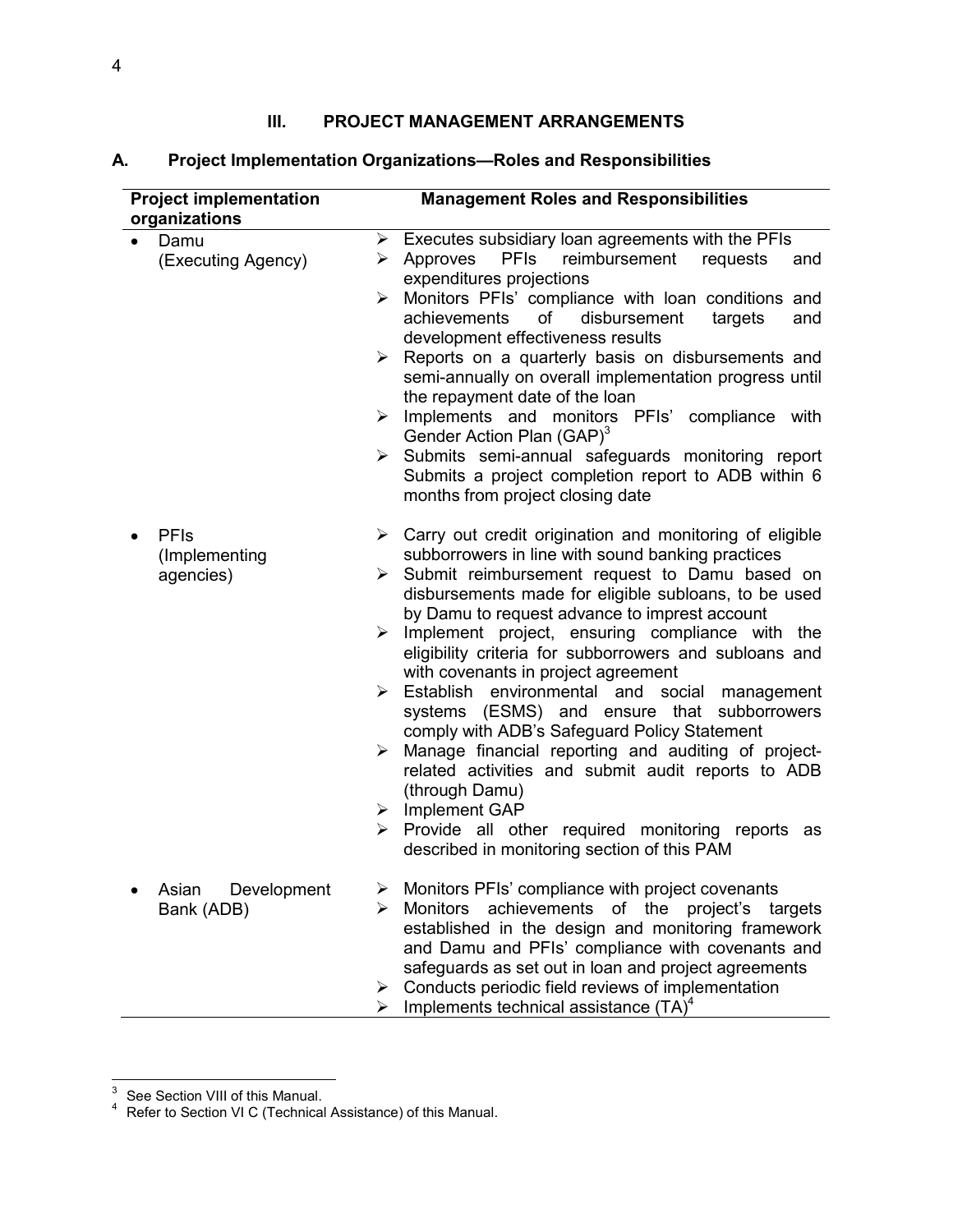### **B. Project Management Unit (PMU)**

4. A PMU established within Damu for earlier ADB projects will manage the project and will closely coordinate with the PFIs. The PMU will implement the project on a daily basis and report on overall implementation progress and compliance with ADB's requirements and policies.

# **C. Key Persons Involved in Implementation**

| <b>Executing Agency</b><br>Damu                                                              | Mr. Kanysh Tuleushin<br>Chair of the Damu<br>Telephone No.: +7 (727) 244 55 66 (77)<br>Email address: info@fund.kz                                             |
|----------------------------------------------------------------------------------------------|----------------------------------------------------------------------------------------------------------------------------------------------------------------|
| <b>Implementing Agencies (Participating Financial Institutions)</b><br><b>Bank of Astana</b> | Mr. Iskender Maylibayev<br>Chairman of the Board<br>Telephone No.: +7 (727) 259 60 60<br>Email address: <i>i_malibayev@bankastana.kz</i>                       |
| <b>Bank Center Credit</b>                                                                    | Mr. Murat M. Nurgazin<br>Director of Corporate Finance Department & SMEs<br>Telephone No.: +7 (727) 259 85 98<br>Email address: murat.nurgazin@centercredit.kz |
| <b>Bank Kassanova</b>                                                                        | Mr. Nurzhan Akhmetov<br><b>Managing Director</b><br>Telephone No.: +7 (717) 259 55 95<br>Email address: AkhmetovN@kassanova.kz                                 |
| <b>Nurbank</b>                                                                               | Mr. Saken Akhmetov<br>Deputy Chairman of the Management Board<br>Telephone No.: +7 (727) 250 00 00<br>Email address: Sakhmetov@nurbank.kz                      |
| KazMicroFinance (KMF)                                                                        | Ms. Elena Skufalyaridy<br><b>Treasury Manager</b><br>Tel: +7 (727) 250-68-77, ext. 156<br>mob.: +7-701-755-1607<br>E-mail: elena.skufa@kmf.kz                  |
| Asia Credit Fund                                                                             | Ms. Yevgeniya Nedelko<br>Finance Manager<br>Telephone No.: +7 (727) 250 61 90 (ext 1517)<br>Email address: Y.Nedelko@acfund.kz                                 |
| <b>Bereke</b>                                                                                | Ms. Zhumagul Khairlybayeva<br>CEO<br>Telephone No.: +7 (7222) 521 645; 521 651; 521 641<br>E-mail: bereke@mail.online.kz                                       |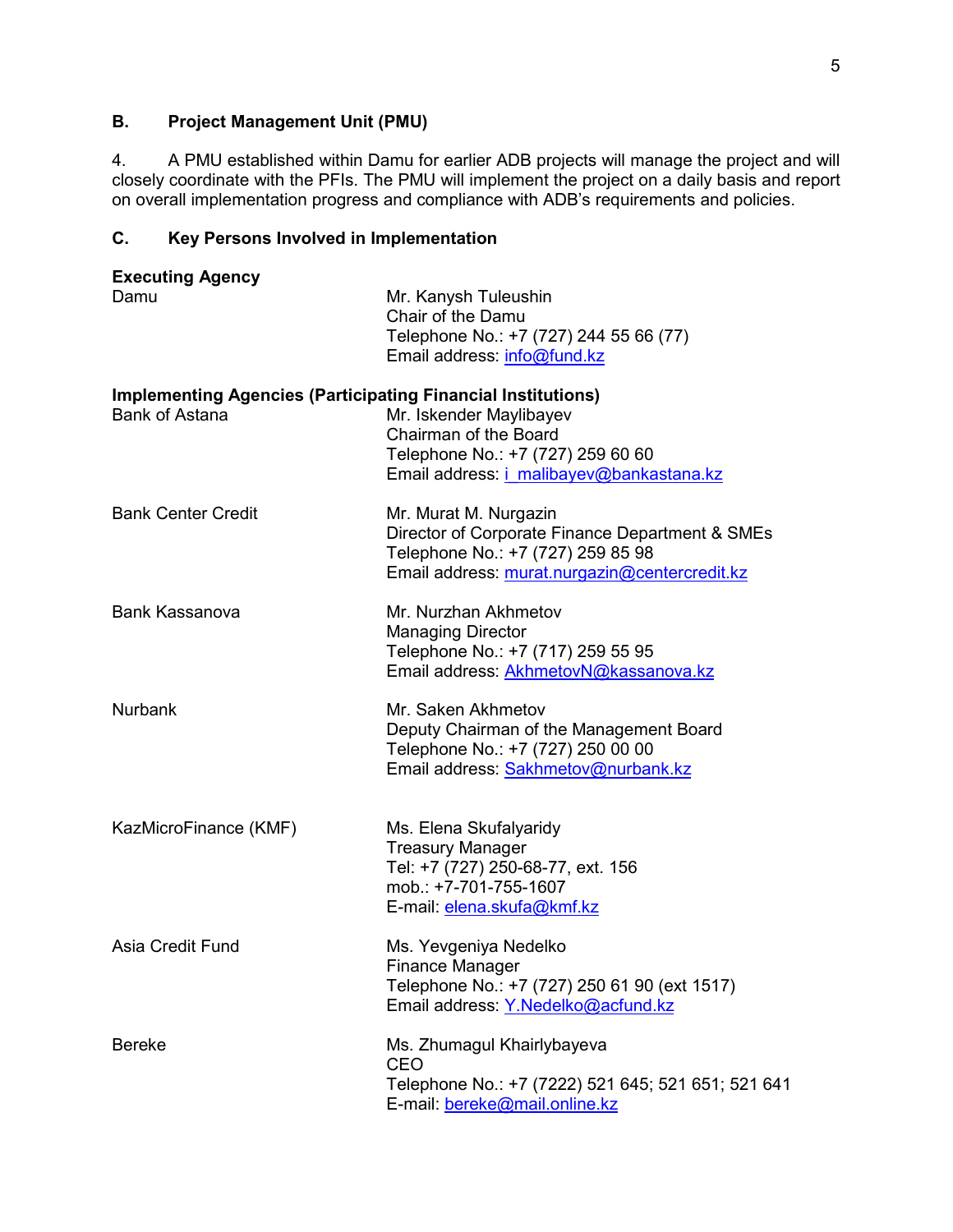| <b>ADB</b>                   |                                       |
|------------------------------|---------------------------------------|
| Public Management, Financial | <b>Rainer Hartel</b>                  |
| Sector and Trade Division    | Director                              |
| <b>Central and West Asia</b> | Telephone No.: +632 632 4444 ext 6300 |
| Department (CWRD)            | Email address: rhartel@adb.org        |
| <b>Mission Leader</b>        | Inmaculada Martinez                   |

Senior Private Sector Development Specialist, CWRD Telephone No.: +632 632 4444 ext 1815 Email address: **imartinez@adb.org**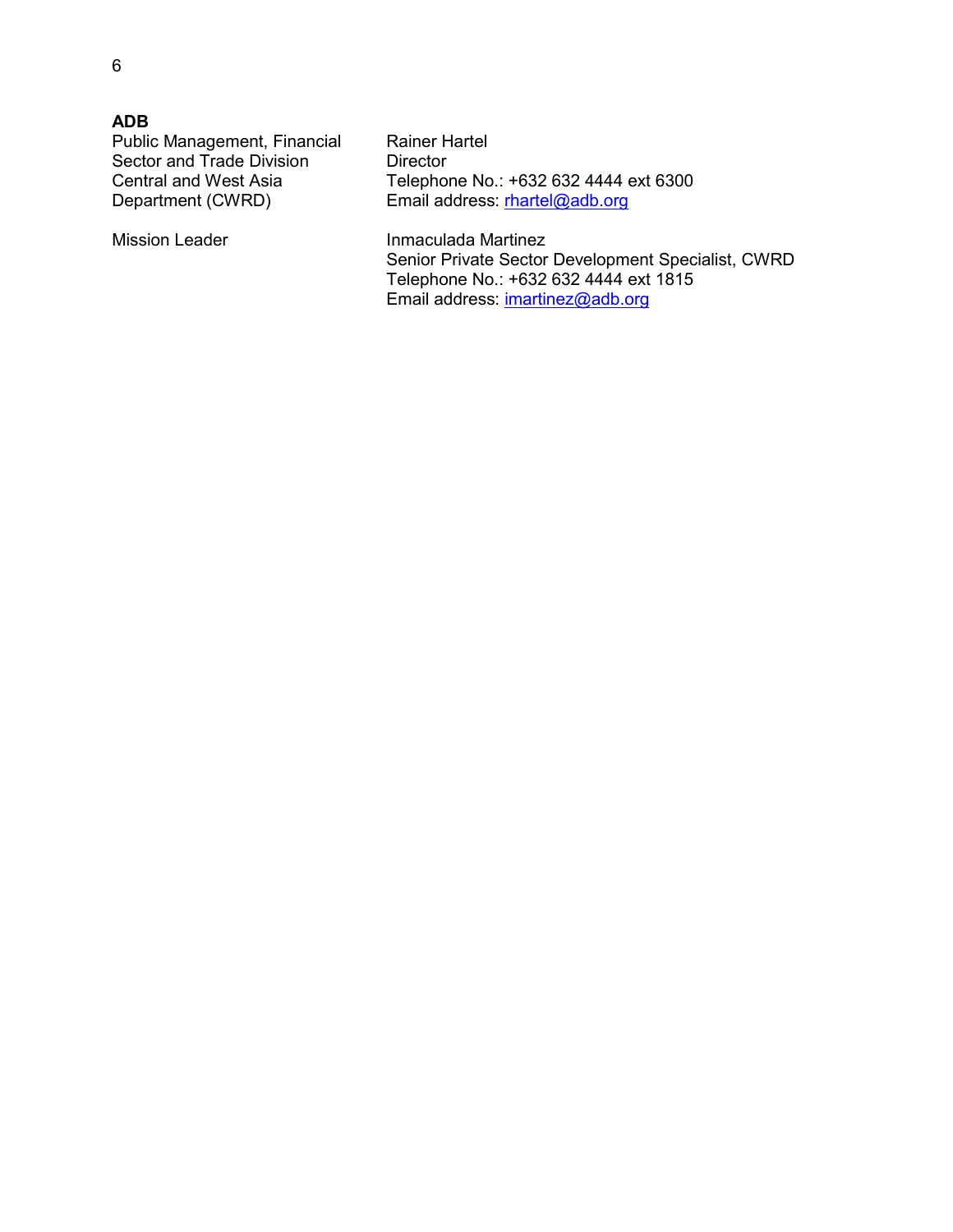### **D. Project Organization Structure**

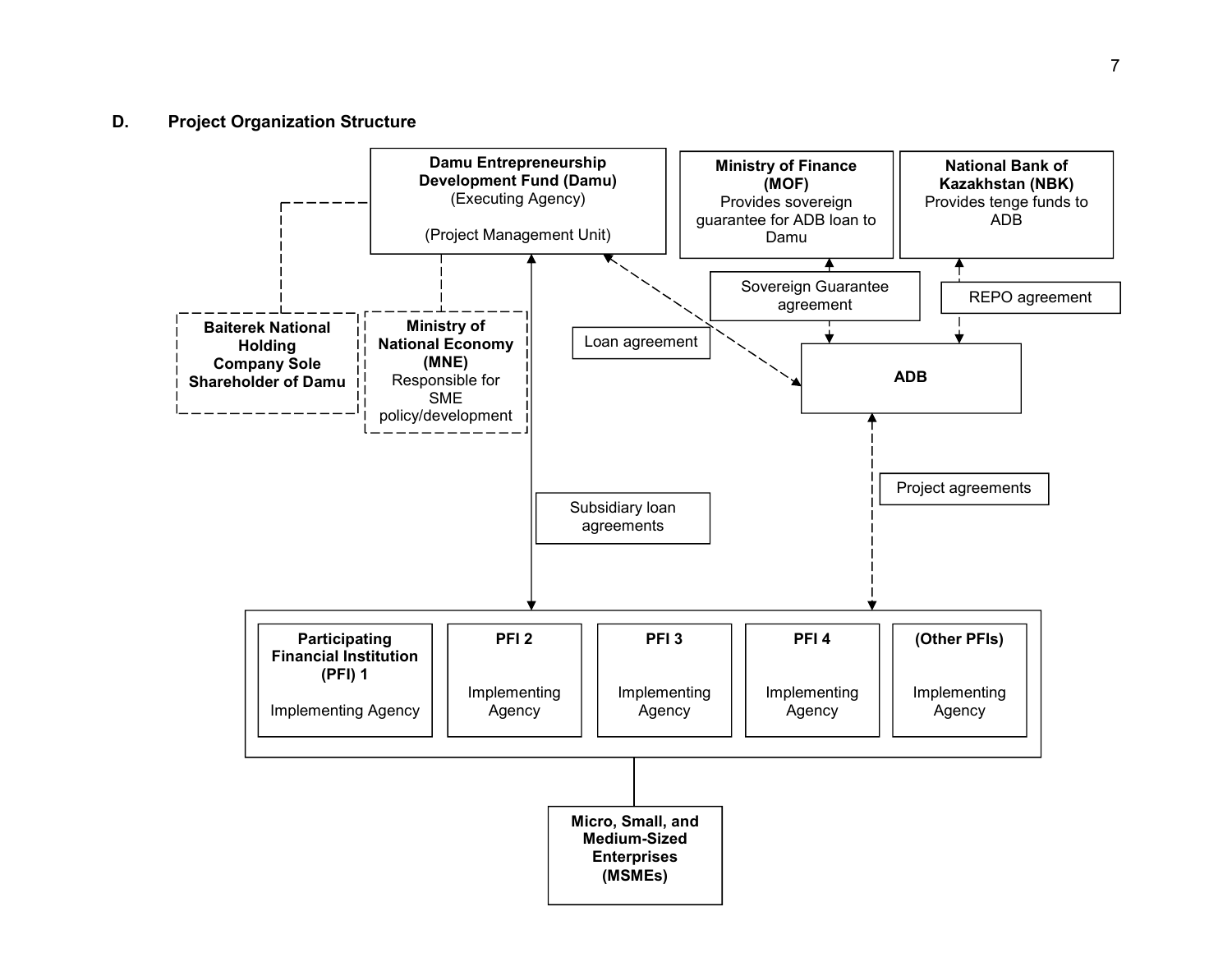### **IV. COSTS AND FINANCING**

### **A. Project Investment and Financing Plans**

5. The project is estimated to cost \$240 million equivalent. The government requested a loan of T[72] billion (equivalent to \$200 million) from ADB's ordinary capital resources to help finance the project. ADB will provide tenge through an innovative funding facility with the National Bank of Kazakhstan (NBK) which will allow issuance of various repos to accommodate the PFIs demand for funding for MSMEs. Damu will be the borrower and the loan will be guaranteed by the Republic of Kazakhstan. The final maturity date of the loan will match the termination date of the NBK's liquidity facility. The loan will have (i) an interest rate equal to the sum of ADB's cost of funding<sup>5</sup> and the contractual spread for sovereign quaranteed loans: (ii) a commitment charge of 0.15% per year on committed and undisbursed amounts commencing 60 calendar days after the date of the loan agreement; and (iii) such other terms and conditions set forth in the draft loan, guarantee and project agreements. The loan tenor will not exceed 42 months.

| TANIC T. FINANCING FIAM                                 |                            |                           |  |  |  |  |  |  |
|---------------------------------------------------------|----------------------------|---------------------------|--|--|--|--|--|--|
| <b>Source</b>                                           | <b>Amount</b> (\$ million) | <b>Share of Total (%)</b> |  |  |  |  |  |  |
| Asian Development Bank                                  |                            |                           |  |  |  |  |  |  |
| Ordinary capital resources (loan)                       | 200.0                      | 83.3                      |  |  |  |  |  |  |
| Subborrowers (through equity contribution) <sup>a</sup> | 40.0                       | 16.7                      |  |  |  |  |  |  |
| Total                                                   | 240.0                      | 100.0                     |  |  |  |  |  |  |

| Table 1: Financing Plan <sup>6</sup> |  |  |  |
|--------------------------------------|--|--|--|
|--------------------------------------|--|--|--|

MSME = micro, small and medium-sized enterprise.

<sup>a</sup> Subborrowers will contribute equity to the subprojects at a level consistent with market norms. Based on discussions with the PFIs, the average contribution is estimated at 16.7%.

Source: Asian Development Bank staff estimates, Damu, PFIs

6. Damu will relend ADB's loan proceeds in tenge to qualified PFIs that meet the selection criteria agreed with ADB, pursuant to a subsidiary loan agreement between Damu and each PFI, on terms and conditions satisfactory to ADB. The lending rate from Damu to the PFIs will reflect the cost of ADB funds plus the commitment charge plus a margin of 2%.

7. Each PFI will use the ADB loan proceeds to finance tenge sub-loans up to \$3 million equivalent to eligible MSMEs for investment and working capital purposes. For MFOs, the maximum sub-loan size will be determined by the regulations of the NBK.<sup>7</sup> Subprojects will comply with Kazakh labor, environmental, health, safety, and social laws and regulations, as well as ADB's safeguard policies. $8$ 

8. The PFIs will bear the credit risk associated with their loans to MSMEs and shall independently determine their creditworthiness. However, the maximum onlending rate to small

<sup>–&</sup>lt;br>5 50% of the base interest rate published by the NBK as of the date of execution of the repo transaction, not less than 7% per annum, repriced quarterly.

 $6$  Every \$1 of ADB subloan is expected to mobilize an average of an additional \$0.20 of business investment on the assumption that the banks will require eligible borrowers to provide on average 16.7% of a subproject's cost with equity. PFIs will have discretion to determine the subborrower equity contributions based on the nature of the credit risk. Although not part of the PFI's disbursements to subborrowers, the NBK requires the PFIs to hold \$0.075 of capital for each \$1 they lend under the project. The equity capital and loan loss reserves are the first defenses against any subborrower payment defaults and ensure that the PFIs are incentivized to lend to creditworthy clients.

<sup>7</sup> At end 2015, this was 8,000 times the MCI, i.e. T17 million (equivalent to \$46,000).

<sup>8</sup> ADB. 2009. *Safeguard Policy Statement*. Manila (para. 29). The safeguard policy statement is available at https://www.adb.org/site/safeguards/policy-statement.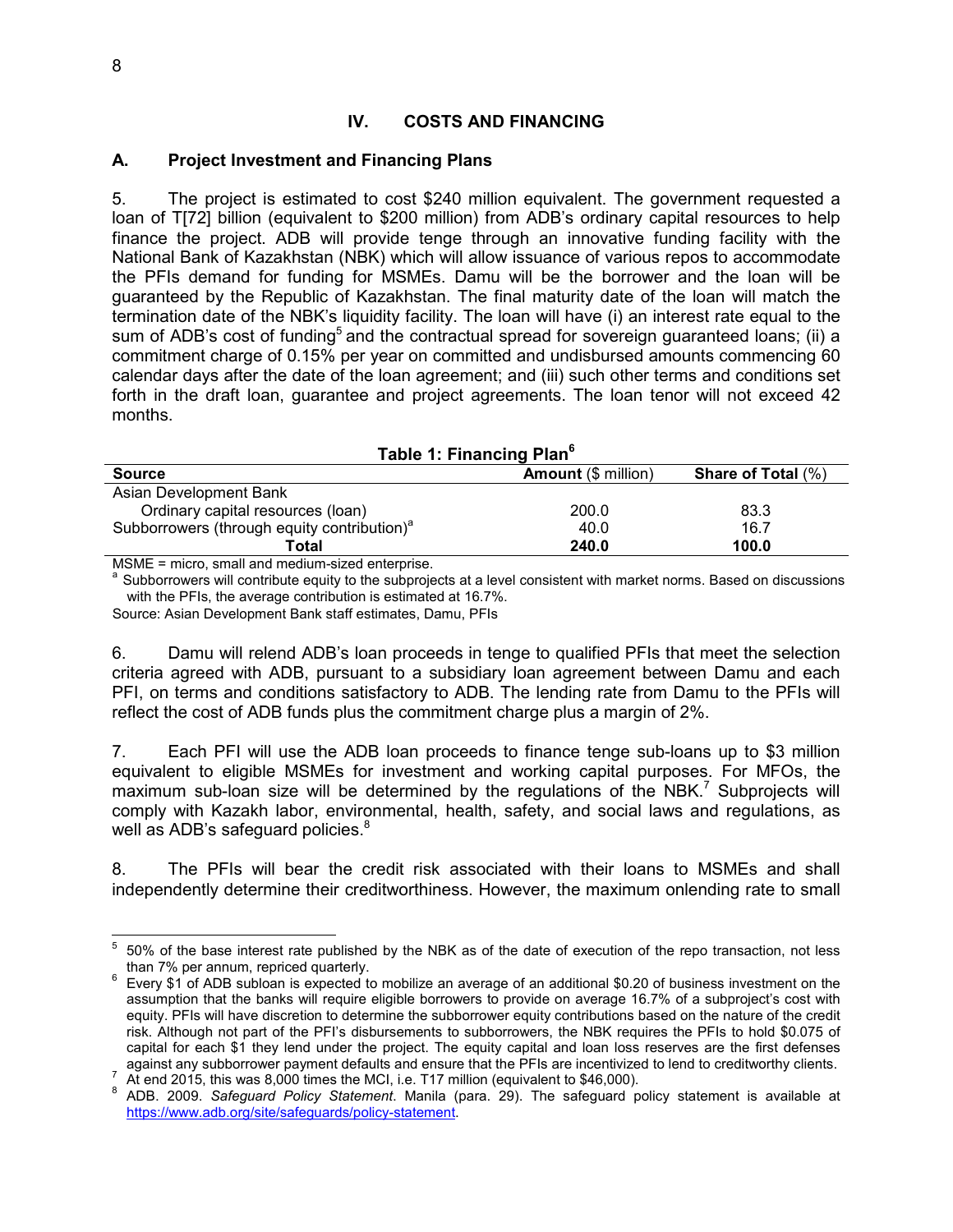and medium-sized sub-borrowers will not exceed the sum of (a) ADB's funding cost,  $9$  and (b) 8%.<sup>10</sup> This limit does not apply to loans of MFOs.

# **B. Allocation and Withdrawal of Loan Proceeds**

# **1. Eligibility Criteria for Participating Financial Institutions**

9. PFIs must satisfy prudential limits set by the NBK, and have business strategies that reflect strong track record and commitment to serving MSMEs, in particular in the regions and women business owners. The PFIs should have appropriate management and financial strength, and should be able to meet the objectives of the project and the reporting and accounting requirements described in this PAM. PFIs are also subject to integrity due diligence carried out by ADB and they have to meet ADB's environmental and social safeguard requirements.<sup>11</sup> The PFIs should also meet selected profitability and asset quality ratios as described in the paragraphs below. Prior to the first disbursement to each PFI they must establish an environmental and social management system (ESMS) that satisfies ADB's Safeguard Policy Statement 2009 (SPS, footnote 8) and have designated staff trained in implementing the ESMS to screen prospective subprojects.

10. Selected PFIs will enter into project agreements with ADB and subsidiary loan agreements with Damu. At the initial stage, four participating commercial banks or PCBs (Bank Center Credit, Bank of Astana, Kassa Nova, and Nurbank) and three microfinance organizations or MFOs (KMF, Asia Credit Fund and Bereke) have qualified as PFIs for the project. Additional PFIs may participate in the project, provided they meet these minimum requirements.

11. Damu shall monitor PFIs' compliance with the following eligibility criteria on a regular basis and will require the PFIs to submit to ADB and Damu a compliance certificate (in the form in Appendix 8) within 45 days following the end of each quarter. In the event of any noncompliance the PFI shall notify ADB through Damu. Eligibility requirements include:

- a) For participating commercial banks:
	- (i) comply with prudential regulations set and published by the NBK or have agreed plans with the NBK to meet such requirements, acceptable to ADB;
	- (ii) report profit after tax, or have an action plan to restore profitability, acceptable to ADB; and
	- (iii) have a ratio of net non-performing loans (NPLs) [defined as loans that are overdue over 90 days less loan loss reserves] to total regulatory capital (as reported to NBK) not exceeding 25%, or have an action plan to reduce this ratio to that level, acceptable to ADB.
- b) For microfinance organizations:
	- (i) comply with prudential regulations set and published by the NBK or have agreed plans with the NBK to meet such requirements, acceptable to ADB;
	- (ii) has a capital adequacy ratio (defined as the ratio of equity to total assets and calculated based on NBK's regulations) of no less than the higher of (A) 30% over the NBK prudential requirement or (B) 15%, or have an agreed action plan with ADB to increase such ratio to that level;

 $\overline{a}$ 9 See footnote 5.

<sup>10</sup> As of July 2016 this limit would be 15%.

<sup>11</sup> ADB. 2010. Anticorruption. *Operations Manual*. OM C5/OP. Manila. The operations manual is available at https://www.adb.org/documents/operations-manual.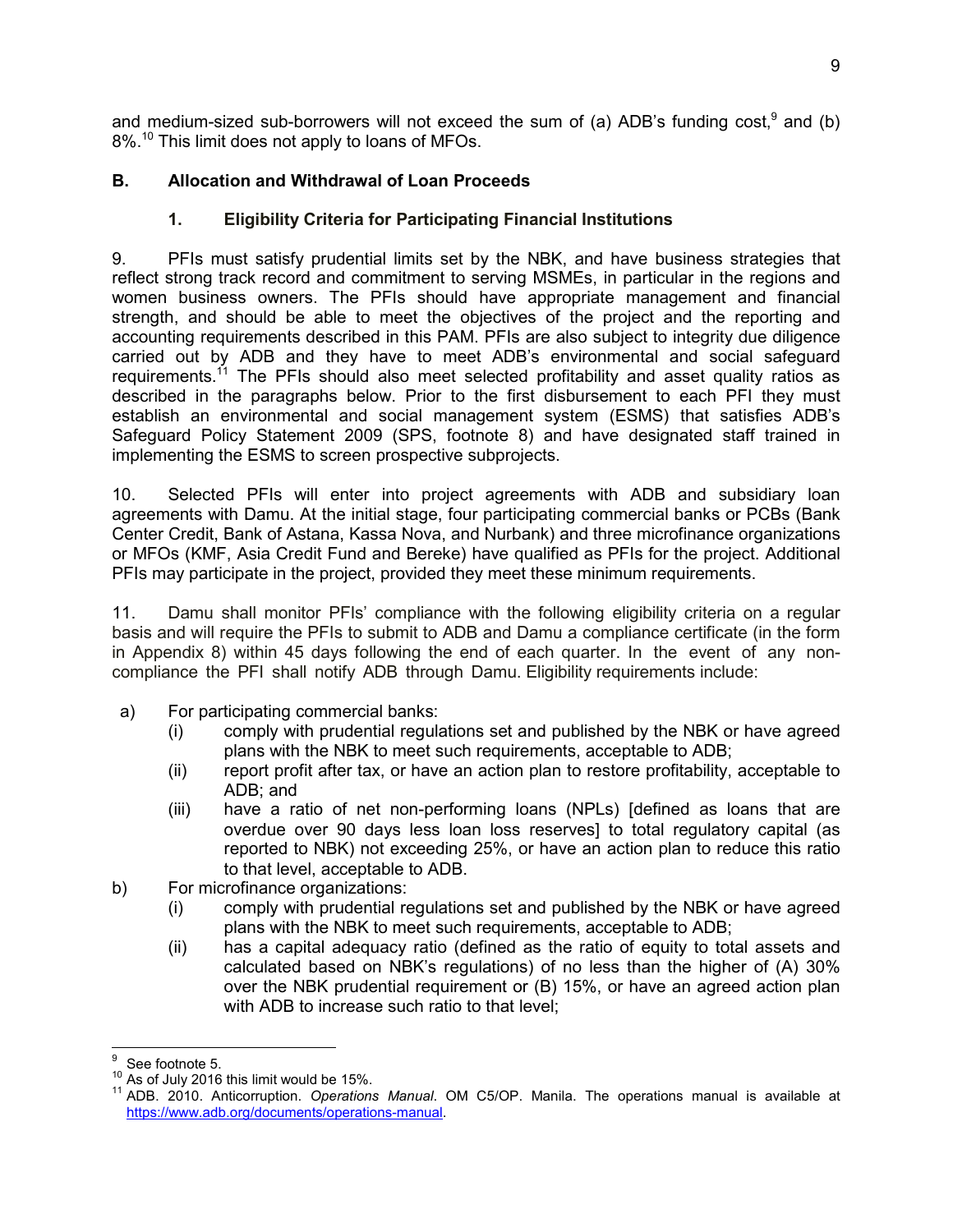- (iii) has a leverage ratio (defined as the ratio of total liabilities to equity and calculated based on NBK's regulations) not exceeding the NBK prudential requirement less 30%, or have an agreed action plan with ADB to reduce such ratio to that level;
- (iv) has a ratio of net portfolio at risk 30 days overdue (net of loan loss provisions) to equity not exceeding 10%, or have an action plan to reduce portfolio at risk (PAR) to that level, acceptable to ADB;
- (v) report profit after tax, or have an agreed action plan to restore profitability, acceptable to ADB; and
- (vi) have audited International Financial Reporting Standards (IFRS)financial statements for 2014 onwards.

### **2. Loan Proceeds Utilization**

12. ADB loan proceeds will be used by qualified PFIs to extend new eligible subloans in tenge that meet the following conditions:

- (i) the subborrower is an MSME according to the definition in the Entrepreneurship Code of the Republic of Kazakhstan:<sup>12</sup>
- (ii) for investment or working capital purposes;
- (iii) retroactive financing will be permitted, up to a maximum of 20% of the loan amount, to finance eligible subloans made by the PFI on or after the approval date of the project by the ADB Board of Directors;
- (iv) the maximum exposure per subborrower is (i) up to \$3 million equivalent for SMEs; (ii) in the case of sub-loans to microenterprises through MFOs, the maximum size is determined by NBK regulations for microloans as in effect from time to time: $13$
- (v) activities comply with Kazakh labor, environmental, health, safety, and social laws and regulations, as well as ADB's safeguard policies; and
- (vi) activities included in the prohibited investment activities list (PIAL) set out in Appendix 4 of the ADB SPS (footnote 8) may not be financed.

13. The PFIs will aim to provide at least (i) \$50 million equivalent to women-owned businesses, with a third of the total number of subborrowers being women;<sup>14</sup> and (ii) \$120 million equivalent to eligible subborrowers outside the cities of Astana and Almaty.

14. The PFIs have each been assigned a tentative allocation of ADB funds. However, withdrawals from the ADB loan will be contingent on each PFI's performance. Those PFIs that show better performance and are able to fully utilize their original allocations may be allocated additional funds from worse performing PFIs.

 $\overline{a}$  $12$  The loan will use the definition established by the Entrepreneurship Code (2016) and the National Bank regulation for Microfinance Institutions. Businesses are classified by the number of employees and an annually adjusted turnover threshold. Microenterprises have annual sales of up to \$184,000 and less than 15 employees. A small business has less than 100 employees or up to \$1.8 million annual sales. Medium sized businesses have less than 250 employees or less than \$18.4 million annual sales. NBK defines microloans as those up to \$46,000 equivalent (end 2015).

 $13$  In mid-2016, this was 8,000 times the Monthly Calculation Index set annually by the Budget law, i.e. T17 million (equivalent to \$46,000).

 $14$  For MFOs, the expectation is that at least 50% of the borrowers are women.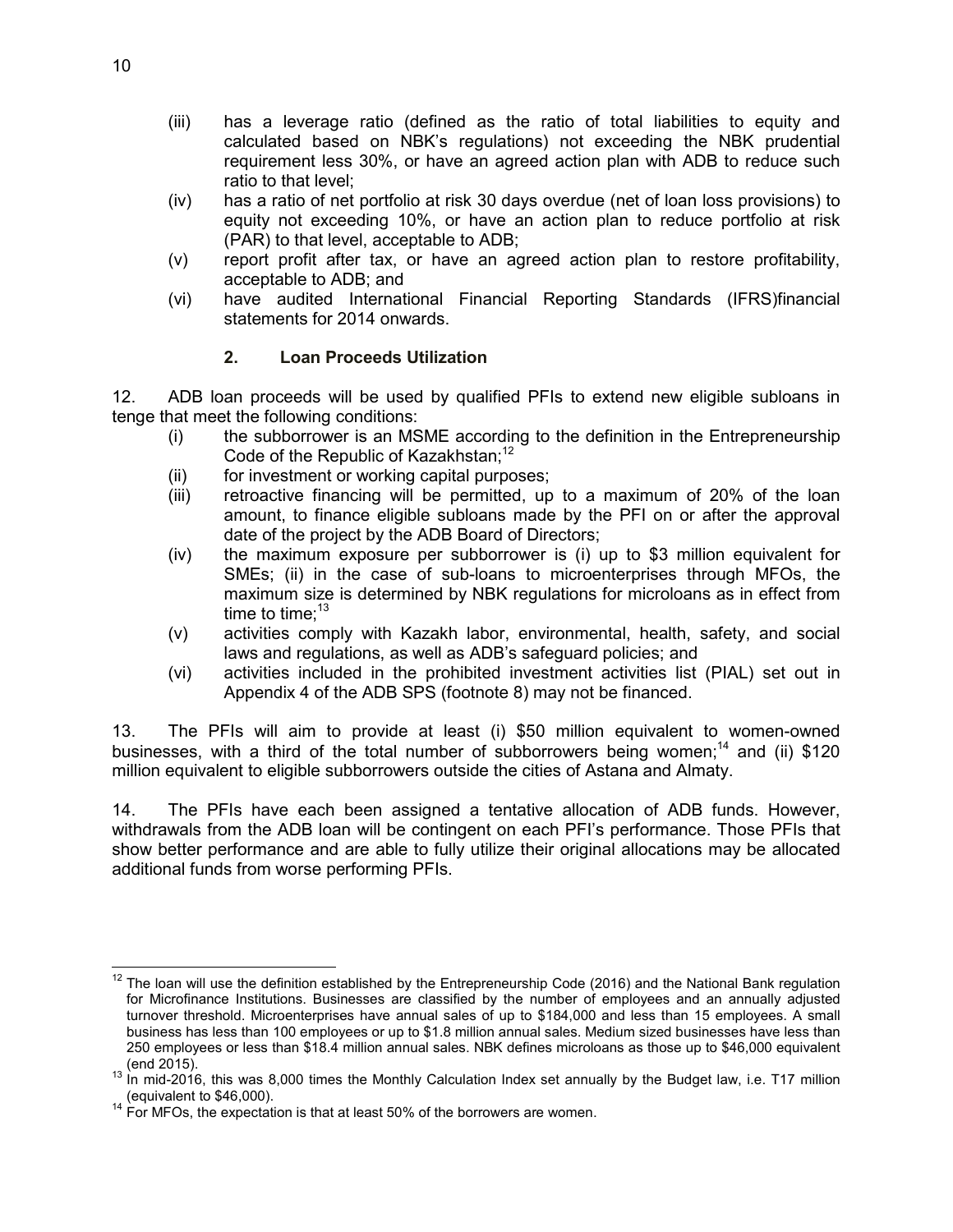| <b>Item</b>                               | <b>Total Amount Allocated</b> |                          |
|-------------------------------------------|-------------------------------|--------------------------|
|                                           | $$$ million)                  | <b>ADB Financing (%)</b> |
| Financing of Subloans- Bank of Astana     | 25.0                          | 100.0                    |
| Financing of Subloans- Bank Center Credit | 55.0                          | 100.0                    |
| Financing of Subloans- Kassa Nova         | 13.0                          | 100.0                    |
| Financing of Subloans- Nurbank            | 26.0                          | 100.0                    |
| Financing of Subloans- KazMicroFinance    | 10.0                          | 100.0                    |
| Financing of Subloans- AsiaCreditFund     | 0.5                           | 100.0                    |
| Financing of Subloans- Bereke             | 0.5                           | 100.0                    |
| Financing of Subloans- (to be allocated)  | 70.0                          |                          |
| Total                                     | 200.0                         | 100.0                    |

### **Table 2: Tentative Allocation Table**

Source: Asian Development Bank staff estimates

### **C. Contract Awards and Disbursements**

15. The projected contract awards and disbursements for the project are set forth in Table 3.

| Year  | <b>Contract Awards</b><br>(in USD million) |                |    |     |       | <b>Disbursements</b><br>(in USD million) |                      |                |     |       |
|-------|--------------------------------------------|----------------|----|-----|-------|------------------------------------------|----------------------|----------------|-----|-------|
|       | Q1                                         | Q <sub>2</sub> | Q3 | Q4  | Total | Q1                                       | Q2                   | Q <sub>3</sub> | Q4  | Total |
| 2017  | 0                                          | 30             | 25 | 25  | 80    | 50                                       | 20                   | 20             | 20  | 110   |
| 2018  | 10                                         | 20             | 20 | 20  | 70    | 20                                       | 20                   | 20             | 30  | 90    |
| 2019  | 20                                         | 30             |    |     | 50    |                                          |                      |                |     | 0     |
| Total | <b>Contract Awards</b>                     |                |    | 200 |       |                                          | <b>Disbursements</b> |                | 200 |       |

**Table 3: Contract Awards and Disbursements Projections In USD Millions** 

### **Figure 1: Contract Awards and Disbursements S-Curve In USD**

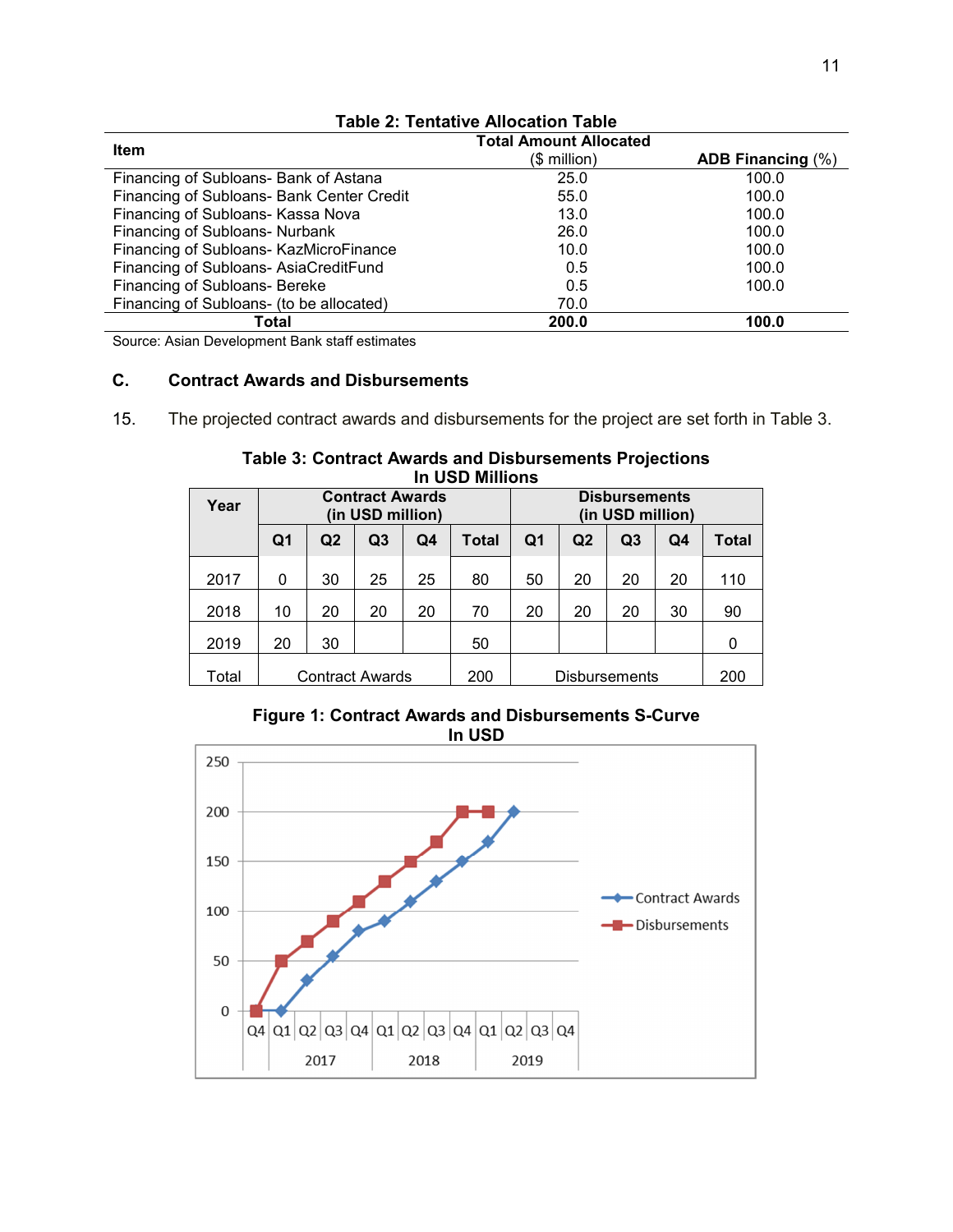

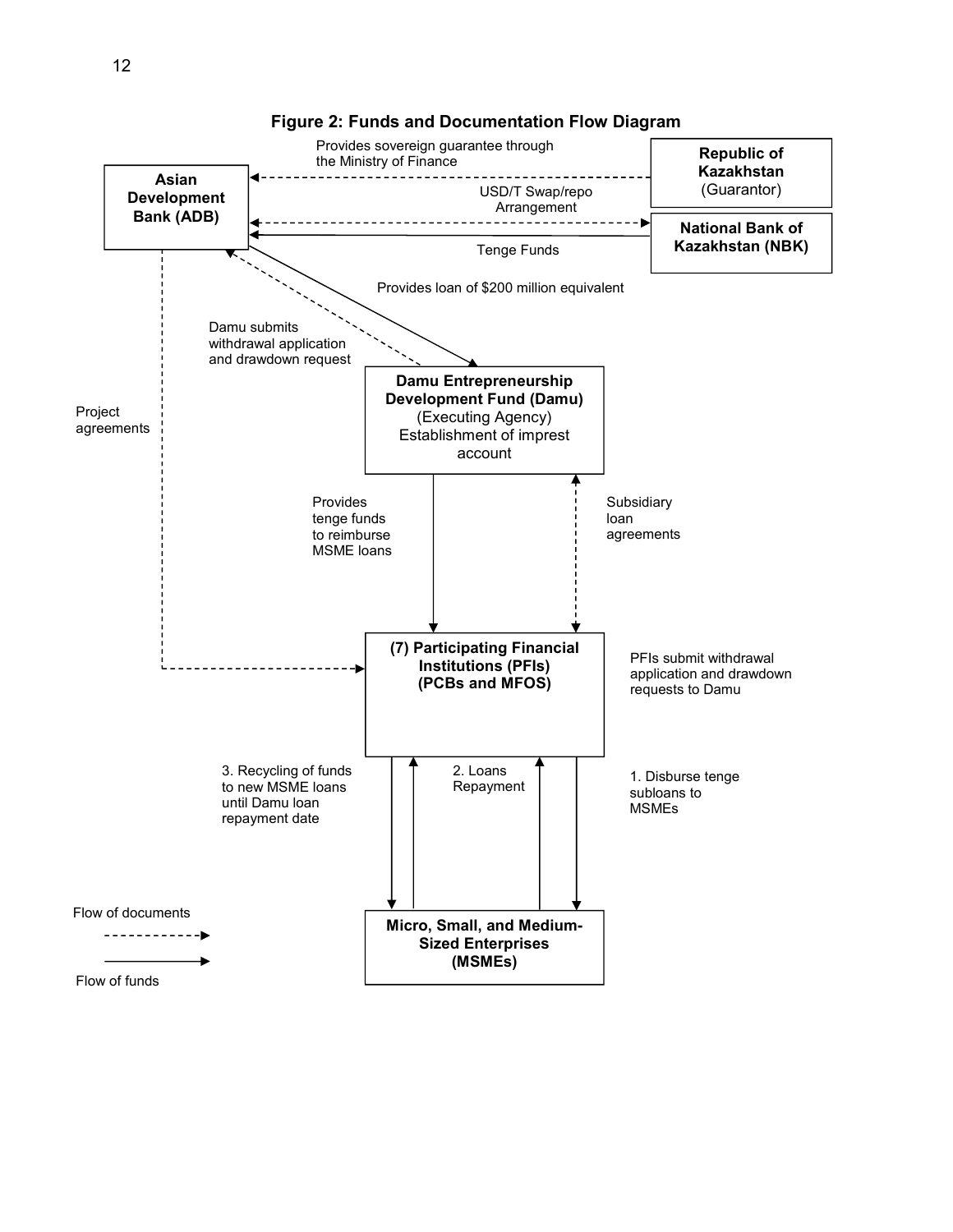# **V. FINANCIAL MANAGEMENT**

### **A. Financial Management Assessment**

16. A Financial Management Assessment (FMA) has been conducted on Damu and the PFIs in accordance with ADB's Guidelines for the Financial Management and Analysis of Projects (2005)<sup>15</sup> and Financial Management Assessment Technical Guidance Note (2015).<sup>16</sup> The overall financial management risk for the project is assessed as moderate.

17. Damu has ample experience of managing similar projects both for ADB and other development partners. Damu has the necessary financial management arrangementsincluding procedures for making payments, accounting of transactions, financial reporting, auditing of financial statements, and internal control procedures—to avoid misuse or misappropriation of funds and assets. Overall, the risk level at Damu is assessed as moderate. The PFIs have mature financial management systems in place, and often have experience in handling credit line facilities from international financial institutions. An integrity due diligence (IDD) has been undertaken on the PCBs and MFOs and no major concern for disclosure has been identified.

- 18. The PFIs will maintain the following until the project completion date:
	- (i) Prepare financial statements in accordance with IFRS;
	- (ii) An internal audit unit that reports to the audit committee of the supervisory board that includes at least one independent member;
	- (iii) Financial statements are audited by reputable internationally affiliated audit firms;
	- (iv) A dedicated credit risk management unit;
	- (v) Meet all prudential norms required by the NBK (or have agreed plans with the NBK to meet such requirements, acceptable to ADB);
	- (vi) For participating commercial banks:
		- a. report profit after tax, or have an action plan to restore profitability, acceptable to ADB; and
		- b. have a ratio of net NPLs defined as loans that are overdue over 90 days less loan loss reserves] to total regulatory capital (as reported to NBK) not exceeding 25, or have an action plan to reduce this ratio to that level, acceptable to ADB.
	- (vii) For microfinance organizations:

 $\overline{1}$ 

- a. has a capital adequacy ratio (defined as the ratio of equity to total assets and calculated based on NBK's regulations) of no less than the higher of (A) 30% over the NBK prudential requirement or (ii) 15%, or have an agreed action plan with ADB to increase such ratio to that level;
- b. has a leverage ratio (defined as the ratio of total liabilities to equity and calculated based on NBK's regulations) not exceeding the NBK prudential requirement less 30%, or have an agreed action plan with ADB to reduce such ratio to that level; and
- c. a net portfolio at risk 30 days overdue (net of loan loss provisions) to equity not exceeding 10%, or have an action plan to reduce PAR to that level, acceptable to ADB.

<sup>&</sup>lt;sup>15</sup> Available at https://www.adb.org/documents/financial-management-and-analysis-projects.

<sup>&</sup>lt;sup>16</sup> Available at https://www.adb.org/sites/default/files/page/82468/financial-management-assessment.pdf.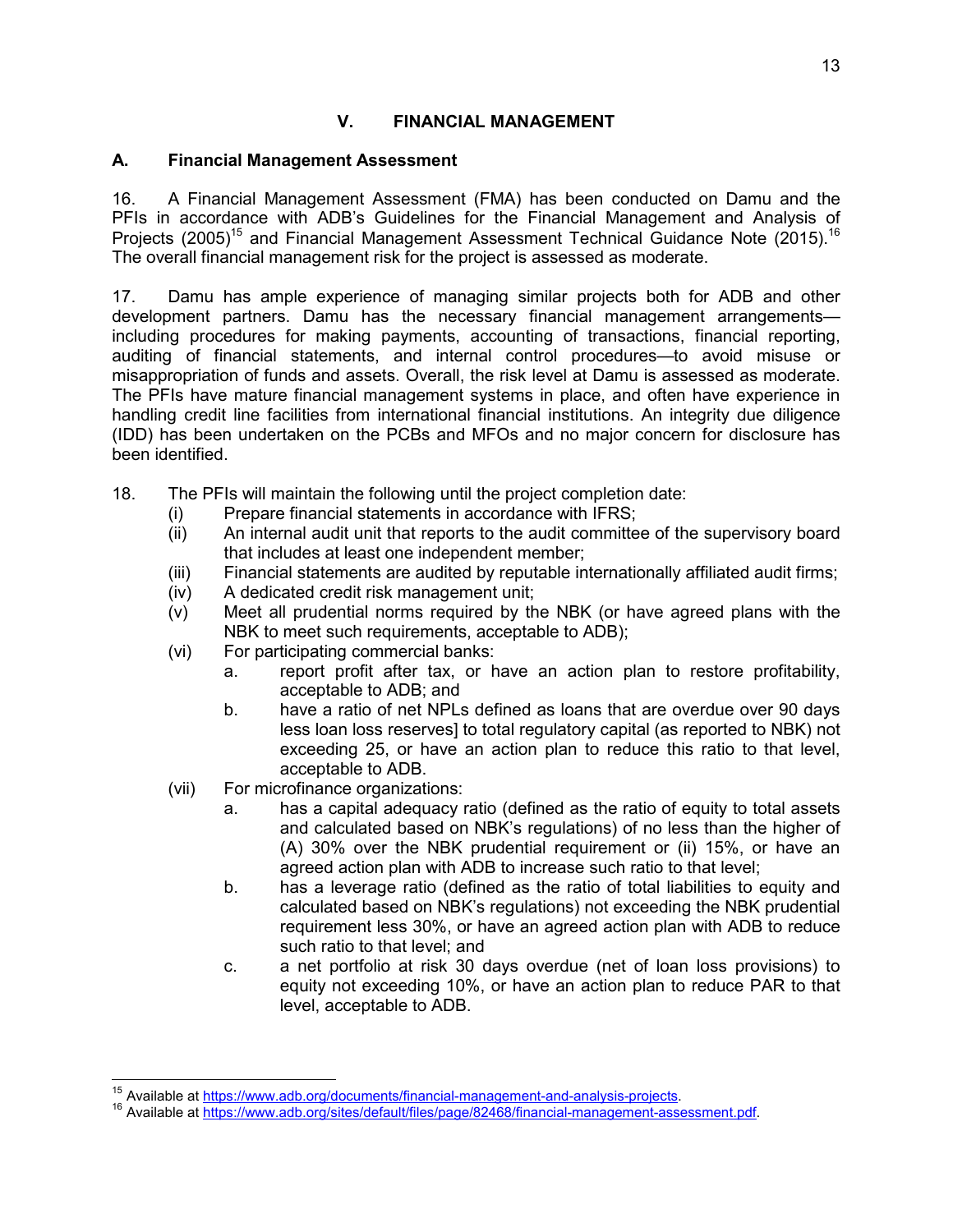19. The overall financial management risk for the project is assessed as moderate, and should be understood in the context of country and sector risk for the Kazakhstan banking sector which is assessed as substantial. Compliance with eligibility criteria will be closely monitored during project implementation and prior to each disbursement.

| <b>Risk</b>      | <b>Action</b>                                                                                                                  | <b>Responsibility</b> | Timing                                 |
|------------------|--------------------------------------------------------------------------------------------------------------------------------|-----------------------|----------------------------------------|
| Internal control | Monitor financial health<br>of PFIs, including<br>compliance with<br>eligibility requirements<br>prior to any<br>disbursements | ADB, Damu             | Annually and during<br>review missions |
|                  | Monitor prudential<br>framework compliance<br>of MFOs, which<br>currently operate under<br>a new regulatory<br>environment     | <b>ADB</b>            | Annually and during<br>review missions |

20. The proposed time-bound financial management action plan is below.

### **B. Disbursement**

21. Loan proceeds will be disbursed in accordance with ADB's *Loan Disbursement Handbook* (2015, as amended from time to time),<sup>17</sup> and detailed arrangements agreed upon between ADB and Damu and with each PFI. These arrangements will be included in the subsidiary loan agreements that Damu will sign with each PFI.

22. Damu will be responsible for preparing disbursement projections (based on the estimates to be provided by the PFIs), collecting and retaining supporting documents and sending withdrawal applications (WAs) to ADB, following ADB procedures.<sup>18</sup> Damu will submit to ADB sufficient evidence of the authority of the person/s who will sign WAs on behalf of the borrower, respectively, together with the authenticated specimen signature of each authorized person.

23. **Imprest fund procedure**. Disbursement procedures from ADB to Damu will be through the imprest fund procedure. Damu will establish a separate imprest account in tenge, and it will be managed and liquidated by Damu in accordance with the Loan Disbursement Handbook. The request for an initial advance to the imprest account should be accompanied by an Estimate of Expenditure Sheet<sup>19</sup> setting out the estimated expenditures of up to the first six months of project implementation but not less than \$20 million equivalent. Additional advances to this account will be based on new Estimate of Expenditure Sheets reflecting estimated expenditures from the PFIs for up to the following 6 months (but not less than \$20 million). For every liquidation request of the imprest account, Damu will furnish to ADB (a) Statement of Account (bank statement) where the imprest account is maintained; and (b) the Imprest Account Reconciliation Statement (IARS) reconciling the above mentioned bank statement against

 $\overline{1}$ <sup>17</sup> Available at http://www.adb.org/Documents/Handbooks/Loan\_Disbursement/loan-disbursement-final.pdf

<sup>18</sup> Available in Appendix 10A of the *Loan Disbursement Handbook.*

<sup>19</sup> Available in Appendix 10B of the *Loan Disbursement Handbook.* The estimates of expenditure will be based on actual qualified subloans to MSME borrowers already made by the PFIs, for which reimbursement from Damu is being requested.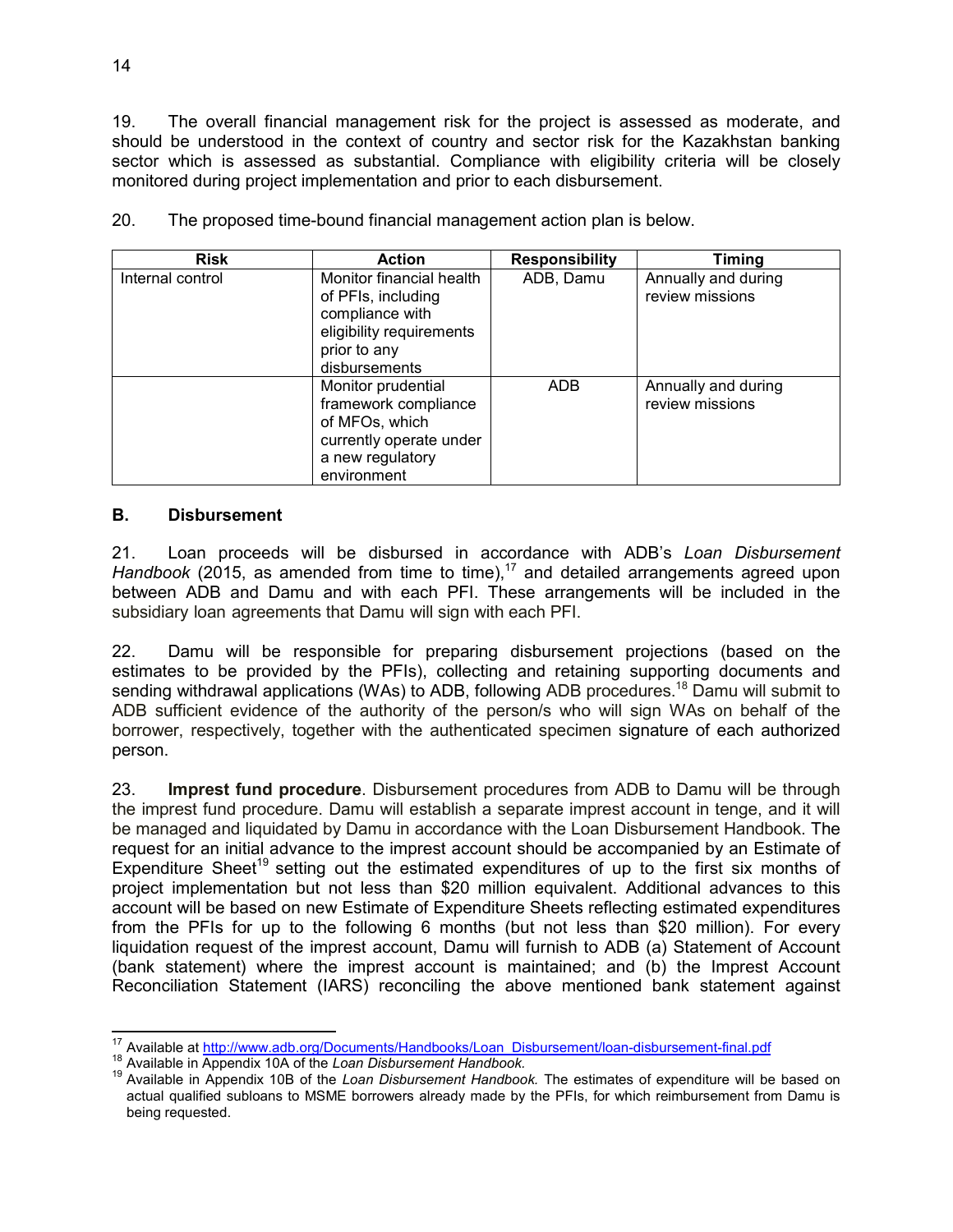Damu's records.<sup>20</sup> The ADB project administering unit will be responsible for reviewing the reasonableness of the 6-month estimate.

24. Each PFI will issue subloans for eligible subprojects using its own funds and will submit a reimbursement request to Damu. Damu will verify compliance with subloans eligibility criteria (see para. 13) and PFIs eligibility criteria (see para.  $12)^{21}$  and reimburse the PFIs from the imprest account. Damu will liquidate to ADB the initial advance using ADB's Statement of Expenditure procedure (see paras. 26-28). Damu can submit additional advance requests to ADB based on new estimate of subloans of the PFIs.

25. It is a condition for any reimbursement to each of the PFIs that such PFI has established an ESMS to the satisfaction of ADB and appointed designated staff trained in implementing the ESMS to screen prospective subprojects.

### **C. Liquidation**

26. **Statement of expenditures (SOE) procedure**. The SOE procedure will be used to reimburse eligible expenditures or liquidate advances provided for individual payments for subloans under the imprest account. PFIs will ensure that supporting documents and records for the loan amounts claimed under the SOE procedure (including documentation supporting creditworthiness assessments of each subborrower) are maintained and made available for review by Damu and ADB's disbursement and review missions, upon ADB's request for submission of supporting documents on a sampling basis, and for independent audit.

27. For reimbursement, each PFI will submit to Damu at a minimum (i) a statement of expenditures indicating the list of approved loans (and other loan details) (Appendix 2); (ii) any other information and supporting documents, as necessary, to substantiate the reimbursements and (iii) the most recent compliance certificate with financial covenants (as in Appendix 8).

28. Damu will liquidate to ADB in accordance with ADB's Loan Disbursement Handbook (footnote 17). Damu will consolidate the liquidations made by the PFIs and submit to ADB (i) a withdrawal application for liquidation;<sup>22</sup> (ii) a consolidated statement of expenditures;<sup>23</sup> (iii) an IARS; and (iv) a statement of account (bank statement) of the imprest account.

29. **Recycling of reflows from PFIs**. If MSME subloans are repaid to the PFIs prior to their repayment date to Damu, the PFIs will recycle those funds to issue new MSME loans that meet project requirements and eligibility criteria until loan maturity. Damu will monitor these disbursements through monthly reports received from the PFIs and report to ADB on a quarterly basis until loan repayment date. Recycled funds will include only loan principal repayment amounts. The PFIs will not need to maintain separate bank accounts to record first cycle and recycled funds. The PFIs shall record subloans funded by recycled funds separately from subloans financed through the first cycle funds in order to prepare project statement of utilization of funds (as described in para. 31 below and Appendix 4).

 $\overline{a}$ <sup>20</sup> Follow the format provided in Appendix 10C of the *Loan Disbursement Handbook.*

<sup>&</sup>lt;sup>21</sup> Damu can request the PFIs to issue regular compliance certificates signed by each PFI's representative. Compliance with financial covenants and eligibility criteria should be assessed prior to each reimbursement to each PFI.

<sup>22</sup> Available in Appendix 10A of the *Loan Disbursement Handbook*.

<sup>23</sup> Available in Appendix 9C of the *Loan Disbursement Handbook*.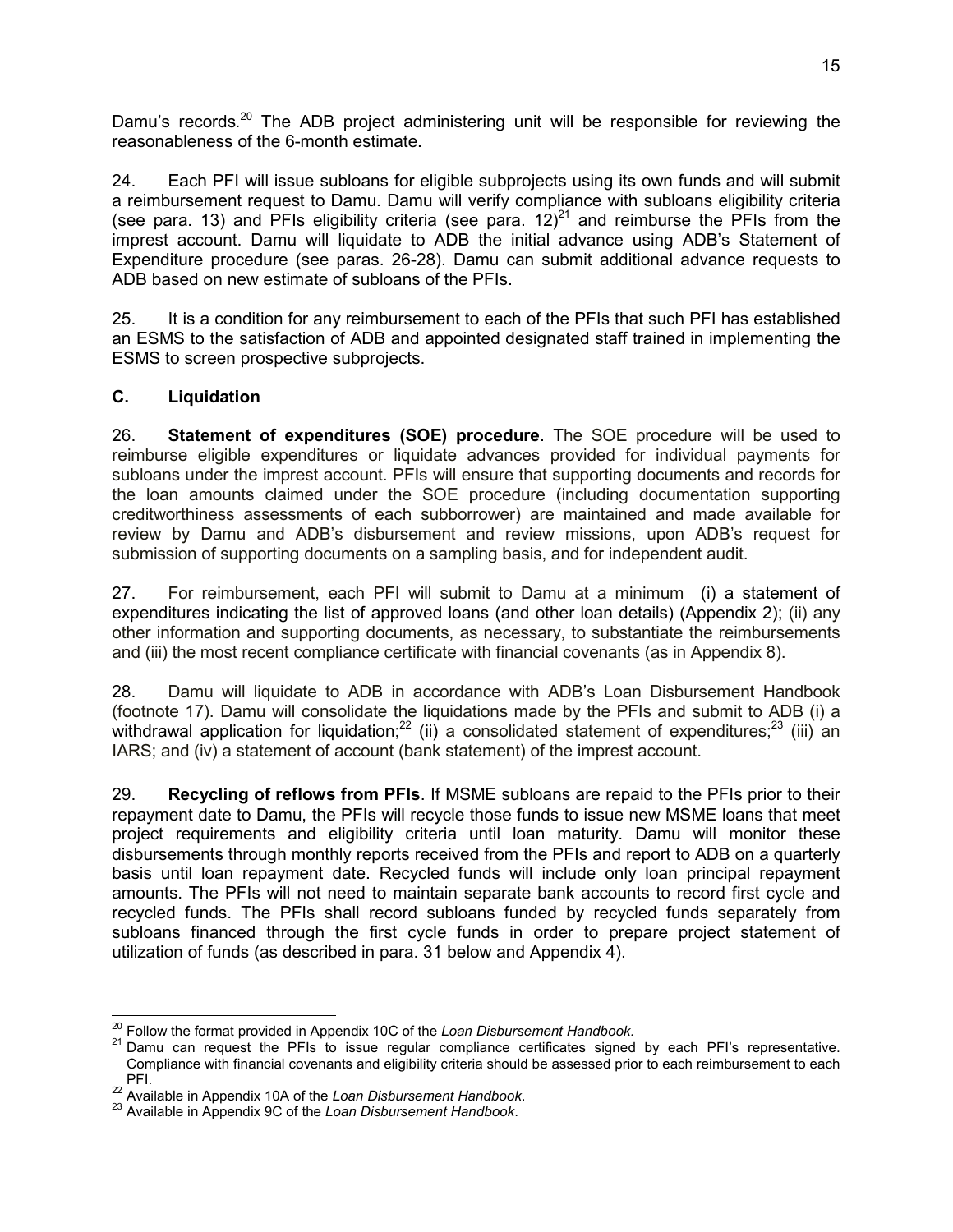### **D. Accounting and Auditing**

30. Damu and the PFIs will maintain separate project accounts<sup>24</sup> and records and will prepare an annual statement of utilization of funds (Appendix 4) related to the loans to the PFIs and subloans to MSMEs funded by the project. Project statement of utilization of funds will follow accounting laws and regulations consistent with international accounting principles and practices.

31. Damu will cause the consolidated statement of utilization of funds to be audited in accordance with international standards on auditing by an independent auditor acceptable to ADB. The requirements for this audit are included in Appendix 5. As part of this audit the audit report will include (a) the auditor's opinion on the consolidated Statement of Utilization of Funds, including SOE records and imprest fund procedure; and (b) a management letter setting out any deficiencies identified in the internal control of the project including Damu's monitoring of PFIs' performance. This audited statement of utilization of funds, audit report and management letter will be submitted in English to ADB within six months after the end of the fiscal year to which they relate.

32. Each PFI shall have their respective statement of utilization of funds to be audited in accordance with international standards on auditing by an independent auditor acceptable to ADB. The requirements for this audit are included in Appendix 6. As part of this audit, the audit report will include (a) the auditor's opinion on (i) the statement of utilization of funds; (ii) use of loan proceeds and (iii) compliance with financial covenants contained in the legal agreements for the project; and (b) a management letter setting out any deficiencies identified in the internal control of the project during the course of the audit. This audited statement of utilization of funds, audit report and management letter will be submitted in English to ADB (with copy to Damu) within six months after the end of the fiscal year to which they relate.

33. Damu and the PFIs shall enable ADB, upon ADB's request, to discuss the financial statements for the project and the PFIs financial performance with the auditors and shall authorize and require such auditors to participate in any such discussions.

34. Damu and the PFIs will also have their annual financial statements, prepared in accordance with IFRS, to be audited in accordance with international standards on auditing and with the Government's audit regulations by an independent auditor acceptable to ADB. The audited annual financial statements, together with the auditors' report, will be submitted in English to ADB within one month after their approval by the competent authority.

35. Compliance with financial reporting and auditing requirements will be subject to ADB's monitoring on and off-site, and includes meeting and communication with Damu, the PFIs and the external auditors.

36. Damu and the PFIs have been made aware of ADB's policy on delayed submission, and the requirements for satisfactory and acceptable quality of the audited accounts. ADB reserves the right to require a change in the auditor or for additional support to be provided to the auditor, if the audits required are not conducted in a manner satisfactory to ADB, or if the audits are

 $\overline{a}$ <sup>24</sup> Project accounts here means the accounting code and subsidiary ledger used to record the loans. It does not refer to bank accounts. Imprest accounts and any bank accounts as pertaining to Damu are described separately under Section V B (Disbursements) of this manual.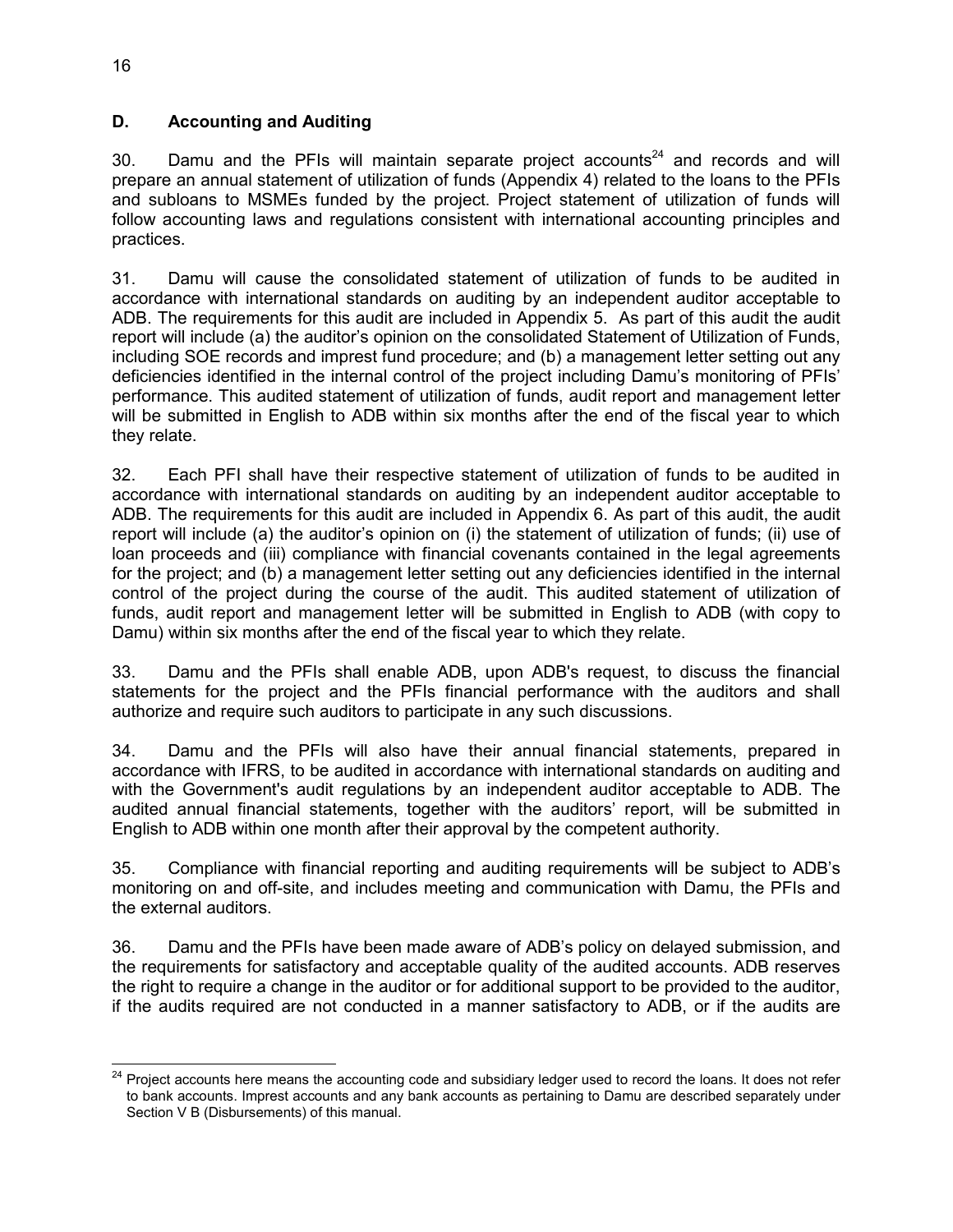substantially delayed. ADB reserves the right to verify the project's financial accounts to confirm that the share of ADB's financing is used in accordance with ADB's policies and procedures.

37. Public disclosure of the audit opinions and related statements of funds utilization will be guided by ADB's Public Communications Policy (2011).<sup>25</sup> After review, ADB will disclose the opinions on its website within 14 days of the date of ADB's acceptance. The auditors may not restrict the publication of their opinion. The audit management letter and Damu and the PFIs' annual audited financial statements will not be disclosed by ADB.

# **VI. PROCUREMENT AND CONSULTING SERVICES**

# **A. Advance Contracting and Retroactive Financing**

38. The amount of up to 20% of the loan can be used to finance eligible subloans made by the PFI on or after the approval date of the project by the ADB Board of Directors and prior to the loan effectiveness date.

# **B. Procurement of Goods, Works and Consulting Services**

39. In accordance with the ADB Procurement Guidelines (2015, as amended from time to time)<sup>26</sup> section 3.12, the MSME subborrowers will carry out the procurement of goods and services funded under the loan in accordance with established private sector or commercial practices, which are acceptable to ADB.

40. Consultants will only be funded under the ADB technical assistance and be recruited according to ADB's Guidelines on the Use of Consultants (2013, as amended from time to time).<sup>27</sup> Terms of reference are outlined in section C. Disbursements under the TA will be made in accordance with ADB's Technical Assistance Disbursement Handbook (2010, as amended from time to time). $28$ 

41. An estimated 11 person-months of international consultants and 20 person-months of national consultants will be required. The consultants will be engaged through a firm using the consultant qualification selection method (CQS).

# **C. Technical Assistance: Outline of Terms of Reference for Consultants**

42. A capacity development TA for Strengthening MSME Finance will help improve the credit risk management of selected PFIs and expand financing opportunities for MSMEs. ADB will engage with Damu and selected PFIs in providing customized solutions to upgrade PFIs' credit origination and management, and efficiency of service outreach to MSMEs. The TA output will be improved capacities of the PFIs to better serve micro, small, and medium-sized enterprises (MSMEs). To improve the sustainability of ADB's credit line, this TA will assist the PFIs in the following areas: (i) institutional development—including market analysis, organizational set up, introduction of new lending techniques, and product development and testing—to support banks in downscaling their lending operations to the smaller segments and development of new products for microfinance organizations; (ii) greater efficiency of the lending process and management of corporate governance and risk issues; and (iii) improvement of

 $\overline{a}$  $^{25}$  Available at https://www.adb.org/documents/pcp-2011.

<sup>26</sup> Available at http://www.adb.org/documents/procurement-guidelines.

<sup>&</sup>lt;sup>27</sup> Available at http://www.adb.org/documents/guidelines-use-consultants-asian-development-bank-and-its-borrowers.

<sup>&</sup>lt;sup>28</sup> Available at http://www.adb.org/documents/technical-assistance-disbursement-handbook.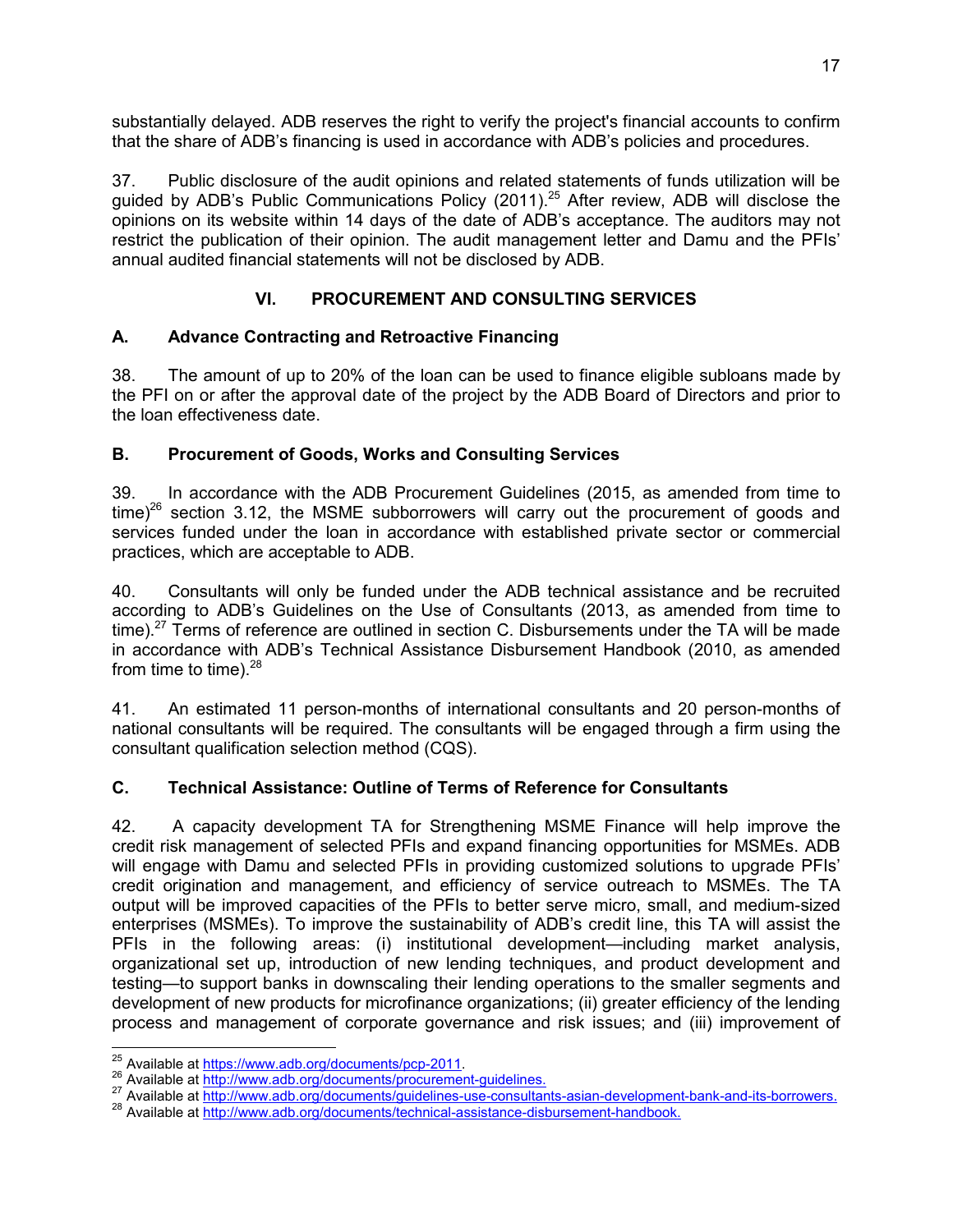internal audit functions. Given the limited TA resources, and to increase the impact of the intervention, the support will be provided individually to a limited number of PFIs. Two PFIs were selected based on the institutional needs assessment carried out during project processing.<sup>29</sup> Each PFI has confirmed that its top management (i) is committed to conducting business innovations that are scalable and have the potential to demonstrate improvements that will better serve the project's target groups (smaller businesses, rural areas, women entrepreneurs), and (ii) has put in place a project team and agrees to share at least 35% of the individual TA cost. Additional proposals from PFIs may be considered depending on availability of additional resources and provided they meet the above-mentioned requirements.

43. All experts under the TA will have the ability to effectively communicate with clients and their staff when analyzing, identifying solutions, and delivering related training. Fluency in English is required and Russian is desirable. Expertise required includes:

44. **Small business banking experts** (two international experts, for a total of 10.5 personmonths; and one national, for 14 person-months). The consultants will have at least 15 years of MSME banking experience, including experience as a microfinance organization, bank, head of department, or branch manager. Experience in MSME lending in Kazakhstan is desired, and is definitely required in similar transition economies. The consultants will hold at least a bachelor's degree in finance, economics, or a related field. The consultants will (i) conduct market analysis for client segmentation and help design downscaling strategies for Nurbank and new product opportunities for small legal entities for ACF (including "green" products); (ii) conduct a diagnostic of Nurbank's organizational setup, policies, procedures, and products required to serve micro enterprises; (iii) provide recommendations and agree on an implementation plan; (iv) support and supervise Nurbank's execution of the plans—(a) setup of specialized microenterprise lending unit(s); (b) development of credit underwriting policies; (c) design of incentive-based pay schemes for the loan officers; and (d) adaptation of management information and monitoring systems. The consultants will also support ACF to (i) develop credit risk assessment policies and procedures; (ii) develop risk-based pricing methodology; and (iii) train ACF's staff.

45. **Internal Audit Specialist** (one international for 1.5 person-months; and one national, for 6 person-months). The consultants will have at least 15 years of experience in internal controls, risk management and internal audit in a bank or a large microfinance organization. For international expert, experience in Kazakhstan is desired. For the national expert, experience in working with international organizations will be valued. The consultants will support ACF (i) in reviewing internal control and audit practices and identify gaps against best practices; and (ii) in improving practices, staff capabilities and risk-analysis automation, including identification of suitable technical solutions.

 $\overline{a}$ <sup>29</sup> ADB. 2015. *Technical Assistance to Kazakhstan for Micro, Small, and Medium-Sized Development. Manila.*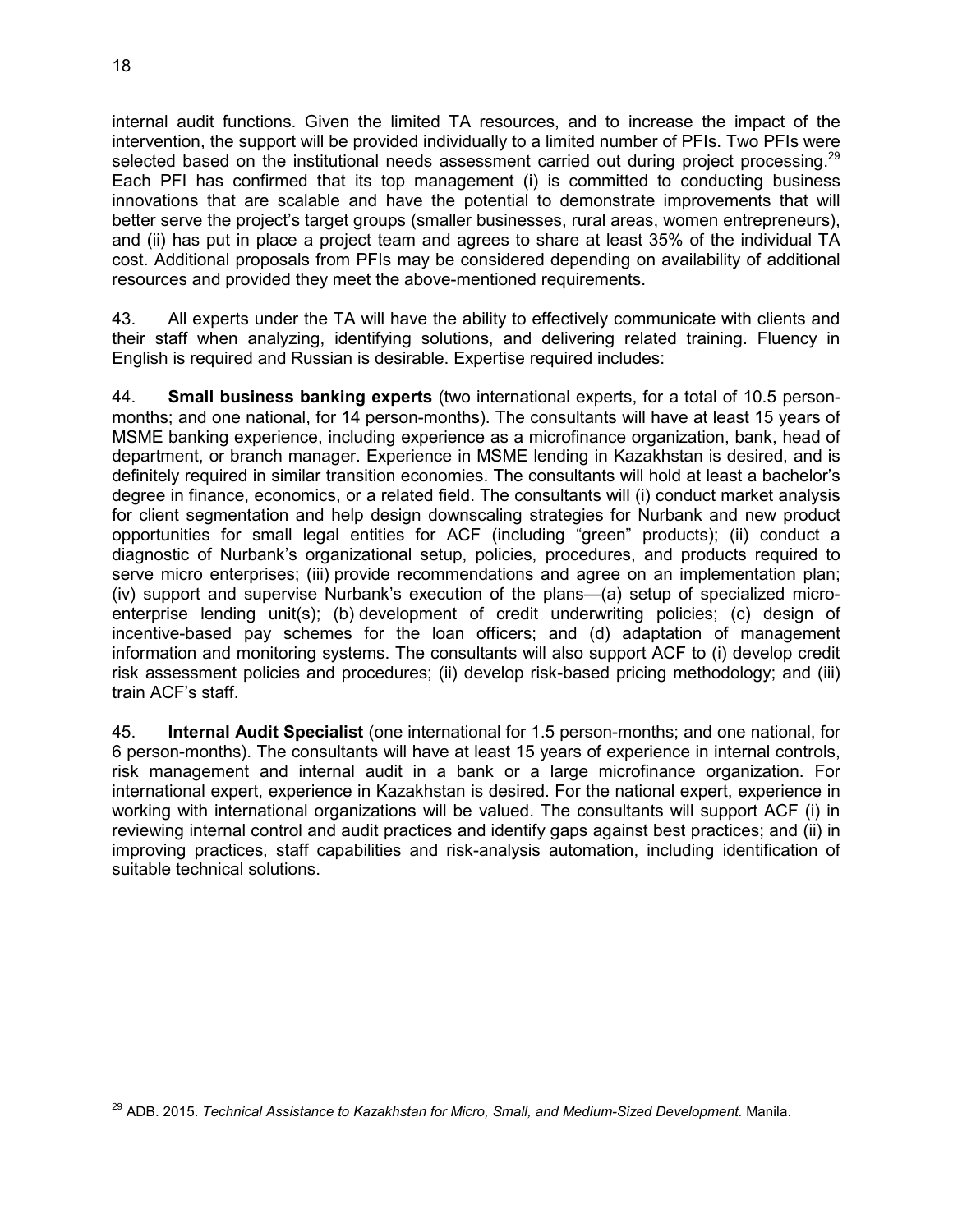# **VII. SAFEGUARDS**

46. Pursuant to ADB's SPS (footnote 8), this project has been categorized as financial intermediary (FI) with respect to environment safeguards, and FI (treated as C) in relation to involuntary resettlement and indigenous people. $30^{\circ}$  The activities financed under the MSME loans made by the PFIs shall:

- (i) conform to ADB's SPS (2009);
- (ii) comply with all applicable requirements of Kazakhstan's environmental, health, safety, and social safeguard laws and regulations;
- (iii) not involve any of the activities listed in the ADB PIAL set out in Appendix 5 of the SPS;
- (iv) not have environmental impacts, which can be categorized:
	- for PCBs, as Category A (significant environmental impacts), and within the meaning of the SPS; and
	- for MFOs, as Category B (site-specific environmental impact) or Category A (significant environmental impacts) not involve any involuntary resettlement or adverse impact on indigenous peoples; and
	- not be carried out in disputed areas.<sup>31</sup>
- (v) not involve any involuntary resettlement impacts and impacts on indigenous people.

47. Damu and each of the PFIs will have in place or establish an ESMS to be maintained as part of its overall management system to meet Kazakhstan national laws and norms and ADB's safeguards requirements. MFOs will establish a very basic ESMS enabling screening against the PIAL. It is a condition for disbursement to each PFI that they have an ESMS satisfactory to ADB and have appointed designated staff trained in implementing the ESMS to screen prospective subprojects.

48. Damu will prepare and submit to ADB semi-annual environmental monitoring reports on ESMS implementation based on PFI reports. Sample PFI's subprojects will be checked during review missions. Damu will appoint a focal person to oversee operation of the PFI's ESMS. ADB's environment specialist will supervise and support the project implementation.

49. The responsibilities of the parties under the project are as follows:

# **1. MSMEs:**

- 50. During project implementation:
	- (i) Ensure compliance with all requirements of Kazakhstan's environmental, health, safety, and social safeguard laws and regulations;
	- (ii) Ensure that none of the subprojects have any involuntary resettlement impacts;
	- (iii) Provide information to PCBs and MFOs to prepare environmental screening checklists and categorize subprojects;
	- (iv) In case of Category B subprojects appoint or hire an environmental specialist to prepare an Environmental Management Plan (EMP) in accordance with ADB SPS;

 $\overline{a}$ <sup>30</sup> For an explanation of Indigenous Peoples, see ADB. 2009. *Safeguards Policy Statement*. Manila http://www.adb.org/sites/default/files/pub/2009/Safeguard-Policy-Statement-June2009.pdf

<sup>&</sup>lt;sup>31</sup> Disputed areas are geographic areas that are claimed by more than one country.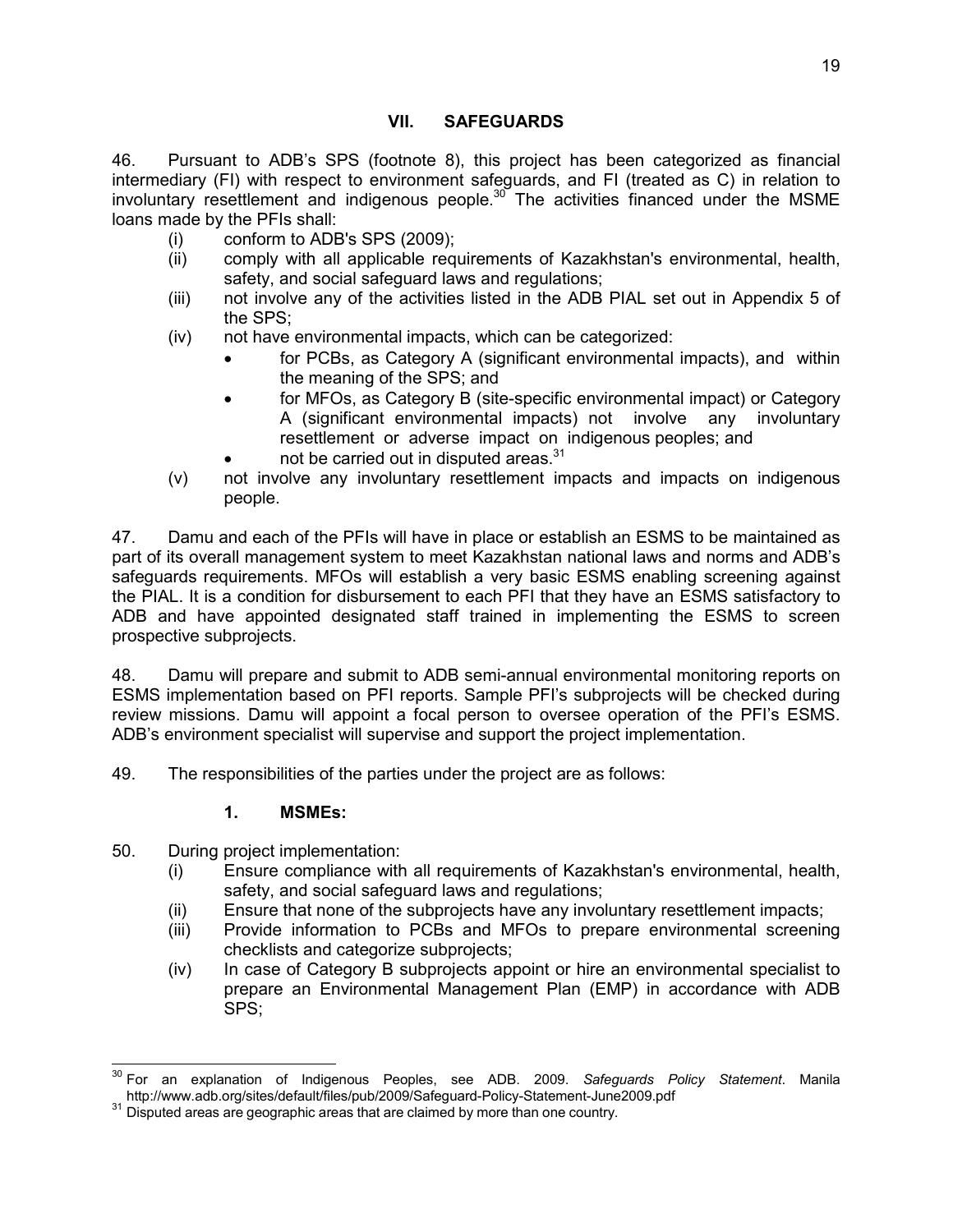- (v) Ensure that the EMP, including all proposed mitigation measures and monitoring programs, are properly implemented. In the case of unpredicted environmental impacts occurring during subproject implementation, immediately inform the PFI, prepare and implement a corrective action plan in coordination with the PFI;
- (vi) Provide awareness training in environmental management for all employees working on the subproject;
- (vii) Ensure that meaningful public consultation, including information about Grievance Redress Mechanism, be undertaken with affected groups and local NGOs as per requirement of the national legislation; and
- (viii) For category B projects submit the EMP to the PFI as part of the approval of subproject.

# **2. PCBs:**

- 51. Prior to the effectiveness and first disbursement on the project:
	- (i) Establish the ESMS satisfactory to ADB and have appointed designated staff trained in implementing the ESMS to screen prospective subprojects.
- 52. During project implementation:
	- (i) Prepare environmental and social screening checklists and categorize subprojects in close coordination with MSMEs;
	- (ii) Ensure that none of the subprojects have any involuntary resettlement impacts;
	- (iii) Ensure that the MSME obtained all regulatory clearances required by national environmental and health legislation before starting the subproject;
	- (iv) Prepare and submit to Damu and ADB a semi-annual environmental monitoring report reflecting implementation of EMPs on SMEs subprojects;
	- (v) In the case of unpredicted environmental impacts occurring during subproject implementation, immediately notify Damu and ADB, and prepare a corrective action plan in coordination with the SME; and
	- (vi) Submit semi-annual Environmental Monitoring Reports (EMRs) to Damu.

# **3. MFOs:**

- 53. During project implementation:
	- (i) Prepare environmental and social screening checklists and categorize subprojects in close coordination with MSMEs;
	- (ii) Ensure that none of the subprojects have any involuntary resettlement impacts;
	- (iii) In the case of unpredicted environmental impacts occurring during subproject implementation, immediately notify Damu and ADB, and prepare a corrective action plan in coordination with the MSME.

# **4. Damu:**

- 54. During project implementation:
	- (i) Oversee implementation of the ESMS;
	- (ii) Ensure that none of the subprojects have any involuntary resettlement impacts;
	- (iii) In case of unpredicted environmental impacts occurring during subproject implementation, immediately notify ADB; and
	- (iv) Reviews PFI's EMRs and send feedback to the PFIs.
	- (v) Ensure that all subprojects have no involuntary resettlement impacts.
	- (vi) Submit finalized EMRs to ADB for review and disclosure.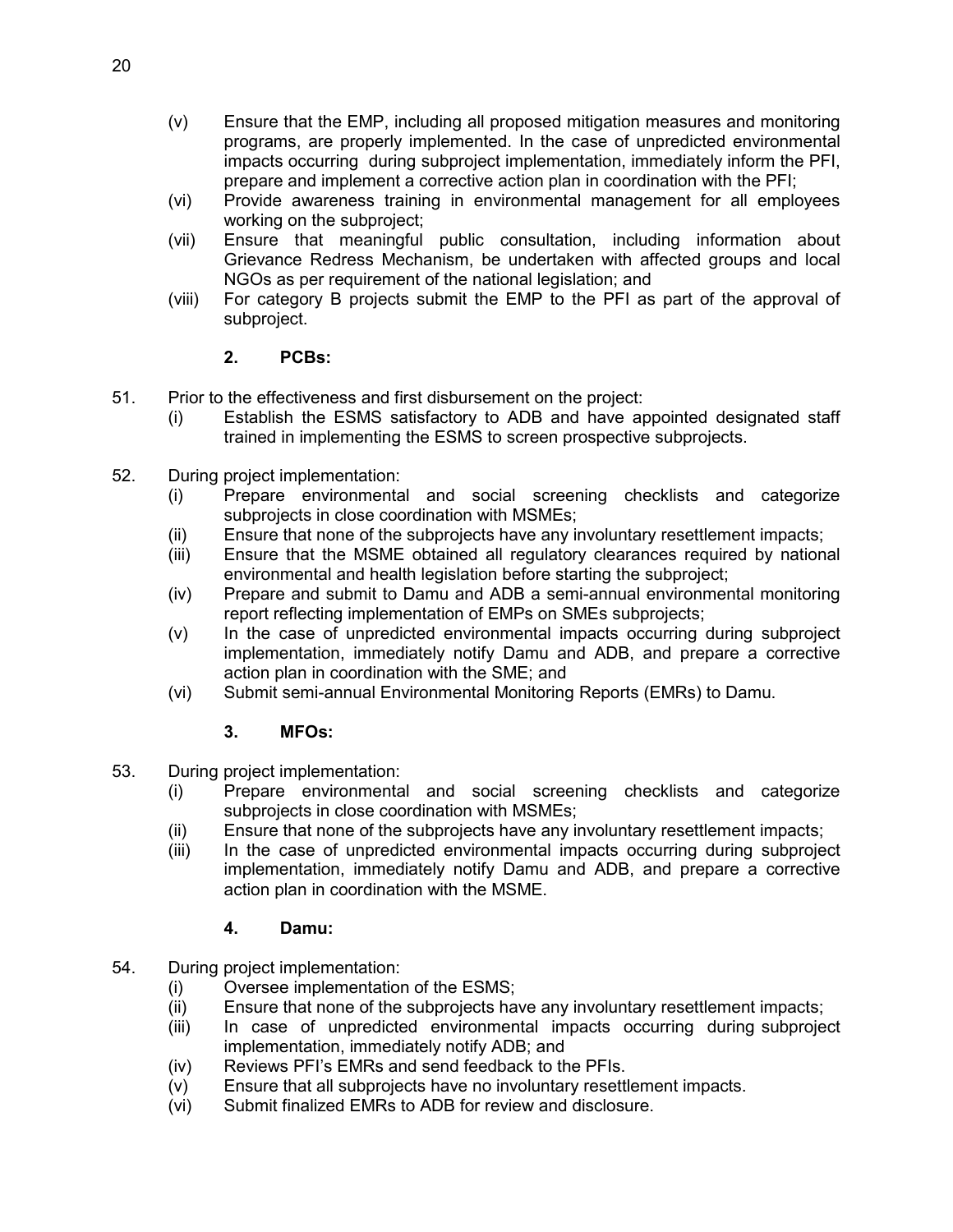- 55. Prior to declaring the disbursement to each PFI:
	- (i) Ensure that PFI's ESMSs are satisfactory to ADB and PFIs have appointed staff trained in implementing the ESMS to screen prospective subprojects.
- 56. During project implementation:
	- (i) Ensure that operation of PFI's ESMSs is satisfactory during routine (annual) audits;
	- (ii) Review and disclose environmental monitoring reports on the ADB website; and
	- (iii) Provide assistance to PFIs, if required, in carrying out its responsibilities and safeguard capacity building.

57. **Grievance redress mechanism.** Each PFI will work closely with Damu to establish, before any loan disbursements, a MSME grievance redress mechanism acceptable to ADB to enable people who are, or may in the future be, adversely affected by the Program to submit complaints. A summary of the complaints received and status of resolution will be compiled by the PMU and included in the annual performance reports. Any complaints received by Damu or any PFI will be copied to Damu and resolved in close coordination between Damu and the appropriate PFI.

# **VIII. GENDER AND SOCIAL DIMENSIONS**

58. The project outputs directly target improved access of women's MSMEs and indirectly improve employment opportunities for women in the MSME sector. The project is thus expected to contribute to women's empowerment and gender equity. The project is categorized as Effective Gender Mainstreaming.

59. The design and monitoring framework (DMF) $32$  of the project requires at least 30% of sub-borrowers to be women's MSMEs and at least 25% of the total volume of MSME loans going to women's MSMEs. Damu's outreach campaigns via the PFIs are expected to ensure that women and men in rural and urban areas are informed equally about credit opportunities. The PFIs and Damu will be required to produce monitoring data to enable analysis of women's loan sizes, terms and performance. PFIs will be required to collect and provide Damu and ADB the gender disaggregated baseline of their current portfolio before the first disbursement of the project. The incremental growth target for each PFI will be set to meet project gender targets. Semi-annual reports on implementation of the gender action plan will be required to be provided by PFIs and Damu, monitoring the progress of gender and social dimensions as described in the gender action plan below:

 <sup>32</sup> See Section IX A of this Manual.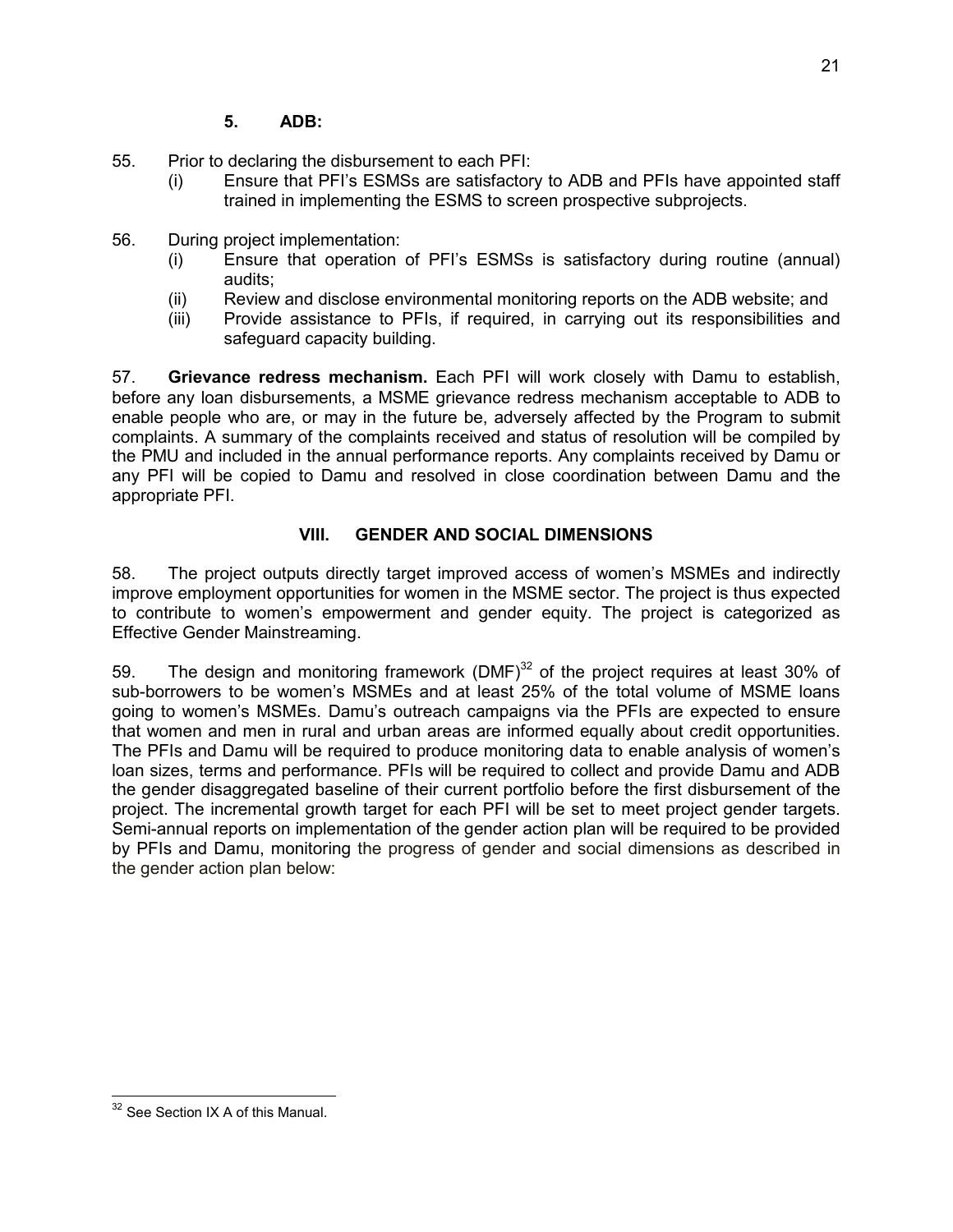# **GENDER ACTION PLAN**

| <b>Activities</b>                                                                                                                                                                | <b>Performance Indicators/Targets</b>                                                                                                                                                                                                                                         | Responsible<br><b>Unit</b> | <b>Timeframe</b>                                             |  |  |
|----------------------------------------------------------------------------------------------------------------------------------------------------------------------------------|-------------------------------------------------------------------------------------------------------------------------------------------------------------------------------------------------------------------------------------------------------------------------------|----------------------------|--------------------------------------------------------------|--|--|
| <b>Output 1: Financial Inclusion Sustained</b>                                                                                                                                   |                                                                                                                                                                                                                                                                               |                            |                                                              |  |  |
| Raise profile of women-<br>owned businesses as a<br>relevant and important<br>business segment for<br>PFIs                                                                       | 1. PFIs appoint a Gender focal point<br>2. PFIs adapt MIS systems to enable collecting<br>gender disaggregated data<br>3. PFIs report and analyze gender disaggregated<br>data, including types of loans, repayment<br>performance and product cross-selling<br>opportunities | <b>PFIs</b>                | Q1 2017<br>Q2 2017<br>From Q <sub>2</sub><br>2017<br>onwards |  |  |
| Damu adds an indicator<br>in its sex disaggregated<br>MIS on loan<br>performance (payment<br>timeliness/delinquency,<br>satisfactory<br>repayment/bad loans)                     | 4. Periodic reports on MSME loan portfolio<br>performance by sex [(i) semiannually and (ii) on<br>adhoc basis if requested by ADB]                                                                                                                                            | Damu                       | Q2 2017<br>onwards                                           |  |  |
| Increase volume of<br>lending to women-<br>owned businesses                                                                                                                      | 5. At least \$50 million equivalent of the project<br>funds finance women-owned businesses (2015<br>baseline: zero).                                                                                                                                                          | PFIs                       | Q1 2017<br>onwards<br>(till end of<br>project)               |  |  |
| Ensure minimum<br>participation of<br>women's borrowers in<br>the project                                                                                                        | 6. Number of microborrowers reached 5,500, of<br>which at least 50% were to women-owned<br>businesses (baseline 2015: zero).<br>7. Number of SME borrowers reached under the<br>project reached 1,000, of which at least 33% to<br>women subborrowers (baseline 2015: zero)   | PFIs                       | Q1 2017<br>onwards<br>(till end of<br>project)               |  |  |
|                                                                                                                                                                                  | Output 2: Efficiency of PFIs Lending to MSMEs Improved                                                                                                                                                                                                                        |                            |                                                              |  |  |
| Damu and PFIs each<br>conduct at least one<br>gender awareness<br>seminar for internal<br>staff on use of gender<br>indicators for decision<br>making and product<br>development | 8. Seminars materials developed<br>9. Seminars delivered                                                                                                                                                                                                                      | Damu, PFIs                 | 2017                                                         |  |  |
| PFIs and Damu adopt a<br><b>Gender Policy</b>                                                                                                                                    | 10. Gender Policy is developed or updated and<br>adopted.                                                                                                                                                                                                                     | PFIs, Damu                 | 2018                                                         |  |  |
| PFIs conduct public<br>awareness campaigns                                                                                                                                       | 11. At least one public awareness campaign on<br>women entrepreneurship and bank products held<br>by each PFI.                                                                                                                                                                | PFIs                       | 2017<br>onwards                                              |  |  |

MSME = micro, small and medium-sized enterprise, PFI = participating financial institution, Q = quarter.

Note: Women-owned businesses are defined as businesses with more than 50% female ownership.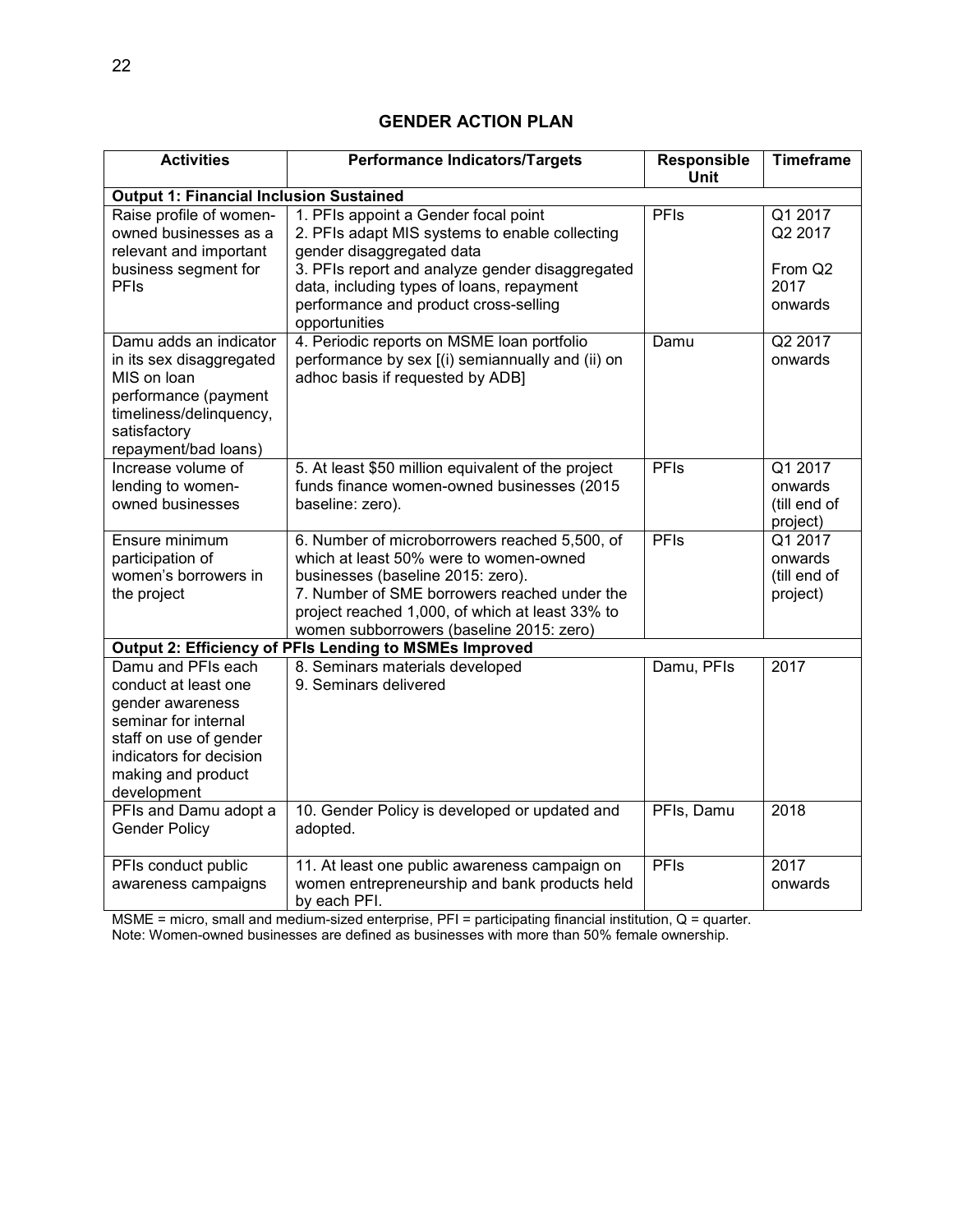### **IX. PERFORMANCE MONITORING, EVALUATION, REPORTING AND COMMUNICATION**

# **A. Project Design and Monitoring Framework**

| Impact the Project is Aligned With                                                                                                                                                                         |                                                        |                                                        |                                    |  |  |
|------------------------------------------------------------------------------------------------------------------------------------------------------------------------------------------------------------|--------------------------------------------------------|--------------------------------------------------------|------------------------------------|--|--|
| The impact will be a sustained contribution of MSMEs to Kazakhstan's GDP, which is aligned with the<br>government's objectives of supporting entrepreneurship and the contribution of MSMEs to the non-oil |                                                        |                                                        |                                    |  |  |
| economy and employment under a challenging macro environment. <sup>a</sup>                                                                                                                                 |                                                        |                                                        |                                    |  |  |
| <b>Results Chain</b>                                                                                                                                                                                       | <b>Performance Indicators with</b>                     | <b>Data Sources and</b>                                | <b>Risks</b>                       |  |  |
|                                                                                                                                                                                                            | <b>Targets and Baselines</b>                           | <b>Reporting</b>                                       |                                    |  |  |
| <b>Outcome</b>                                                                                                                                                                                             | By December 2020:                                      |                                                        |                                    |  |  |
| Sustainable                                                                                                                                                                                                | PFIs' outstanding loans to<br>a.                       | a-d. Damu's monitoring                                 | Economic                           |  |  |
| provision of loans                                                                                                                                                                                         | MSMEs increased by 20%                                 | reports                                                | slowdown further                   |  |  |
| to MSMEs                                                                                                                                                                                                   | (2015 baseline: $b$ T410                               |                                                        | reduces demand                     |  |  |
| maintained                                                                                                                                                                                                 | billion)<br>PFIs' outstanding loans to<br>b.           |                                                        | from MSMEs for<br>credit and their |  |  |
|                                                                                                                                                                                                            | MSMEs outside of Almaty                                | a-f. PFIs' monitoring reports<br>and audited financial | debt service                       |  |  |
|                                                                                                                                                                                                            | and Astana cities increased                            | statements                                             | capacity.                          |  |  |
|                                                                                                                                                                                                            | by 20% (2015 baseline: $^{\circ}$                      |                                                        |                                    |  |  |
|                                                                                                                                                                                                            | T224 billion)                                          |                                                        | Subdued growth                     |  |  |
|                                                                                                                                                                                                            | PFIs' number of MSME<br>c.                             |                                                        | and external                       |  |  |
|                                                                                                                                                                                                            | borrowers increased by                                 |                                                        | demand may                         |  |  |
|                                                                                                                                                                                                            | 20% (2015 baseline: <sup>b</sup>                       |                                                        | further<br>depreciate the          |  |  |
|                                                                                                                                                                                                            | 178,312)<br>PFIs' net nonperforming<br>d.              |                                                        | tenge and hurt                     |  |  |
|                                                                                                                                                                                                            | loan ratios <sup>c</sup> remained less                 |                                                        | banks' solvency,                   |  |  |
|                                                                                                                                                                                                            | than or equal to 25% of                                |                                                        | liquidity, asset                   |  |  |
|                                                                                                                                                                                                            | total regulatory capital                               |                                                        | quality, and                       |  |  |
|                                                                                                                                                                                                            | (2015 baseline: below 25%)                             |                                                        | profitability.                     |  |  |
|                                                                                                                                                                                                            | Commercial banks' CAR <sup>d</sup><br>e.               |                                                        |                                    |  |  |
|                                                                                                                                                                                                            | met or exceeded minimum                                |                                                        | PFIs' asset                        |  |  |
|                                                                                                                                                                                                            | requirement of 10% (2015<br>baseline: minimum of 7.5%) |                                                        | quality<br>deteriorates.           |  |  |
|                                                                                                                                                                                                            | f.<br>Microfinance organizations'                      |                                                        |                                    |  |  |
|                                                                                                                                                                                                            | capital ratio <sup>e</sup> met or                      |                                                        |                                    |  |  |
|                                                                                                                                                                                                            | exceeded 15%                                           |                                                        |                                    |  |  |
| <b>Outputs</b>                                                                                                                                                                                             | By June 2019: <sup>f</sup>                             |                                                        |                                    |  |  |
| 1. Financial                                                                                                                                                                                               | 1а.<br>At least 5,500 micro                            | 1a–c. Damu's and PFIs'                                 |                                    |  |  |
| inclusion                                                                                                                                                                                                  | borrowers, of whom at least                            | monitoring reports                                     |                                    |  |  |
| sustained                                                                                                                                                                                                  | 50% are women, reached                                 |                                                        |                                    |  |  |
|                                                                                                                                                                                                            | by microfinance<br>organizations (2015                 |                                                        |                                    |  |  |
|                                                                                                                                                                                                            | baseline: 0)                                           |                                                        |                                    |  |  |
|                                                                                                                                                                                                            | $1b$ .<br>At least 1,000 small and                     |                                                        |                                    |  |  |
|                                                                                                                                                                                                            | medium-sized borrowers, of                             |                                                        |                                    |  |  |
|                                                                                                                                                                                                            | whom at least 33% are                                  |                                                        |                                    |  |  |
|                                                                                                                                                                                                            | women, have been reached                               |                                                        |                                    |  |  |
|                                                                                                                                                                                                            | by commercial banks (2015)                             |                                                        |                                    |  |  |
|                                                                                                                                                                                                            | baseline: 0)<br>Volume of ADB-funded<br>1c.            |                                                        |                                    |  |  |
|                                                                                                                                                                                                            | loans to MSMEs issued by                               |                                                        |                                    |  |  |
|                                                                                                                                                                                                            | PFIs is at least \$200 million                         |                                                        |                                    |  |  |
|                                                                                                                                                                                                            | equivalent (2015 baseline:                             |                                                        |                                    |  |  |
|                                                                                                                                                                                                            | 0), of which at least                                  |                                                        |                                    |  |  |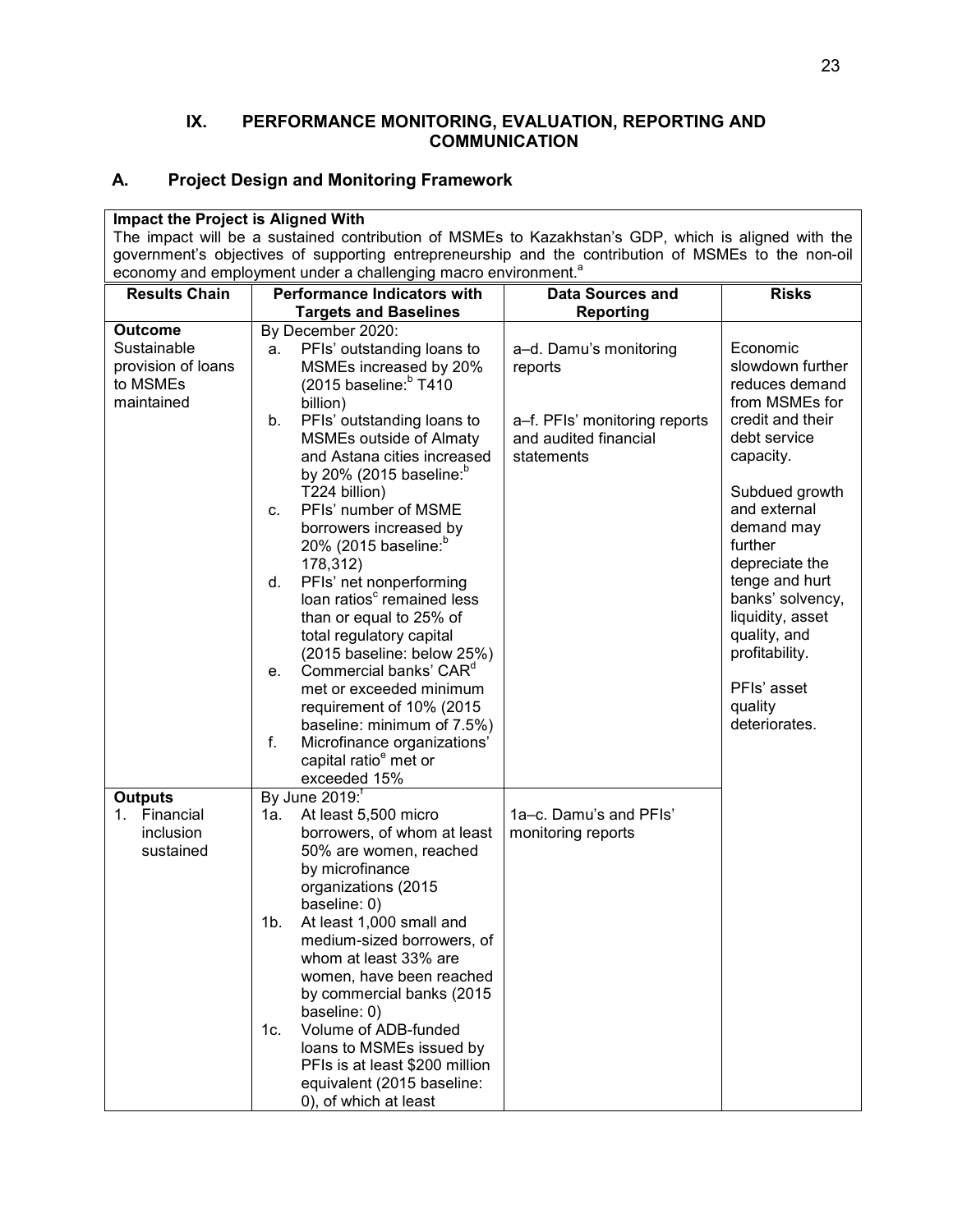| <b>Results Chain</b>                                                                                                            | <b>Performance Indicators with</b>                                                                                                                                                                                                                                                                                                                                                                                                                        | <b>Data Sources and</b>                                                                                                             | <b>Risks</b> |  |  |
|---------------------------------------------------------------------------------------------------------------------------------|-----------------------------------------------------------------------------------------------------------------------------------------------------------------------------------------------------------------------------------------------------------------------------------------------------------------------------------------------------------------------------------------------------------------------------------------------------------|-------------------------------------------------------------------------------------------------------------------------------------|--------------|--|--|
|                                                                                                                                 | <b>Targets and Baselines</b>                                                                                                                                                                                                                                                                                                                                                                                                                              | <b>Reporting</b>                                                                                                                    |              |  |  |
| Efficiency of<br>2.<br>PFIs' lending<br>to MSMEs<br>improved                                                                    | \$50 million are to women<br>subborrowers, and<br>\$120 million to<br>subborrowers located<br>outside of Almaty or Astana<br>cities (2015 baseline: 0)<br>Selected PFIs have<br>2a.<br>improved credit<br>underwriting policies and<br>procedures in place (2015<br>baseline: not applicable)<br>Staff of Damu's and PFIs'<br>2b.<br>small and medium-sized<br>enterprise departments<br>trained on gender analysis<br>(2015 baseline: not<br>applicable) | 2a-b. Consultants'<br>monitoring reports, Damu<br>monitoring reports, ADB's<br>mission back-to-office<br>reports, and other reports |              |  |  |
| <b>Key Activities with Milestones</b>                                                                                           |                                                                                                                                                                                                                                                                                                                                                                                                                                                           |                                                                                                                                     |              |  |  |
| Financial inclusion sustained<br>1.                                                                                             |                                                                                                                                                                                                                                                                                                                                                                                                                                                           |                                                                                                                                     |              |  |  |
| 1.1                                                                                                                             | PFIs onlend to MSMEs (beginning Q1 2017, continuous until Q2 2019).                                                                                                                                                                                                                                                                                                                                                                                       |                                                                                                                                     |              |  |  |
| 1.2                                                                                                                             | Damu and PFIs implement outreach and other support activities to target groups (women                                                                                                                                                                                                                                                                                                                                                                     |                                                                                                                                     |              |  |  |
|                                                                                                                                 | entrepreneurs, lending outside the larger cities) (beginning Q1 2017, continuous until Q2 2019).                                                                                                                                                                                                                                                                                                                                                          |                                                                                                                                     |              |  |  |
|                                                                                                                                 | 1.3<br>PFIs provide monthly reports to Damu and quarterly and semiannual reports to ADB, including                                                                                                                                                                                                                                                                                                                                                        |                                                                                                                                     |              |  |  |
|                                                                                                                                 | disbursements, financial performance of the PFI, safeguards, and development effectiveness results                                                                                                                                                                                                                                                                                                                                                        |                                                                                                                                     |              |  |  |
|                                                                                                                                 | (continuous beginning Q2 2017 until end of project).                                                                                                                                                                                                                                                                                                                                                                                                      |                                                                                                                                     |              |  |  |
| 1.4                                                                                                                             | Damu provides quarterly reports to ADB (continuous beginning Q1 2017 until end of project).                                                                                                                                                                                                                                                                                                                                                               |                                                                                                                                     |              |  |  |
| 2.                                                                                                                              | Efficiency of PFIs lending to MSME improved                                                                                                                                                                                                                                                                                                                                                                                                               |                                                                                                                                     |              |  |  |
| 2.1<br>2.2                                                                                                                      | Recruit consultants and finalize TA agreements with PFIs (by Q1 2017).                                                                                                                                                                                                                                                                                                                                                                                    |                                                                                                                                     |              |  |  |
| (beginning Q2 2017).                                                                                                            | PFIs participate in customized advisory programs to develop and improve lending to MSMEs                                                                                                                                                                                                                                                                                                                                                                  |                                                                                                                                     |              |  |  |
| 2.3                                                                                                                             | Consultants provide business advice to PFIs on MSMEs lending technology (by Q2 2019).                                                                                                                                                                                                                                                                                                                                                                     |                                                                                                                                     |              |  |  |
| <b>Project management activities</b>                                                                                            |                                                                                                                                                                                                                                                                                                                                                                                                                                                           |                                                                                                                                     |              |  |  |
|                                                                                                                                 | Prepare periodical reports, including gender action plan and environmental and social management system                                                                                                                                                                                                                                                                                                                                                   |                                                                                                                                     |              |  |  |
| monitoring reports.                                                                                                             |                                                                                                                                                                                                                                                                                                                                                                                                                                                           |                                                                                                                                     |              |  |  |
| Periodical audit review and review missions that monitor executing agency and PFIs' performance.                                |                                                                                                                                                                                                                                                                                                                                                                                                                                                           |                                                                                                                                     |              |  |  |
| <b>Inputs</b>                                                                                                                   |                                                                                                                                                                                                                                                                                                                                                                                                                                                           |                                                                                                                                     |              |  |  |
|                                                                                                                                 | Asian Development Bank: \$200 million (ordinary capital resources loan)                                                                                                                                                                                                                                                                                                                                                                                   |                                                                                                                                     |              |  |  |
| Financial Sector Development Partnership Special Fund: \$500,000 (capacity development TA)                                      |                                                                                                                                                                                                                                                                                                                                                                                                                                                           |                                                                                                                                     |              |  |  |
| Not applicable                                                                                                                  | <b>Assumptions for Partner Financing</b>                                                                                                                                                                                                                                                                                                                                                                                                                  |                                                                                                                                     |              |  |  |
|                                                                                                                                 | Asian Development Bank = ADB, Damu = Damu Entrepreneurship Development Fund, GDP = gross domestic                                                                                                                                                                                                                                                                                                                                                         |                                                                                                                                     |              |  |  |
|                                                                                                                                 | product, MSMEs = micro, small, and medium-sized enterprises, $PFI =$ participating financial institution, $Q =$ quarter,                                                                                                                                                                                                                                                                                                                                  |                                                                                                                                     |              |  |  |
| TA = technical assistance.                                                                                                      |                                                                                                                                                                                                                                                                                                                                                                                                                                                           |                                                                                                                                     |              |  |  |
| Government of Kazakhstan. 2014. State Program of Industrial and Innovative Development of the Republic of                       |                                                                                                                                                                                                                                                                                                                                                                                                                                                           |                                                                                                                                     |              |  |  |
| Kazakhstan for 2015-2019. Astana; Government of Kazakhstan. 2015. Update to Business Roadmap 2020.                              |                                                                                                                                                                                                                                                                                                                                                                                                                                                           |                                                                                                                                     |              |  |  |
| Astana.<br>b<br>Baselines considering identified PFIs at the time of loan approval. Baselines to be updated if new institutions |                                                                                                                                                                                                                                                                                                                                                                                                                                                           |                                                                                                                                     |              |  |  |
| participate in the project at a later stage.                                                                                    |                                                                                                                                                                                                                                                                                                                                                                                                                                                           |                                                                                                                                     |              |  |  |

 $\degree$  Ratio of net nonperforming loans to total regulatory capital, defined as loans overdue more than 90 days, less loan loss reserves as a percentage of regulatory capital, based on data reported in PFIs' compliance certificates to ADB.

 $d$  These indicators refer to MSME loans funded with ADB loan proceeds.

Source: Asian Development Bank.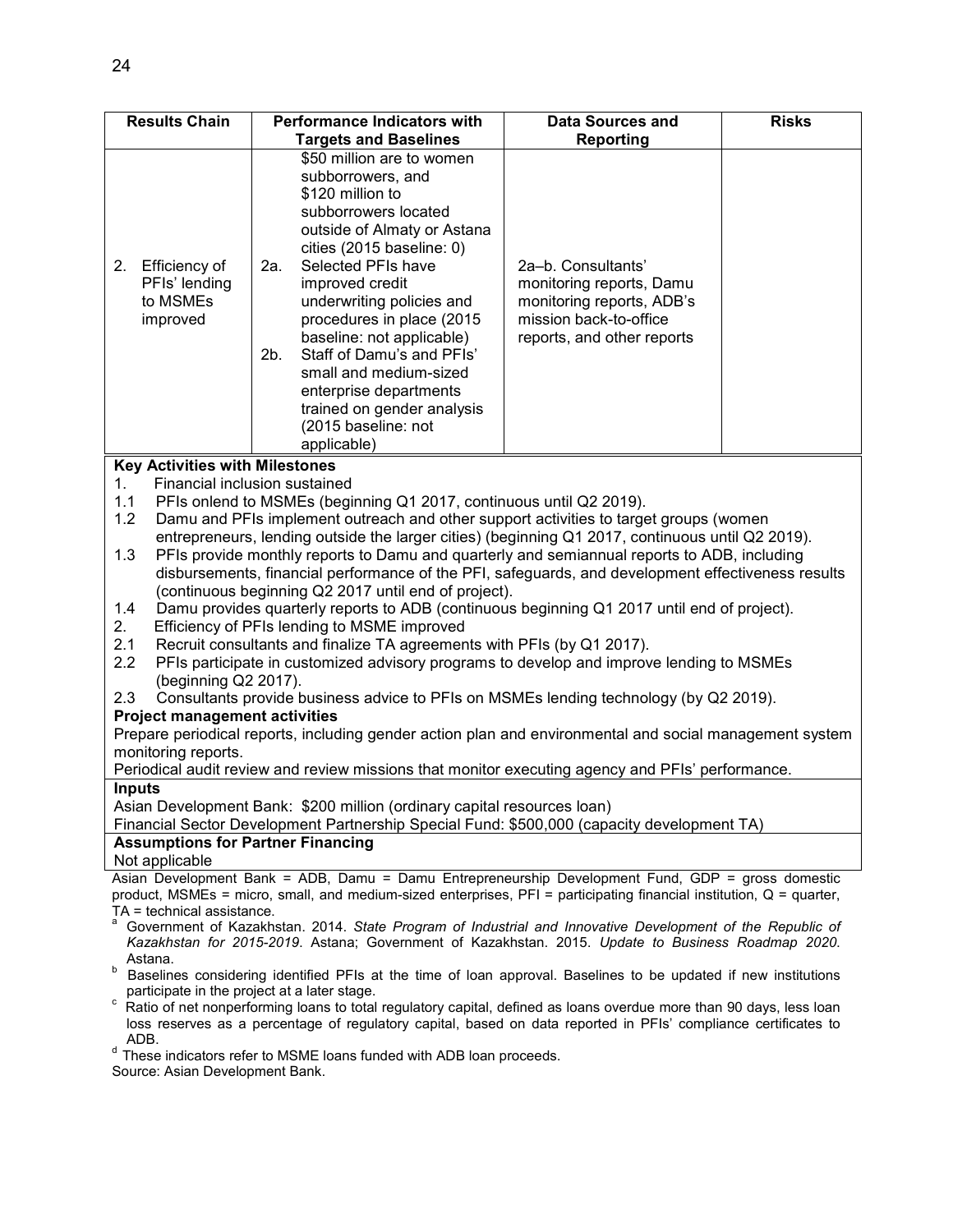# **B. Individual PFI Outcome Targets**

| <b>Results Chain</b>                       | Performance Indicators with Targets and Baselines                                                                                                                                                                                                                                                                                                                                                                                           |
|--------------------------------------------|---------------------------------------------------------------------------------------------------------------------------------------------------------------------------------------------------------------------------------------------------------------------------------------------------------------------------------------------------------------------------------------------------------------------------------------------|
| Sustainable provision of<br>loans to MSMEs | By December 2020                                                                                                                                                                                                                                                                                                                                                                                                                            |
| increased                                  | PFIs outstanding MSME loans increased by 20% (baseline 2015:<br>T410.8 billion)                                                                                                                                                                                                                                                                                                                                                             |
|                                            | Bank of Astana: T104.3 billion (2015 Baseline: T69.5 billion)<br>Bank Center Credit: T220.0 billion (2015 Baseline: T215.7 billion)<br>Kassa Nova: T53.4 billion (2015 Baseline: T42.7 billion)<br>Nurbank: T73 billion (2015 Baseline: T45.3 billion)<br>Bereke: T1.5 billion (2015 Baseline: T1 billion)<br>AsiaCredit Fund: T4.8 billion (2015 Baseline: T1.9 billion)<br>KazMicroFinance: T56 billion (2015 Baseline: T34.7 billion)    |
|                                            | PFIs outstanding MSME loans outside of Almaty and Astana cities<br>increased by 20% (baseline 2015: T224 billion)                                                                                                                                                                                                                                                                                                                           |
|                                            | Bank of Astana: T12.9 billion (2015 Baseline: T10.8 billion)<br>Bank Center Credit: T140.0 billion (2015 Baseline: T127.9 billion)<br>Kassa Nova: T27.6 billion (2015 Baseline: T23.0 billion)<br>Nurbank: T38.1 billion (2015 Baseline: T31.7 billion)<br>Bereke: T1.5 billion (2015 Baseline: T1 billion)<br>AsiaCredit Fund: T4.8 billion (2015 Baseline: T1.9 billion)<br>KazMicroFinance: T41.6 billion (2015 Baseline: T27.4 billion) |
|                                            | PFIs' number of borrowers increased by at least 20% (baseline<br>2015: 178,312)                                                                                                                                                                                                                                                                                                                                                             |
|                                            | Bank of Astana: 515 (2015 Baseline: 368)<br>Bank Center Credit: 3,220 (2015 Baseline: 3,013)<br>Kassa Nova: 3,410 (2015 Baseline: 3,100)<br>Nurbank: 2,516 (2015 Baseline: 786)<br>Bereke: 6,386 (2015 Baseline: 4,215)<br>AsiaCredit Fund: 30,000 (2015 Baseline: 14,926)<br>KazMicroFinance: 227,856 (2015 Baseline: 151,904)                                                                                                             |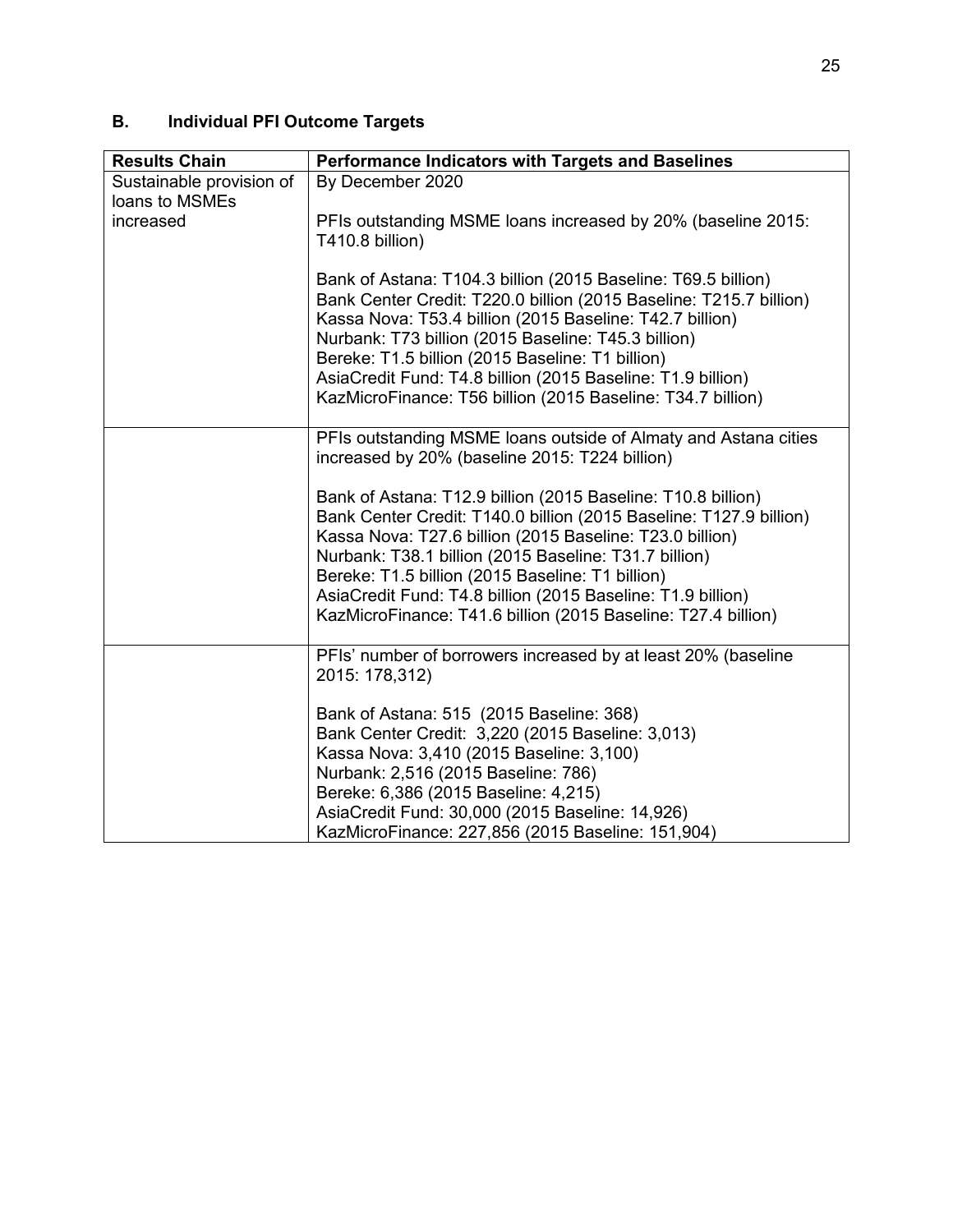### **C. Monitoring**

60. **Project performance monitoring.** Damu will ensure that its monitoring system collects all information required to monitor the PFIs' portfolios and other data until ADB's loan is fully repaid. The reports required from Damu and the PFIs are included in para. 65. Damu and the PFIs will also have such information made available to ADB review missions and to the government, for future impact assessments studies.

61. **Compliance monitoring.** PFIs' compliance with the project's covenants will be monitored by Damu on the basis of the PFIs' periodic reports (including certificates of compliance using the template in Appendix 8), audited financial statements, and audited project accounts, and will be reported to ADB on a quarterly basis. ADB will conduct periodic review missions, will review progress reports by the PFIs, conduct random spot checks on subloan documents, conduct SOE review and review of PFIs audited financial statements and audited statement of utilization of funds.

62. **Safeguards monitoring**. ADB will oversee and review safeguards performance. Monitoring of the implementation of ESMS will be described in semi-annual EMRs submitted by PFIs to Damu and by Damu to ADB. A sample template is included in Appendix 7. The EMRs will be disclosed on the ADB website after incorporating comments from Damu and ADB. No confidential information will be included in the EMRs.

63. **Gender and social dimensions monitoring.** Gender action plan (GAP) implementation and social aspects of the project will be implemented by Damu and the PFIs. Damu will monitor compliance with GAP indicators and will submit a semi-annual report to ADB (using PFIs and their own data), or as requested by ADB.

# **D. Evaluation**

64. ADB will field periodic review missions to assess progress against the DMF, GAP, address any implementation issues, and review compliance with the loan and project agreement covenants. The mid-term review mission will undertake a comprehensive review of the project design and the performance of the project. It may require a change in the design and implementation arrangements. Within six months after the loan closing date, Damu will submit a project completion report to ADB in a form acceptable to ADB.

# **E. Reporting**

| 65. | The following reports will be required to monitor and evaluate the project's performance: |  |  |  |  |  |  |
|-----|-------------------------------------------------------------------------------------------|--|--|--|--|--|--|
|-----|-------------------------------------------------------------------------------------------|--|--|--|--|--|--|

| <b>Name of Document</b>   | <b>Submitter</b> | <b>Receiver</b> | <b>Timing/Frequency</b>    | <b>Purpose/Template</b> |
|---------------------------|------------------|-----------------|----------------------------|-------------------------|
| Monthly disbursement      | <b>PFIs</b>      | Damu            | Monthly, within 10         | To monitor              |
| report                    |                  |                 | working days of the end    | disbursements           |
|                           |                  |                 | of the previous month      | Appendix 2              |
| Quarterly consolidated    | Damu             | <b>ADB</b>      | Quarterly, within 15 days  | Consolidate reporting   |
| disbursement report       |                  |                 | of the end of each quarter | from PFIs monthly       |
|                           |                  |                 |                            | reports and some        |
|                           |                  |                 |                            | analytical figures      |
|                           |                  |                 |                            | Appendix 3              |
| Certificate of compliance | <b>PFIs</b>      | Damu,           | Quarterly, within 45 days  | Appendix 8              |
| with financial covenants  |                  | ADB.            | from the end of each       |                         |
|                           |                  |                 | quarter                    |                         |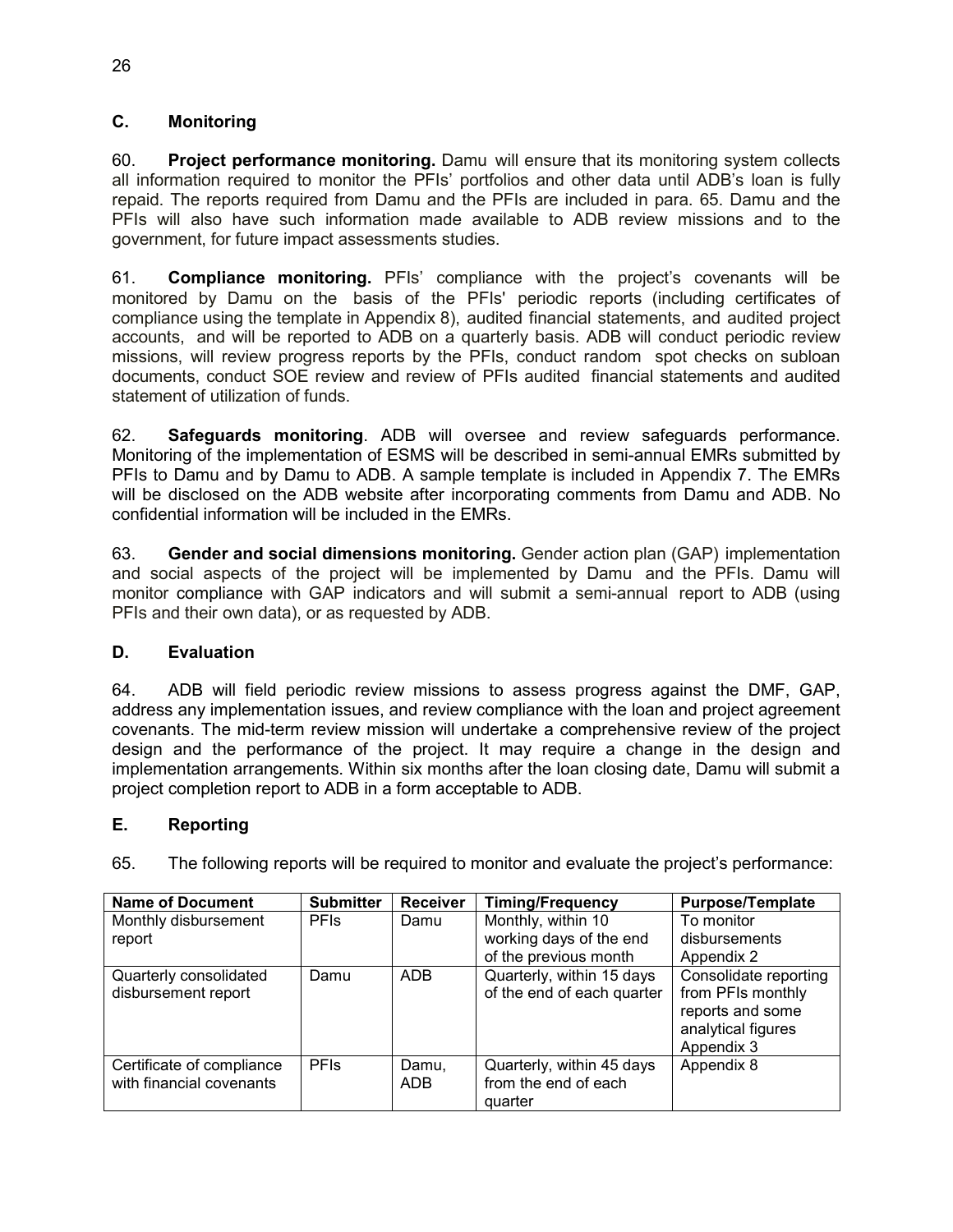| <b>Name of Document</b>                                                 | <b>Submitter</b>                    | <b>Receiver</b>     | <b>Timing/Frequency</b>                                                                        | <b>Purpose/Template</b>                                                              |
|-------------------------------------------------------------------------|-------------------------------------|---------------------|------------------------------------------------------------------------------------------------|--------------------------------------------------------------------------------------|
| <b>Gender Action Plan</b><br>implementation report                      | <b>PFIs</b>                         | Damu,<br><b>ADB</b> | Semi-annual (15 July<br>and 15 January),<br>reflecting data up to end<br>of previous half year | Appendix 9                                                                           |
| Development<br>effectiveness Reports                                    | <b>PFIs</b>                         | Damu,<br><b>ADB</b> | Semi-annual (15 July and<br>15 January), reflecting<br>data up to end of<br>previous half year | Appendix 10                                                                          |
| Consolidated progress<br>report, including gender<br>action plan report | Damu                                | ADB                 | Semi-annual (1 August<br>and 1 February)                                                       | Appendix 1                                                                           |
| Safeguard compliance<br>report                                          | PFIs (Only<br>commerci<br>al banks) | Damu                | Semi-annual (15 July and<br>15 January), reflecting<br>data up to end of<br>previous half year | Appendix 7                                                                           |
| <b>Consolidated Safeguards</b><br>compliance report                     | Damu                                | <b>ADB</b>          | Semi-annual (1 August<br>and 1 February)                                                       | Consolidation of<br>PFIs' safeguards<br>reports                                      |
| Audited annual financial<br>statements of the entity                    | Damu,<br>PFIs                       | <b>ADB</b>          | Annual, within one month<br>of their approval by<br>relevant authority                         | <b>Audited Financial</b><br>Statements prepared<br>in accordance with<br><b>IFRS</b> |
| Audited project accounts                                                | Damu,<br>PFIs                       | <b>ADB</b>          | Annual, within six months<br>of the end of fiscal year                                         | Appendix 4                                                                           |
| Project completion report                                               | Damu                                | <b>ADB</b>          | Within 6 months of<br>physical completion of the<br>project                                    | Template to be<br>provided                                                           |

# **X. ANTICORRUPTION POLICY**

66. ADB reserves the right to investigate, directly or through its agents, any violations of the Anticorruption Policy relating to the project.<sup>33</sup> All contracts financed by ADB shall include provisions specifying the right of ADB to audit and examine the records and accounts of the executing agency and all project contractors, suppliers, consultants and other service providers. Individuals/entities on ADB's anticorruption debarment list are ineligible to participate in ADBfinanced activity and may not be awarded any contracts under the project.<sup>34</sup> To support these efforts, relevant provisions will be included in the legal agreements.

### **XI. ACCOUNTABILITY MECHANISM**

67. People who are, or may in the future be, adversely affected by the project may submit complaints to ADB's Accountability Mechanism. The Accountability Mechanism provides an independent forum and process whereby people adversely affected by ADB-assisted projects can voice, and seek a resolution of their problems, as well as report alleged violations of ADB's operational policies and procedures. Before submitting a complaint to the Accountability Mechanism, affected people should make a good faith effort to solve their problems by working with the concerned ADB operations department. Only after doing that, and if they are still dissatisfied, should they approach the Accountability Mechanism.<sup>35</sup>

 $\overline{a}$ <sup>33</sup> Available at: http://www.adb.org/Documents/Policies/Anticorruption-Integrity/Policies-Strategies.pdf

<sup>&</sup>lt;sup>34</sup> ADB's Integrity Office web site is available at: http://www.adb.org/integrity/unit.asp

<sup>&</sup>lt;sup>35</sup> For further information see: http://www.adb.org/Accountability-Mechanism/default.asp.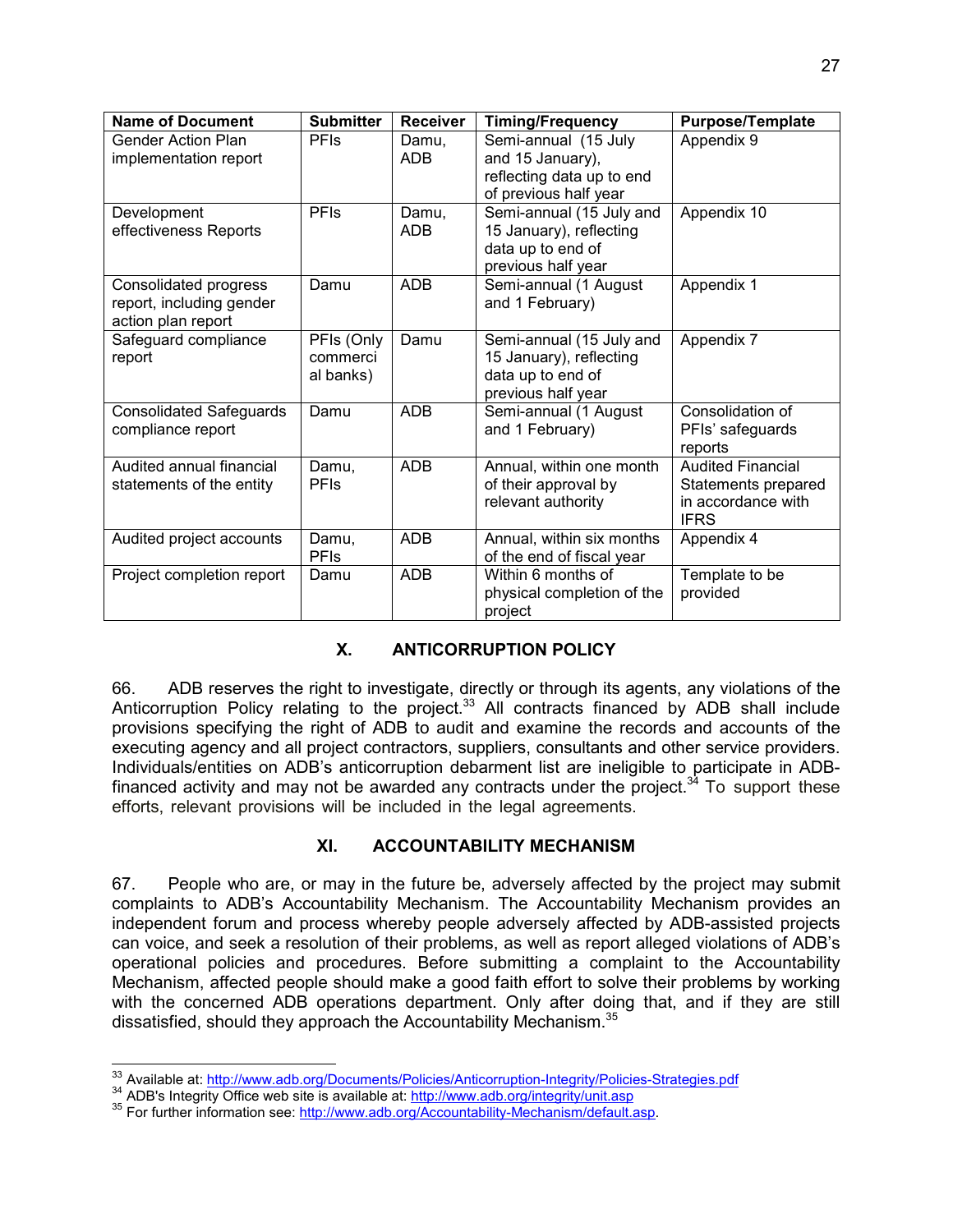### **XII. RECORD OF PAM CHANGES**

68. All revisions/updates during course of implementation should be retained in this Section to provide a chronological history of changes to implemented arrangements recorded in the PAM.

| PAM prepared and agreed with Damu and the PFIs |  |
|------------------------------------------------|--|
| <b>First revision</b>                          |  |
| Second revision                                |  |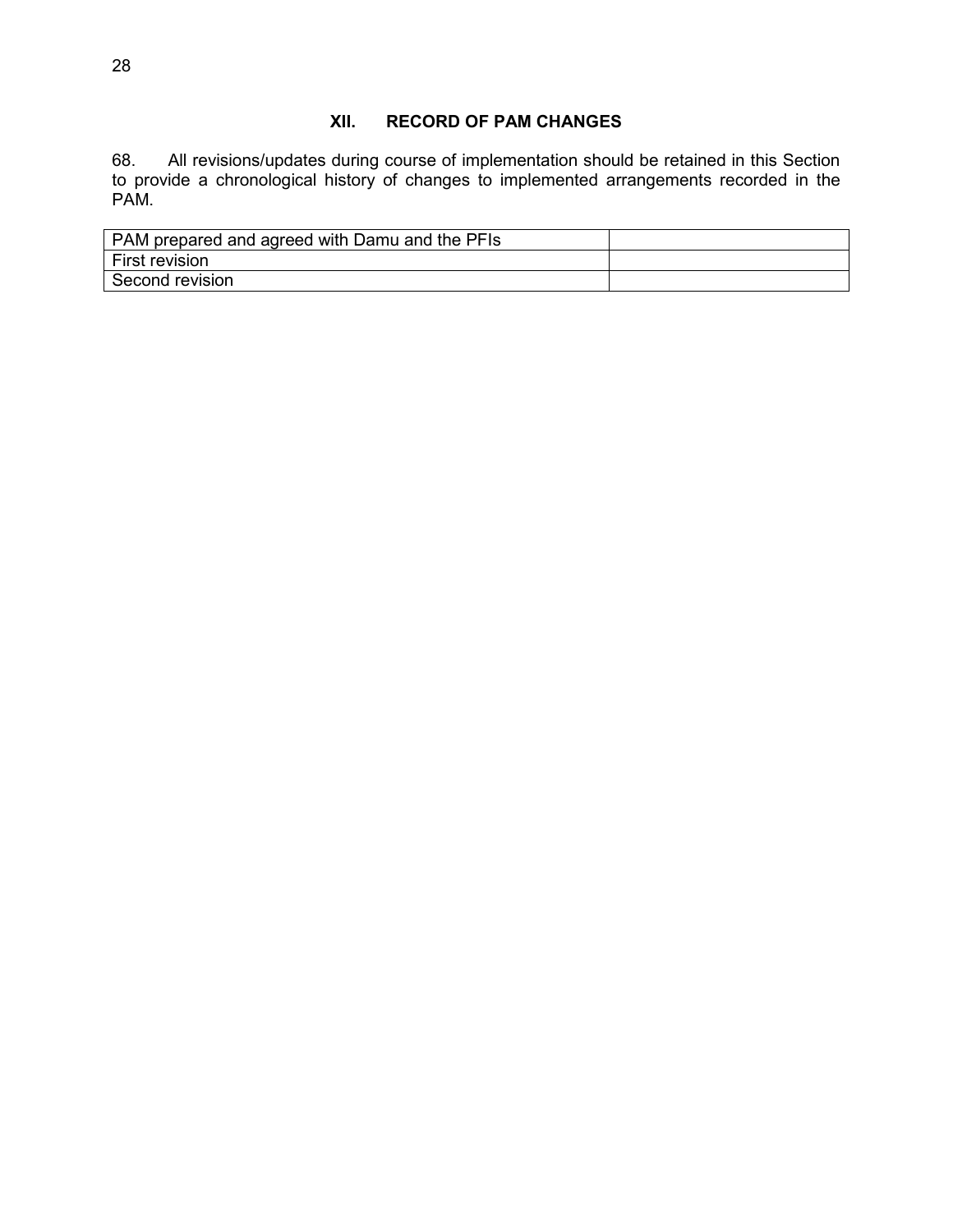### **SEMI-ANNUAL PROGRESS REPORT FOR DAMU**

| <b>Loan Number</b>                            | <b>Name of Project</b>                                                                          |  |  |
|-----------------------------------------------|-------------------------------------------------------------------------------------------------|--|--|
|                                               | KAZ: Supporting Resilience of Micro, Small<br>and Medium-Sized Enterprise<br>Finance<br>Project |  |  |
| <b>Approved Loan Amount:</b>                  | <b>Responsible Project Officer:</b>                                                             |  |  |
|                                               | Inmaculada Martinez, Senior Private Sector<br><b>Development Specialist</b>                     |  |  |
| <b>Project Commencement Date:</b>             | <b>Original Closing Date/Revised</b><br><b>Closing</b><br>Date:                                 |  |  |
|                                               |                                                                                                 |  |  |
| <b>Executing Agency:</b>                      |                                                                                                 |  |  |
| Damu Entrepreneurship Development Fund (DAMU) |                                                                                                 |  |  |
| <b>Implementing Agency (ies):</b>             |                                                                                                 |  |  |
| $2. \, (\dots)$                               |                                                                                                 |  |  |

# **A. Project Performance Monitoring System (PPMS)**

*(Shall include monitoring indicators related to the disbursement of subloans including those in the Design and Monitoring Framework [DMF].)* 

| <b>Performance</b>                      | <b>Baselines</b> | <b>Targets</b>     | <b>Status of the</b>                       |
|-----------------------------------------|------------------|--------------------|--------------------------------------------|
| <b>Targets and</b><br><b>Indicators</b> | (December 2015)  | (By December 2020) | Indicators (as of [date<br>of the report]) |
| Outcome indicators <sup>1</sup>         |                  |                    |                                            |
| <b>PFIS</b>                             | T410.8 billion   | $+20%$             |                                            |
| outstanding<br><b>MSME</b> loans        |                  |                    |                                            |
| PFIS outstanding                        | T224 billion     | $+20%$             |                                            |
| stock of MSME                           |                  |                    |                                            |
| loans outside of                        |                  |                    |                                            |
| Almaty and                              |                  |                    |                                            |
| Astana cities                           |                  |                    |                                            |
| PFIs' number of                         | 178,312          | $+20%$             |                                            |
| <b>MSME</b>                             |                  |                    |                                            |
| borrowers                               |                  |                    |                                            |
| increased                               |                  |                    |                                            |
| PFIs' net NPL                           | below 25%        | Below 25%          |                                            |
| ratios <sup>2</sup> remained            |                  |                    |                                            |
| less than or                            |                  |                    |                                            |
| equal to 25% of                         |                  |                    |                                            |

<sup>-&</sup>lt;br>1 Please note the Outcome indicators refer to overall PFIs portfolios, not just those funded with ADB loan proceeds.

<sup>2</sup> Net non-performing loan to total regulatory capital ratio, defined as loans over 90 days past due (30 days past due for MFOs) less loan loss reserves as a percentage of regulatory capital, based on data reported to the National Bank of Kazakhstan.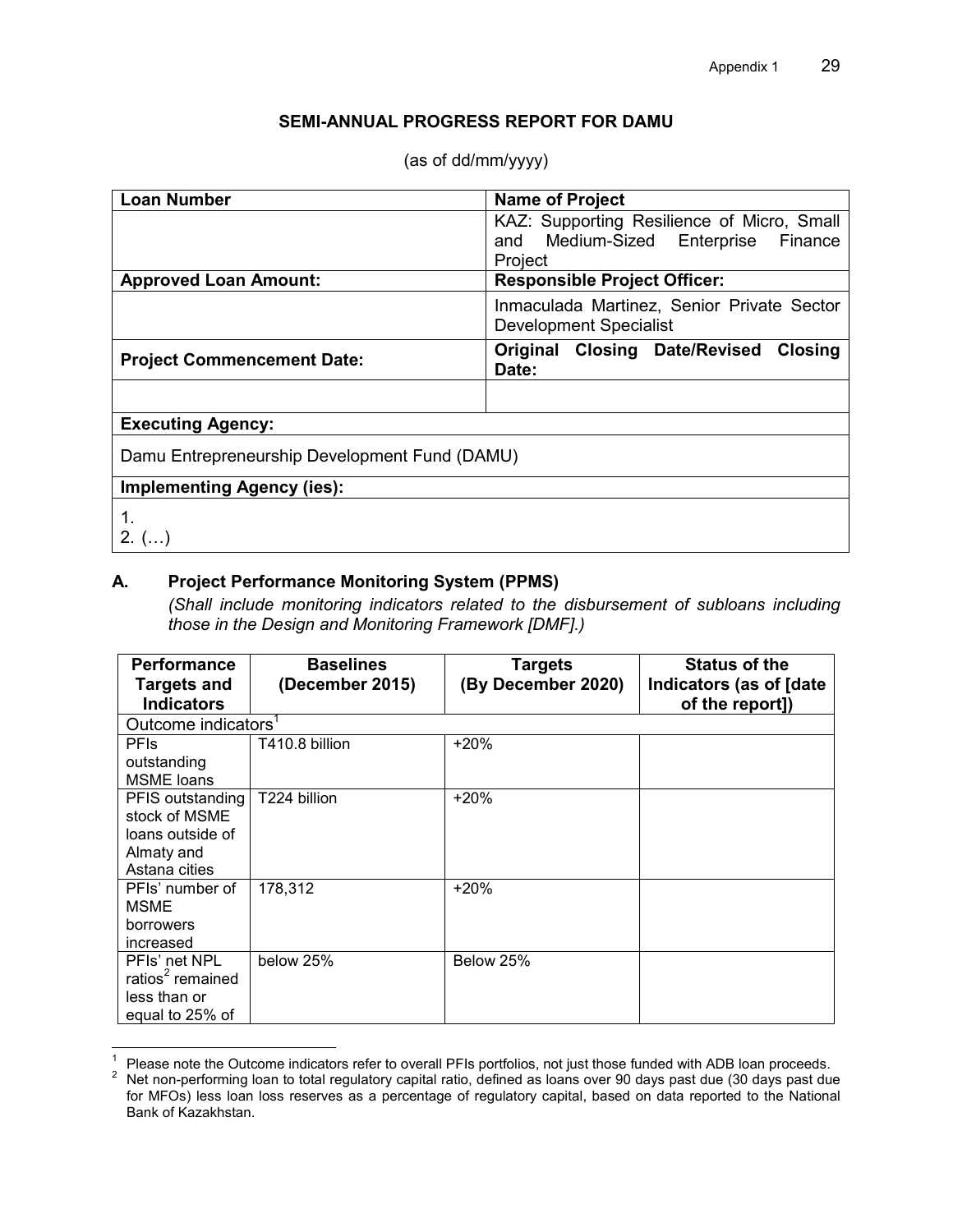| Performance                                                                                                                           | <b>Baselines</b> | <b>Targets</b>                                                                                                                                                        | <b>Status of the</b>                       |
|---------------------------------------------------------------------------------------------------------------------------------------|------------------|-----------------------------------------------------------------------------------------------------------------------------------------------------------------------|--------------------------------------------|
| <b>Targets and</b><br><b>Indicators</b>                                                                                               | (December 2015)  | (By December 2020)                                                                                                                                                    | Indicators (as of [date<br>of the report]) |
| total regulatory<br>capital                                                                                                           |                  |                                                                                                                                                                       |                                            |
| Commercial<br>banks' CAR met<br>or exceeded<br>minimum<br>requirement of                                                              | minimum of 7.5%  | At least 10%                                                                                                                                                          |                                            |
| 10%<br>MFOs' capital<br>ratio met or<br>exceeded the<br>higher of (i) 30%<br>over the NBK<br>prudential<br>requirement or<br>(ii) 15% |                  | 15%                                                                                                                                                                   |                                            |
|                                                                                                                                       |                  | Output indicators (This refer only to loans funded through this ADB loan)                                                                                             |                                            |
|                                                                                                                                       |                  | (By June 2019)                                                                                                                                                        |                                            |
| <b>Microborrowers</b><br>reached by<br><b>MFOs</b>                                                                                    | Zero             | 5,500 (of which at least<br>50% women borrowers)                                                                                                                      |                                            |
| <b>SME</b> borrowers<br>reached by<br>commercial<br>banks                                                                             | Zero             | 1,000 of which at least<br>33% to women<br>subborrowers                                                                                                               |                                            |
| Volume of ADB<br>funded MSME<br>loans issued by<br><b>PFIs</b>                                                                        | Zero             | at least \$200 million<br>equivalent, of which:<br>at least 25% to women<br>subborrowers, and<br>60% to subborrowers<br>located outside of Almaty<br>or Astana cities |                                            |
| <b>Selected PFIs</b><br>have improved<br>credit<br>underwriting<br>policies and<br>procedures in<br>place                             | <b>NA</b>        | (list improved<br>underwriting policies<br>and procedures and<br>other changes<br>introduced)                                                                         |                                            |
| Damu and SME<br>department staff<br>of PFIs trained on<br>gender analysis                                                             | <b>NA</b>        |                                                                                                                                                                       |                                            |

**B. PFI's Compliance with Eligibility Criteria and Action Plans, if any.** *(Attach copies of Certificates of Compliance and highlight in this section any non-compliance, requirements for Action Plans or compliance with the measures reflected in earlier action plans)*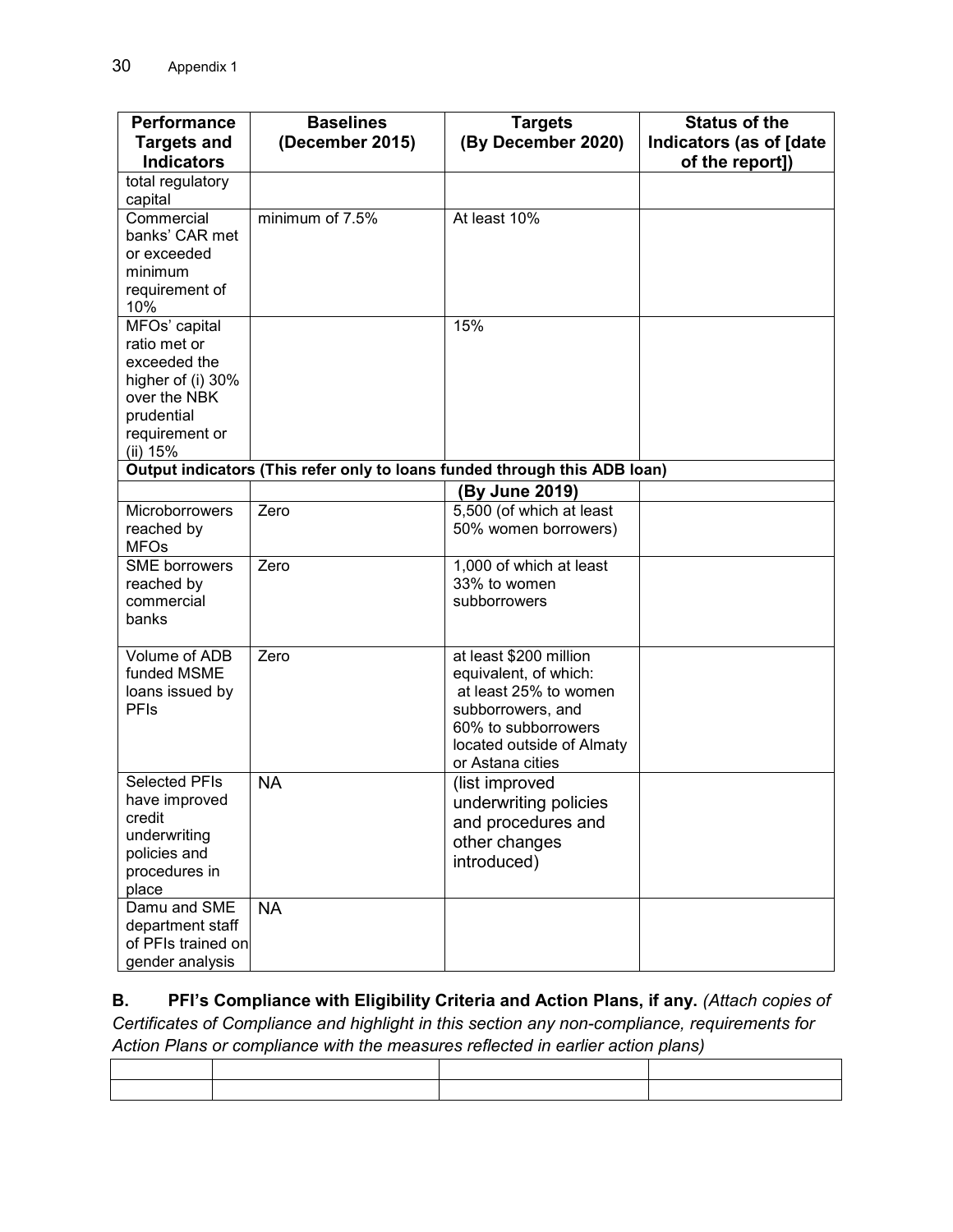# **C. Information on Government's DAMU or PFI's internal operations that may impact project operations**

*(Include here information related to changes in shareholders structure, business strategy, risk management frameworks, SME lending products, guarantees, and lending practices)* 

*(To include external environment factors and updates on GAP–Government Action Plan under Govt's Strategy 2020 and any other Government initiatives to support SMEs)* 

# **D. Gender Action Plan Monitoring**

*(Description of progress in relation to activities and indicator of the Gender Action Plan (GAP)* 

*[Include here the table of the GAP – and a status column on the right]* 

### **E. Consolidated Loan Utilization**

| Year                         | Q <sub>1</sub>             | Q <sub>2</sub>             | Q <sub>3</sub>             | Q4                         | <b>Total</b>                |
|------------------------------|----------------------------|----------------------------|----------------------------|----------------------------|-----------------------------|
| 2017 Projection              | \$50 million<br>equivalent | \$20 million<br>equivalent | \$20 million<br>equivalent | \$20 million<br>equivalent | \$110 million<br>equivalent |
| 2017 Actual<br>disbursements |                            |                            |                            |                            |                             |
| 2018 Projection              | \$20 Mill                  | \$20 Mill                  | \$20 Mill                  | \$30 Mill                  | \$80 Mill                   |
| 2018 Revised<br>Projection   |                            |                            |                            |                            |                             |
| 2018 Actual<br>disbursements |                            |                            |                            |                            |                             |
| 2019 Projection              |                            |                            |                            |                            |                             |
| 2019 Actual<br>disbursements |                            |                            |                            |                            |                             |
| <b>Total Disbursed</b>       |                            |                            |                            |                            |                             |

# **F. Any identified issues and proposed solutions**

### **Prepared by:**

"Damu" Entrepreneurship Development Fund"

*Authorized signatory:* 

| Name:  |  |
|--------|--|
| Title: |  |

| Signature: |  |            |
|------------|--|------------|
| Date:      |  | dd/mm/yyyy |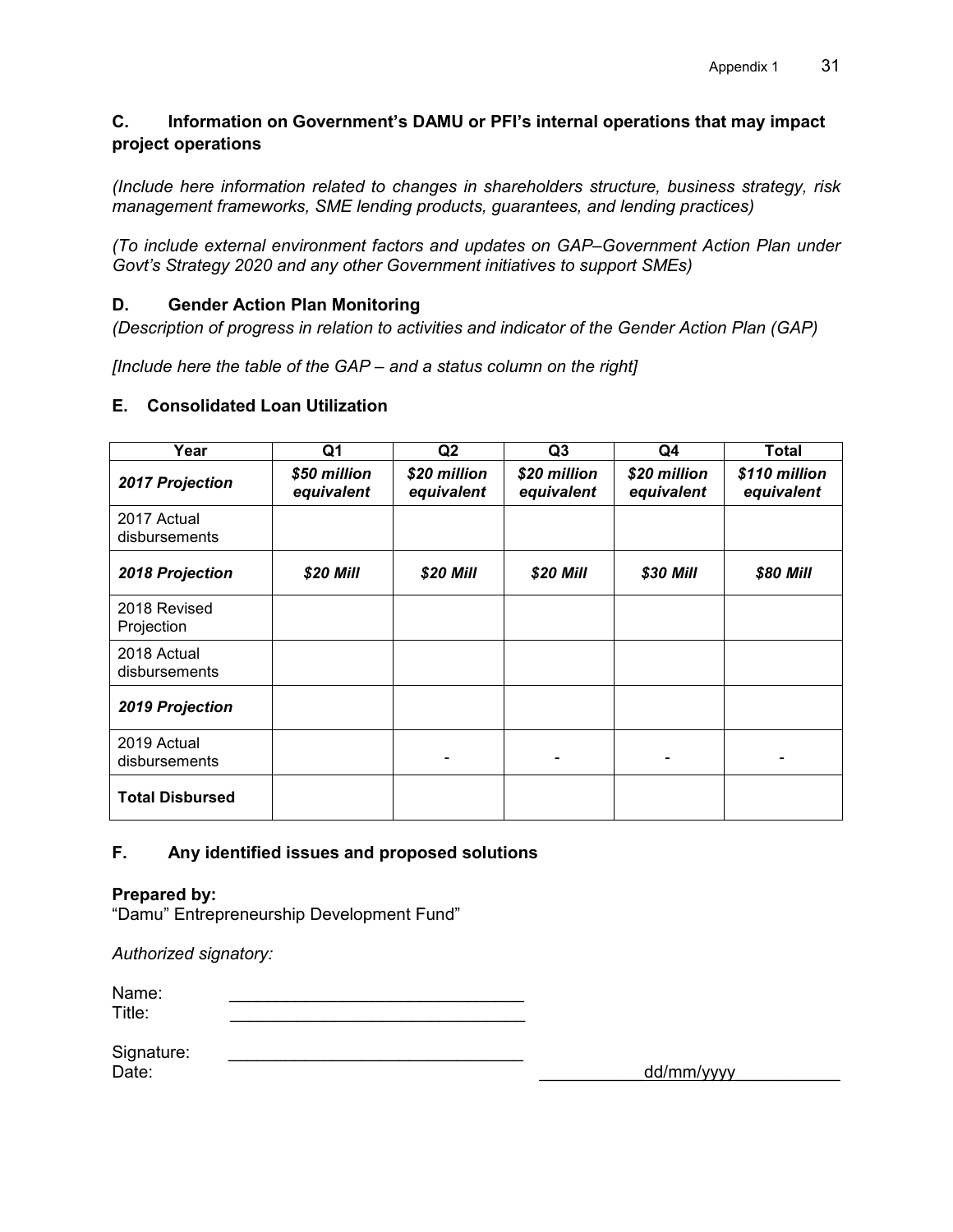### **MONTHLY STATEMENT OF EXPENDITURES BY PFIs**

#### **STATEMENT OF EXPENDITURES FOR Loan \_\_\_\_\_-KAZ**

**For the Period \_\_\_\_\_\_\_\_\_\_\_\_\_\_\_\_\_\_\_\_\_\_\_\_\_ to \_\_\_\_\_\_\_\_\_\_\_\_\_\_\_\_\_\_\_\_\_\_ Name of PFI: \_\_\_\_\_\_\_\_\_\_\_\_\_\_\_\_\_\_\_\_\_\_\_\_\_\_\_\_\_\_\_\_\_\_\_\_\_\_\_\_\_\_\_\_**

#### **PART 1- UTILIZATION OF ADB LOAN PROCEEDS - Loans issued**

| No. | <b>Region</b> | Name of MSME Borrower | New PFI client<br>Y/N | MSME Loan /<br><b>Credit Line</b><br>Amount | <b>MSME</b> size<br>Classification <sup>2</sup> | <b>MSME Loan</b><br><b>Agreement Date</b><br>(dd/mm/yy) | <b>MSME Loan</b><br>Disbursement<br>Date<br>(dd/mm/yy) | $\vert$ MSME Loan/ $\vert$ MSME Loan<br><b>Credit Line</b><br>Amount<br><b>Disbursed</b> | <b>Maturity</b><br>(in years) | <b>Interest Rate</b> | Effective<br><b>Interest Rate</b> | Outstanding<br>MSME Loan /<br>Credit Line   Purpose <sup>4</sup>  <br>Balance <sup>3</sup> | Loan | <b>MSME Sector</b><br>of Activity <sup>5</sup> | <b>MSME Gender</b><br>Classification<br>(Female) <sup>6</sup><br>Y/N |
|-----|---------------|-----------------------|-----------------------|---------------------------------------------|-------------------------------------------------|---------------------------------------------------------|--------------------------------------------------------|------------------------------------------------------------------------------------------|-------------------------------|----------------------|-----------------------------------|--------------------------------------------------------------------------------------------|------|------------------------------------------------|----------------------------------------------------------------------|
| 1.  |               |                       |                       |                                             |                                                 |                                                         |                                                        |                                                                                          |                               |                      |                                   |                                                                                            |      |                                                |                                                                      |
| 2.  |               |                       |                       |                                             |                                                 |                                                         |                                                        |                                                                                          |                               |                      |                                   |                                                                                            |      |                                                |                                                                      |
| 3.  |               |                       |                       |                                             |                                                 |                                                         |                                                        |                                                                                          |                               |                      |                                   |                                                                                            |      |                                                |                                                                      |
| 4.  |               |                       |                       |                                             |                                                 |                                                         |                                                        |                                                                                          |                               |                      |                                   |                                                                                            |      |                                                |                                                                      |
| 5.  |               |                       |                       |                                             |                                                 |                                                         |                                                        |                                                                                          |                               |                      |                                   |                                                                                            |      |                                                |                                                                      |
| 6.  |               |                       |                       |                                             |                                                 |                                                         |                                                        |                                                                                          |                               |                      |                                   |                                                                                            |      |                                                |                                                                      |
| 7.  |               |                       |                       |                                             |                                                 |                                                         |                                                        |                                                                                          |                               |                      |                                   |                                                                                            |      |                                                |                                                                      |
| 8.  |               |                       |                       |                                             |                                                 |                                                         |                                                        |                                                                                          |                               |                      |                                   |                                                                                            |      |                                                |                                                                      |
| 9.  |               |                       |                       |                                             |                                                 |                                                         |                                                        |                                                                                          |                               |                      |                                   |                                                                                            |      |                                                |                                                                      |
| 10. |               |                       |                       |                                             |                                                 |                                                         |                                                        |                                                                                          |                               |                      |                                   |                                                                                            |      |                                                |                                                                      |
|     |               |                       |                       |                                             |                                                 |                                                         |                                                        |                                                                                          |                               |                      |                                   |                                                                                            |      |                                                |                                                                      |

<sup>1</sup> Insert Almaty City, Astana City, or name of Oblast.

<sup>2</sup> Indicate if Micro, Small or Medium-sized Enterprise. Indicate the criteria used for classification.

 $3$  As of 01 day of the month following the reporting month.

<sup>4</sup> Indicate whether (i) financing working capital, OR (ii) acquiring and modernizing fixed capital assets (investment).

<sup>5</sup> Indicate from this classification: (a) Industry; (b) Other Services; (c) Agriculture; (d) Trade; (e) Transport & Communications; (d) Construction.

 $6$  An SME is classified as 'female' if at least 50% of its equity is owned by women.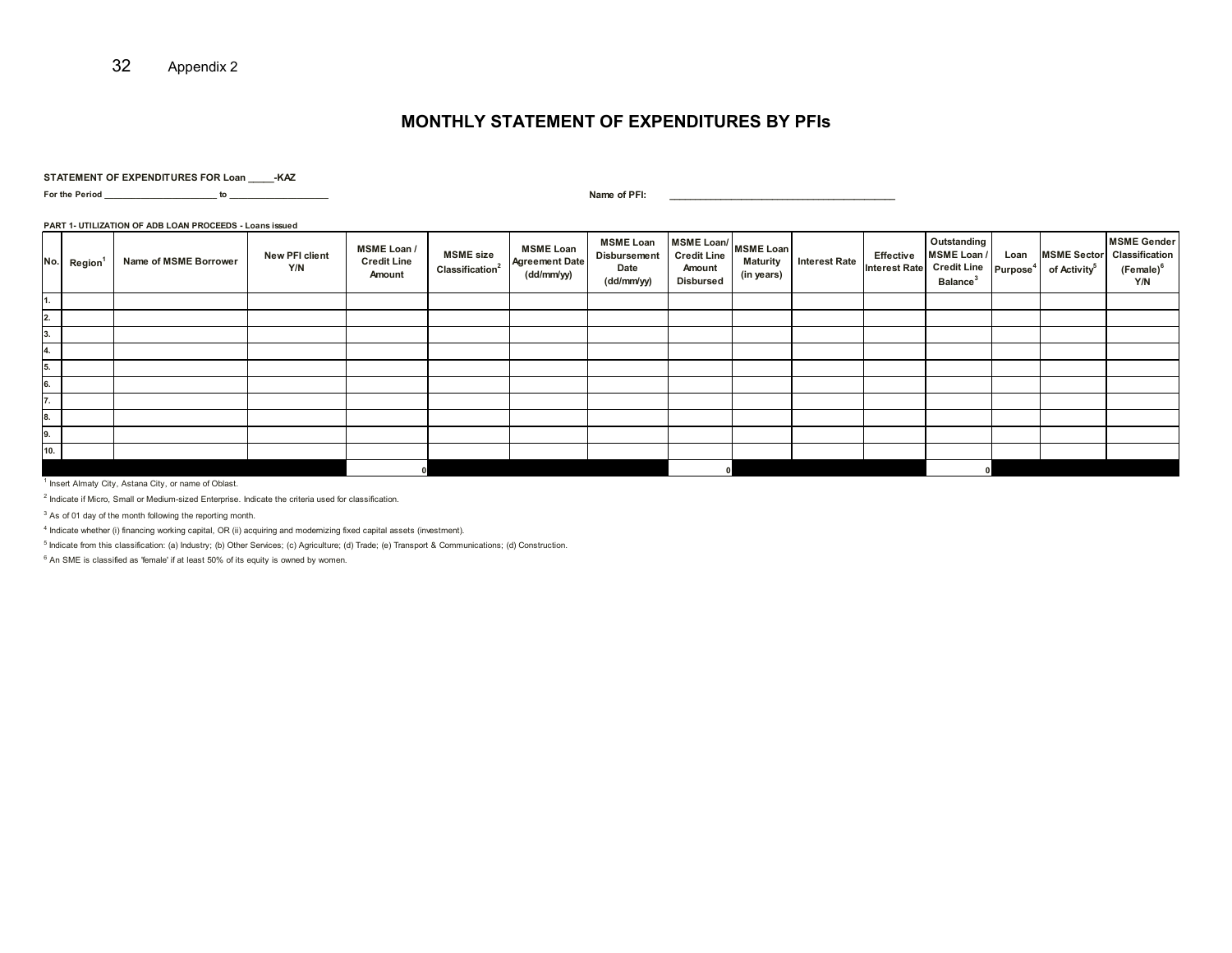#### **PART 2 - RECYCLING OF FUNDS FROM PREPAID MSME LOANS**

**MSME Loans Principal repaid to PFI in month....** 

| No.l | Region <sup>1</sup> | Name/Identification of<br><b>MSME Borrower</b> | <b>MSME</b> size<br>$\mathsf{Classification}^2$ | <b>Original SME</b><br>Loan Principal /<br><b>Credit Line</b><br>Amount | <b>MSME Loan/</b><br><b>Credit Line</b><br>Amount<br><b>Disbursed</b> | <b>MSME</b><br>Loan/Credit<br><b>Line Principal</b><br>Repaid | Outstanding<br><b>MSME Loan /</b><br><b>Credit Line</b><br><b>Balance</b> | Loan<br>Purpose <sup>4</sup> | <b>MSME</b><br>Sector of<br>Activity | <b>IMSME Gender</b><br>Classification<br>(Female) <sup>o</sup><br>Y/N |
|------|---------------------|------------------------------------------------|-------------------------------------------------|-------------------------------------------------------------------------|-----------------------------------------------------------------------|---------------------------------------------------------------|---------------------------------------------------------------------------|------------------------------|--------------------------------------|-----------------------------------------------------------------------|
| т.   |                     |                                                |                                                 |                                                                         |                                                                       |                                                               |                                                                           |                              |                                      |                                                                       |
| 2.   |                     |                                                |                                                 |                                                                         |                                                                       |                                                               |                                                                           |                              |                                      |                                                                       |
| 3.   |                     |                                                |                                                 |                                                                         |                                                                       |                                                               |                                                                           |                              |                                      |                                                                       |
| 4.   |                     |                                                |                                                 |                                                                         |                                                                       |                                                               |                                                                           |                              |                                      |                                                                       |
|      |                     |                                                |                                                 |                                                                         |                                                                       |                                                               |                                                                           |                              |                                      |                                                                       |

New loans made with reclycled funds in month.....

| No. | Region | Name of MSME Borrower | New PFI client<br>Y/N | <b>MSME Loan /</b><br><b>Credit Line</b><br>Amount | <b>MSME</b> size<br>Classification <sup>2</sup> | <b>MSME Loan</b><br><b>Agreement Date</b><br>(dd/mm/yy) | <b>MSME Loan</b><br><b>Disbursement</b><br>Date<br>(dd/mm/yy) | an (MSME Loan/ MSME Loan)<br><b>Credit Line</b><br>Amount<br><b>Disbursed</b> | <b>Maturity</b><br>(in years) | <b>Interest Rate</b> | Effective<br><b>Interest Rate</b> | Outstanding<br><b>MSME Loan/</b><br>el Credit Line Purpose <sup>4 l</sup><br><b>Balance</b> <sup>3</sup> | Loan | of Activity <sup>5</sup> | <b>MSME Gender</b><br>MSME Sector Classification<br>(Female) <sup>6</sup><br>Y/N |
|-----|--------|-----------------------|-----------------------|----------------------------------------------------|-------------------------------------------------|---------------------------------------------------------|---------------------------------------------------------------|-------------------------------------------------------------------------------|-------------------------------|----------------------|-----------------------------------|----------------------------------------------------------------------------------------------------------|------|--------------------------|----------------------------------------------------------------------------------|
|     |        |                       |                       |                                                    |                                                 |                                                         |                                                               |                                                                               |                               |                      |                                   |                                                                                                          |      |                          |                                                                                  |
| 2.  |        |                       |                       |                                                    |                                                 |                                                         |                                                               |                                                                               |                               |                      |                                   |                                                                                                          |      |                          |                                                                                  |
| 3.  |        |                       |                       |                                                    |                                                 |                                                         |                                                               |                                                                               |                               |                      |                                   |                                                                                                          |      |                          |                                                                                  |
| 4.  |        |                       |                       |                                                    |                                                 |                                                         |                                                               |                                                                               |                               |                      |                                   |                                                                                                          |      |                          |                                                                                  |
|     |        |                       |                       |                                                    |                                                 |                                                         |                                                               |                                                                               |                               |                      |                                   |                                                                                                          |      |                          |                                                                                  |

<sup>1</sup> Insert Almaty City, Astana City, or name of Oblast.

 $^2$  Indicate if Micro, Small or Medium-sized Enterprise. Indicate the criteria used for classification.

<sup>3</sup> As of 01 day of the month following the reporting month.

<sup>4</sup> Indicate whether (i) financing working capital, OR (ii) acquiring and modernizing fixed capital assets (investment).

<sup>5</sup> Indicate from this classification: (a) Industry; (b) Other Services; (c) Agriculture; (d) Trade; (e) Transport & Communications; (d) Construction.

 $6$  An SME is classified as 'female' if at least 50% of its equity is owned by women.

#### CERTIFICATION

It is hereby certified that the above amounts have been paid for proper execution of project activities within the terms and conditions of the Project Agreement. All documentation autheticating these expenditures have been retained in (name of bank, branch location) will be made available upon request by ADB or Damu. It is further certified that MSME loans have not been split to enable them to be less than the threshold prescribed under para.9 of Schedule 2 of the Loan Agreement.

### Submitted by: (Name of PFI)Address:

| Tel.No.: |  |
|----------|--|
| Fax No.: |  |
| Email:   |  |

| -------              |  |
|----------------------|--|
|                      |  |
|                      |  |
|                      |  |
| Authorized Signatory |  |
|                      |  |

| Name:           |  |
|-----------------|--|
| Position/Title: |  |
| Signature:      |  |
| Date Signed:    |  |

| Appendix 2 | 33 |
|------------|----|
|            |    |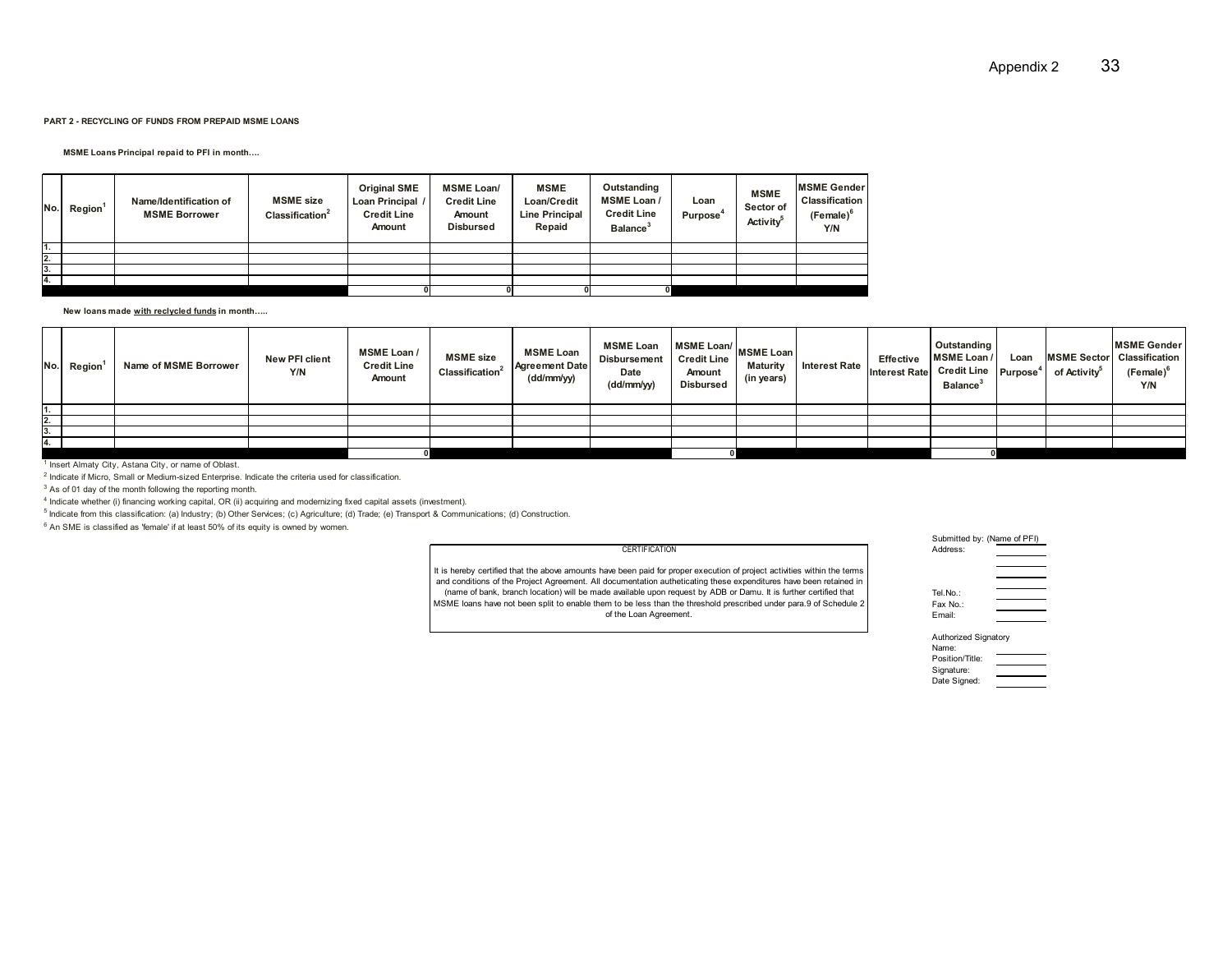# **CONSOLIDATED QUARTERLY REPORT AND ANALYSIS TABLE**

For the Period: \_\_\_\_\_\_\_\_\_\_\_\_\_\_\_\_\_  $\overline{a}$ 

| $($ IN KZI)             |                                            |                            |                     |                                  |                           |                           |                         |                             |                                      |
|-------------------------|--------------------------------------------|----------------------------|---------------------|----------------------------------|---------------------------|---------------------------|-------------------------|-----------------------------|--------------------------------------|
| N <sub>2</sub>          | Indicator                                  | Amount<br><b>Disbursed</b> | <b>Share</b><br>(%) | Number<br>of<br><b>Borrowers</b> | <b>Number</b><br>of Loans | Average<br>Loan<br>Amount | Average<br>Loan<br>Term | Average<br>Weighted<br>Rate | <b>Effective</b><br>Interest<br>Rate |
| A. PFI                  |                                            |                            |                     |                                  |                           |                           |                         |                             |                                      |
| 1                       | <b>Bank of Astana</b>                      |                            |                     |                                  |                           |                           |                         |                             |                                      |
| $\mathbf{2}$            | <b>Bank Center Credit</b>                  |                            |                     |                                  |                           |                           |                         |                             |                                      |
| 3                       | Kassa Nova                                 |                            |                     |                                  |                           |                           |                         |                             |                                      |
| 4                       | Nurbank                                    |                            |                     |                                  |                           |                           |                         |                             |                                      |
| 5                       | KazMicroFinance                            |                            |                     |                                  |                           |                           |                         |                             |                                      |
| 6                       | AsiaCreditFund                             |                            |                     |                                  |                           |                           |                         |                             |                                      |
| $\overline{7}$          | <b>Bereke</b>                              |                            |                     |                                  |                           |                           |                         |                             |                                      |
|                         | Total (A)                                  |                            |                     |                                  |                           |                           |                         |                             |                                      |
| <b>B.</b> Region        |                                            |                            |                     |                                  |                           |                           |                         |                             |                                      |
| 1                       | <b>Almaty City</b>                         |                            |                     |                                  |                           |                           |                         |                             |                                      |
| $\mathbf{2}$            | Astana City                                |                            |                     |                                  |                           |                           |                         |                             |                                      |
| 3                       | [List other applicable cities, or oblasts] |                            |                     |                                  |                           |                           |                         |                             |                                      |
|                         | Total (B)                                  |                            |                     |                                  |                           |                           |                         |                             |                                      |
|                         | C. Loan Purpose                            |                            |                     |                                  |                           |                           |                         |                             |                                      |
| 1                       | Working capital                            |                            |                     |                                  |                           |                           |                         |                             |                                      |
| $\overline{2}$          | Investment                                 |                            |                     |                                  |                           |                           |                         |                             |                                      |
|                         | Total (C)                                  |                            |                     |                                  |                           |                           |                         |                             |                                      |
|                         | D. Sector of Activity                      |                            |                     |                                  |                           |                           |                         |                             |                                      |
| 1                       | Industry                                   |                            |                     |                                  |                           |                           |                         |                             |                                      |
| $\mathbf 2$             | Other services                             |                            |                     |                                  |                           |                           |                         |                             |                                      |
| 3                       | Agriculture                                |                            |                     |                                  |                           |                           |                         |                             |                                      |
| 4                       | Trade                                      |                            |                     |                                  |                           |                           |                         |                             |                                      |
| 5                       | Transport & communications                 |                            |                     |                                  |                           |                           |                         |                             |                                      |
| 6                       | Construction                               |                            |                     |                                  |                           |                           |                         |                             |                                      |
|                         | Total (D)                                  |                            |                     |                                  |                           |                           |                         |                             |                                      |
|                         | E. Loan Maturity                           |                            |                     |                                  |                           |                           |                         |                             |                                      |
| 1                       | Up to 1 year                               |                            |                     |                                  |                           |                           |                         |                             |                                      |
| $\overline{2}$          | From 1 to 3 years                          |                            |                     |                                  |                           |                           |                         |                             |                                      |
| 3                       | From 3 to 5 years                          |                            |                     |                                  |                           |                           |                         |                             |                                      |
| $\overline{\mathbf{4}}$ | Over 5 years                               |                            |                     |                                  |                           |                           |                         |                             |                                      |
|                         | Total (E)                                  |                            |                     |                                  |                           |                           |                         |                             |                                      |
|                         | <b>F. MSME Size</b>                        |                            |                     |                                  |                           |                           |                         |                             |                                      |
| 1                       | Micro enterprise                           |                            |                     |                                  |                           |                           |                         |                             |                                      |
| $\overline{2}$          | Small enterprise                           |                            |                     |                                  |                           |                           |                         |                             |                                      |
| 3                       | Medium-sized enterprise                    |                            |                     |                                  |                           |                           |                         |                             |                                      |
|                         | Total (F)                                  |                            |                     |                                  |                           |                           |                         |                             |                                      |
|                         | <b>G. MSME Gender Classification</b>       |                            |                     |                                  |                           |                           |                         |                             |                                      |
| 1                       | Female                                     |                            |                     |                                  |                           |                           |                         |                             |                                      |
| $\overline{2}$          | Male                                       |                            |                     |                                  |                           |                           |                         |                             |                                      |
|                         | Total (G)                                  |                            |                     |                                  |                           |                           |                         |                             |                                      |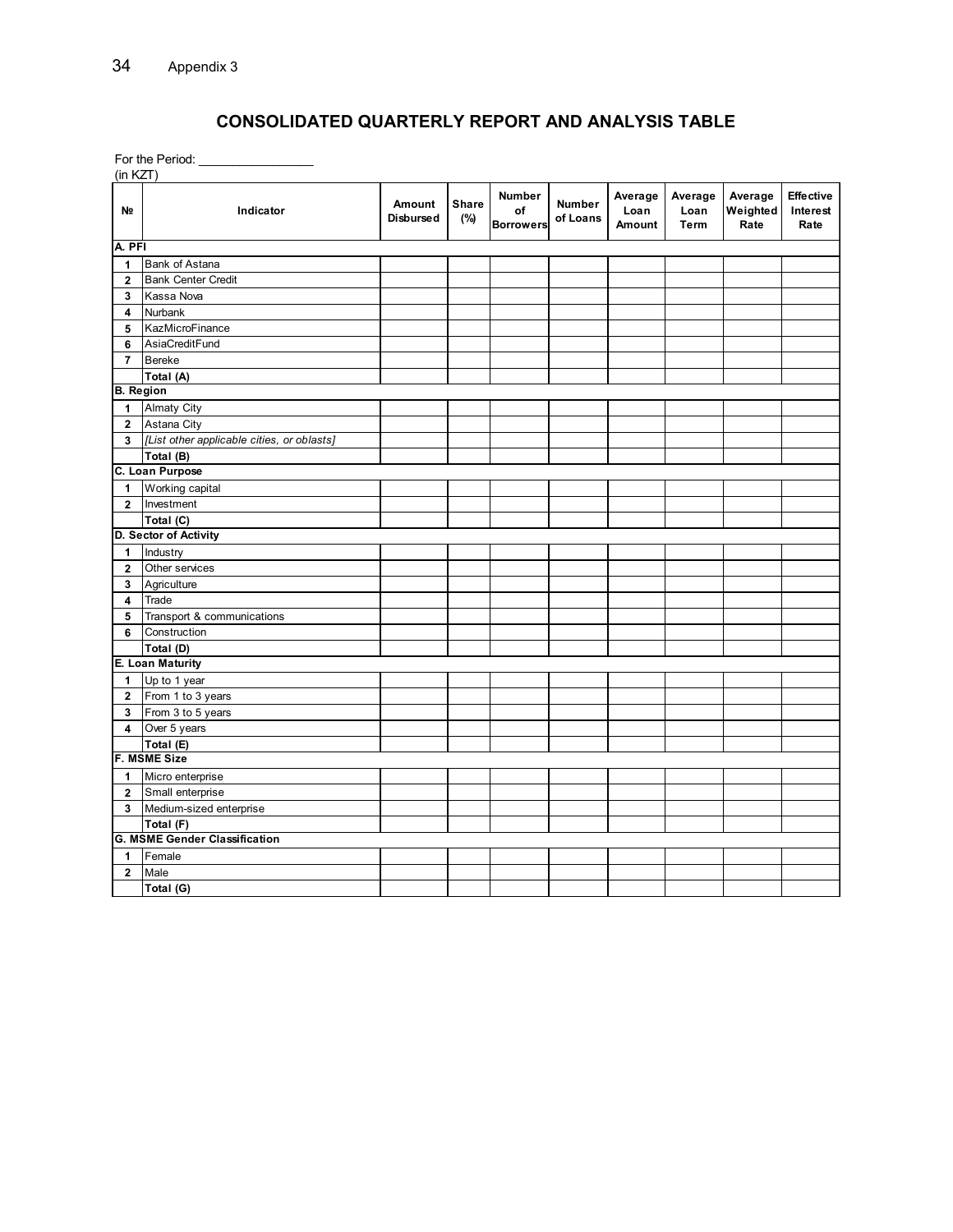# **ANNUAL STATEMENT OF UTILIZATION OF FUNDS FOR DAMU AND PFIS**

# Loan\_\_\_\_\_\_\_-KAZ: (Title)

**A. For Damu**

### **Annual Statement of Utilization of Funds for Damu**

For the Year Ended [dd/mm/yy]

(in KZT)

|                                                                                      | Notes* | Year 1    | Year 2    | Cumulative |
|--------------------------------------------------------------------------------------|--------|-----------|-----------|------------|
| A. Opening cash balance                                                              |        | XX        | <b>XX</b> | <b>XX</b>  |
| I. Sources of funds                                                                  |        |           |           |            |
| 1. ADB loan proceeds                                                                 |        | <b>XX</b> | <b>XX</b> | <b>XX</b>  |
|                                                                                      |        |           |           |            |
| 2. Others (e.g. interest earned)                                                     |        | <b>XX</b> | <b>XX</b> | <b>XX</b>  |
| Total (sum 1 to 2)                                                                   |        | <b>XX</b> | <b>XX</b> | <b>XX</b>  |
| II. Uses of funds                                                                    |        |           |           |            |
| 1. Subloans to PFI xx (with supporting schedule for qualified sub-borrowers [SLA 1]) |        | <b>XX</b> | XX        | <b>XX</b>  |
| 2. Subloans to PFI xx (with supporting schedule for qualified sub-borrowers [SLA 2]) |        | <b>XX</b> | <b>XX</b> | <b>XX</b>  |
| Total (sum 1 to 2)                                                                   |        | XX        | XX        | XX         |
| B. Net cash activity (I - II)                                                        |        | <b>XX</b> | <b>XX</b> | <b>XX</b>  |
| C. Ending cash balance (A - B)                                                       |        | XX        | <b>XX</b> | XX         |
| D. Cash in bank                                                                      |        | <b>XX</b> | <b>XX</b> | XX         |
| <b>Reconciliation</b>                                                                |        |           |           |            |
| Amount advanced by ADB                                                               |        | XX        | <b>XX</b> | <b>XX</b>  |
| Add: Amount supplemented by ADB                                                      |        | XX        | <b>XX</b> | <b>XX</b>  |
| Present outstanding amount advanced                                                  |        | XX        | XX        | <b>XX</b>  |
|                                                                                      |        |           |           |            |
| Closing balance at year-end                                                          |        | XX        | <b>XX</b> | <b>XX</b>  |
| Add: Amounts withdrawn and not yet claimed                                           |        | XX        | <b>XX</b> | <b>XX</b>  |
| Deduct: Interest included in closing balance                                         |        | XX        | <b>XX</b> | <b>XX</b>  |
| Total advances accounted for                                                         |        | XX        | <b>XX</b> | XX         |

\* Please provide accompanying note disclosures and supplementary schedules necessary to explain the main statement.

### **B. FOR PFIs**

### **Annual Statement of Utilization of Funds for PFIs**

Name of PFI: For the Year Ended [dd/mm/yy]

(in KZT)

|                                           | Notes* | Year 1    | Year 2    | Cumulative |
|-------------------------------------------|--------|-----------|-----------|------------|
| A Opening cash balance                    |        | XX        | XX.       | XX         |
| I. Sources of funds                       |        |           |           |            |
| 1. ADB loan proceeds (SLA1, SLA2 )        |        | XX        | XX.       | <b>XX</b>  |
| ×<br>2. Reflows (repayments from SLA 1)   |        | XX        | XX        | <b>XX</b>  |
| 3. Reflows (repayments from SLA 2)        |        | <b>XX</b> | <b>XX</b> | <b>XX</b>  |
| $(\ldots)$                                |        |           |           |            |
| Total (sum 1 to 3)                        |        | XX        | XX.       | <b>XX</b>  |
| II. Uses of funds**                       |        |           |           |            |
| 1. Subloan to qualified sub-borrower      |        | XX        | <b>XX</b> | <b>XX</b>  |
| ÷<br>2. Subloan to qualified sub-borrower |        | <b>XX</b> | XX        | <b>XX</b>  |
| $(\ldots)$                                |        |           |           |            |
| Total (sum 1 to 2)                        |        | XX        | ХX        | XX         |
| B. Net cash activity (I - II)             |        | XX        | <b>XX</b> | <b>XX</b>  |
| C. Ending cash balance (A - B)            |        | <b>XX</b> | XX        | XX         |

\* Please provide accompanying note disclosures (including below) and supplementary schedules necessary to explain the main statement. \*\* Should include subloans using reflows and identify which cycle.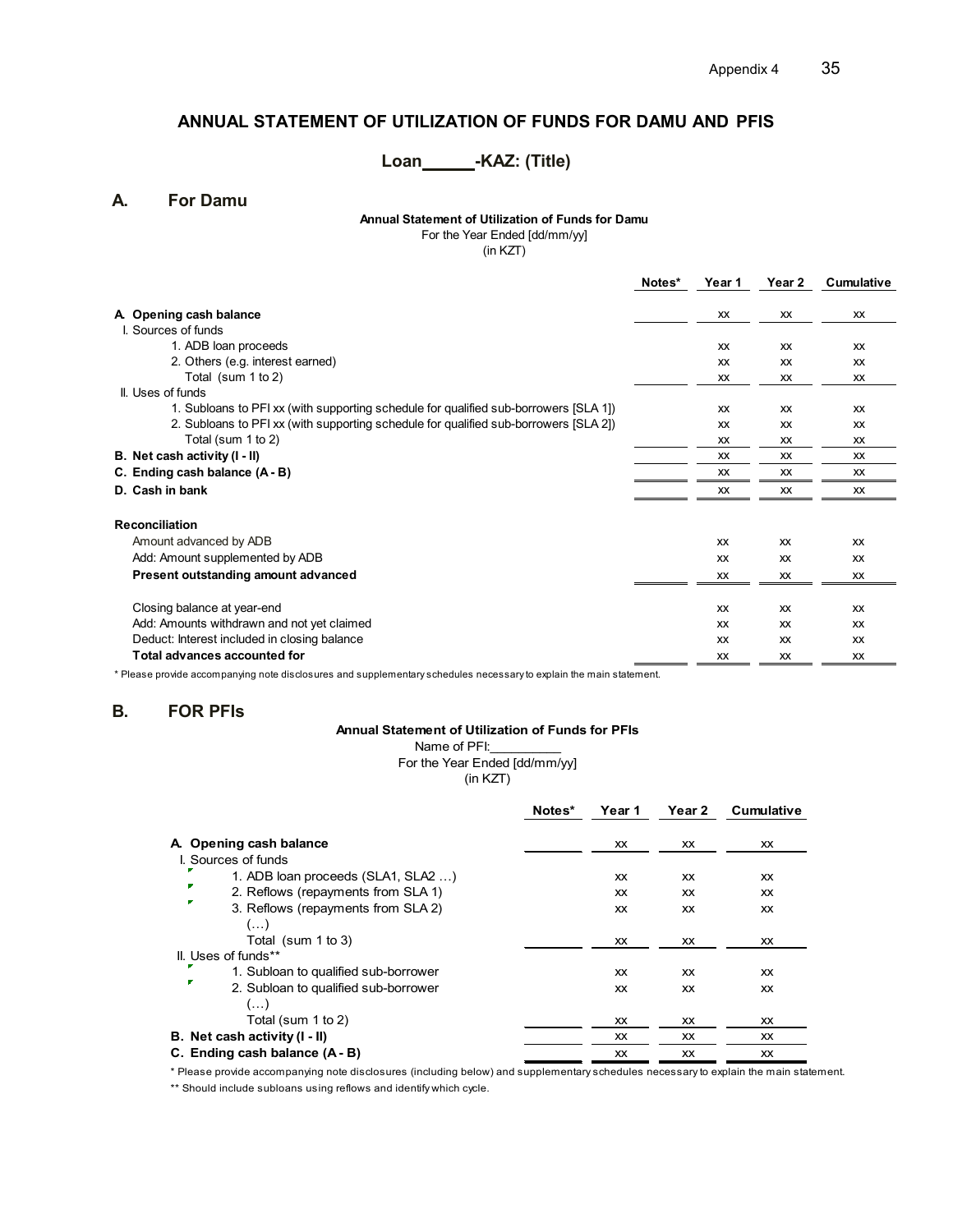### \*Note Disclosures for PFIs

 $(in KZT)$ 

All columns below, in local currency.

| 1. Subloan No. | 2. Name of Subborrower | 3. Loan Amount | 4. Tenor |
|----------------|------------------------|----------------|----------|
|                |                        |                |          |
|                |                        |                |          |
|                |                        |                |          |
|                |                        |                |          |
|                |                        |                |          |
|                |                        |                |          |
|                |                        |                |          |
|                |                        |                |          |
|                |                        |                |          |
|                |                        |                |          |
|                |                        |                |          |
|                |                        |                |          |
|                |                        |                |          |
|                |                        |                |          |

Let the substitution is entirely obtained from the books and records of the PFI, and the auditor should be able to verify, including getting confirmations from the subborrowers of the statement of account of balance outstanding or both. Where the PFI sanctioned and disbursed loan figure is MORE than the amount allocated to ADB loan, it will be the responsibility of the auditor, to verify that the reporting is accurate.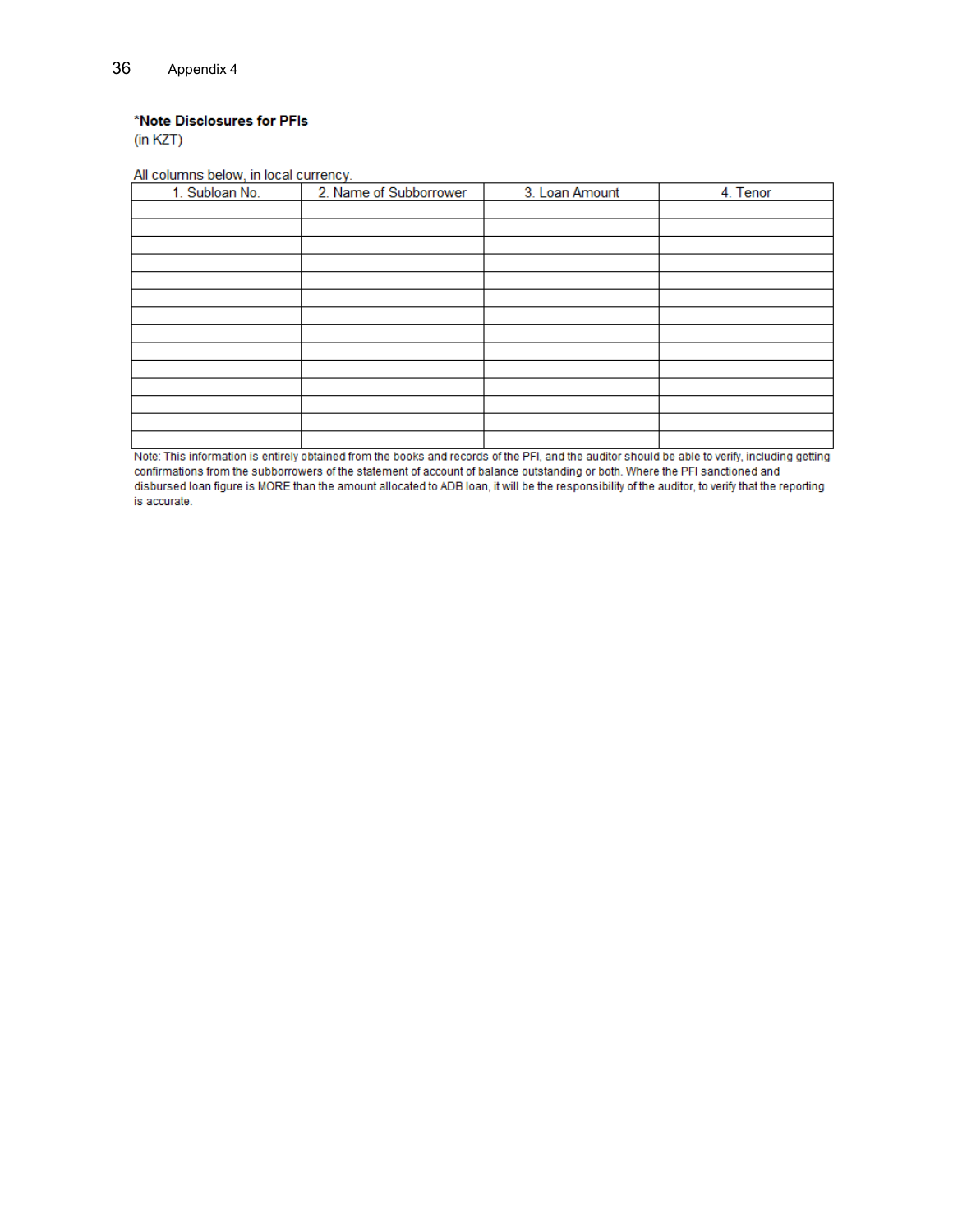### **TERMS OF REFERENCE FOR AUDIT OF STATEMENT OF UTILIZATION OF FUNDS AND SPECIFIC AUDIT ASSURANCES REQUIRED (DAMU)**

### **A. Background**

1. [Project background and description]

### **B. Audit Requirements**

2. With regard to the Statement of Utilization of Funds, ADB requires the following on an annual basis:

- a) Audit of the Annual Statement of Utilization of Funds: The purpose of the audit of Statement of Utilization of Funds is to enable the auditor to provide an independent and objective professional opinion on whether the Statement of Utilization of Funds gives a true fair view or is presented fairly, in all material respects, in accordance with the applicable financial reporting framework. The audit review will include Statement of Expenditures records and imprest fund procedure.
- b) Management Letter: identifying any material weaknesses in the accounting and internal control systems that were identified during the audit of the Statement of Utilization of Funds, and recommendations to rectify identified weaknesses and clients' comments on the findings and status of significant matters raised in previous management letters. The Management Letter should include only those issues which do not affect the fairness of the Statement of Utilization of Funds. Serious issues which affect the auditor's opinion as to whether the Statement of Utilization of Funds gives a true and fair view, should be referred to in the audit opinion.

3. The audited Statement of Utilization of Funds and Management Letter will all be provided in English no later than six months after the end of the fiscal year to which they relate.

4. ADB shall disclose the annual audited Statement of Utilization of Funds and the opinion of the auditors thereto within 14 days of the date of ADB's confirming their acceptability by posting them on ADB's website. The Audit Management Letter will not be disclosed.

5. Auditors engaged to audit project expenditures should understand the project and the entity being audited, including the contents of the RRP and legal agreements. Auditors should also familiarize with ADB's guidelines on auditing.<sup>38</sup>

### **C. Standards**

-

6. Audits will be carried out in accordance with the International Standards on Auditing (ISA) and International Standards on Assurance Engagements (ISAE) as published by the International Auditing and Assurance Standards Board of the International Federation of Accountants (IFAC). The auditors should accordingly consider materiality when planning and performing the audit(s) to reduce audit risk to an acceptable level that is consistent

<sup>38</sup> Available from http://www.adb.org/. ADB's revised audit requirements are explained in the *Handbook for Borrowers on the Financial Management and Analysis of Projects* (2006), http://www.adb.org/Documents/ Handbooks/Borrowers\_Fin\_Gov\_Mgt\_Investment/default.asp, and *Financial Management and Analysis of Projects* (2005), http://www.adb.org/Documents/Guidelines/Financial/default.asp or their updated versions.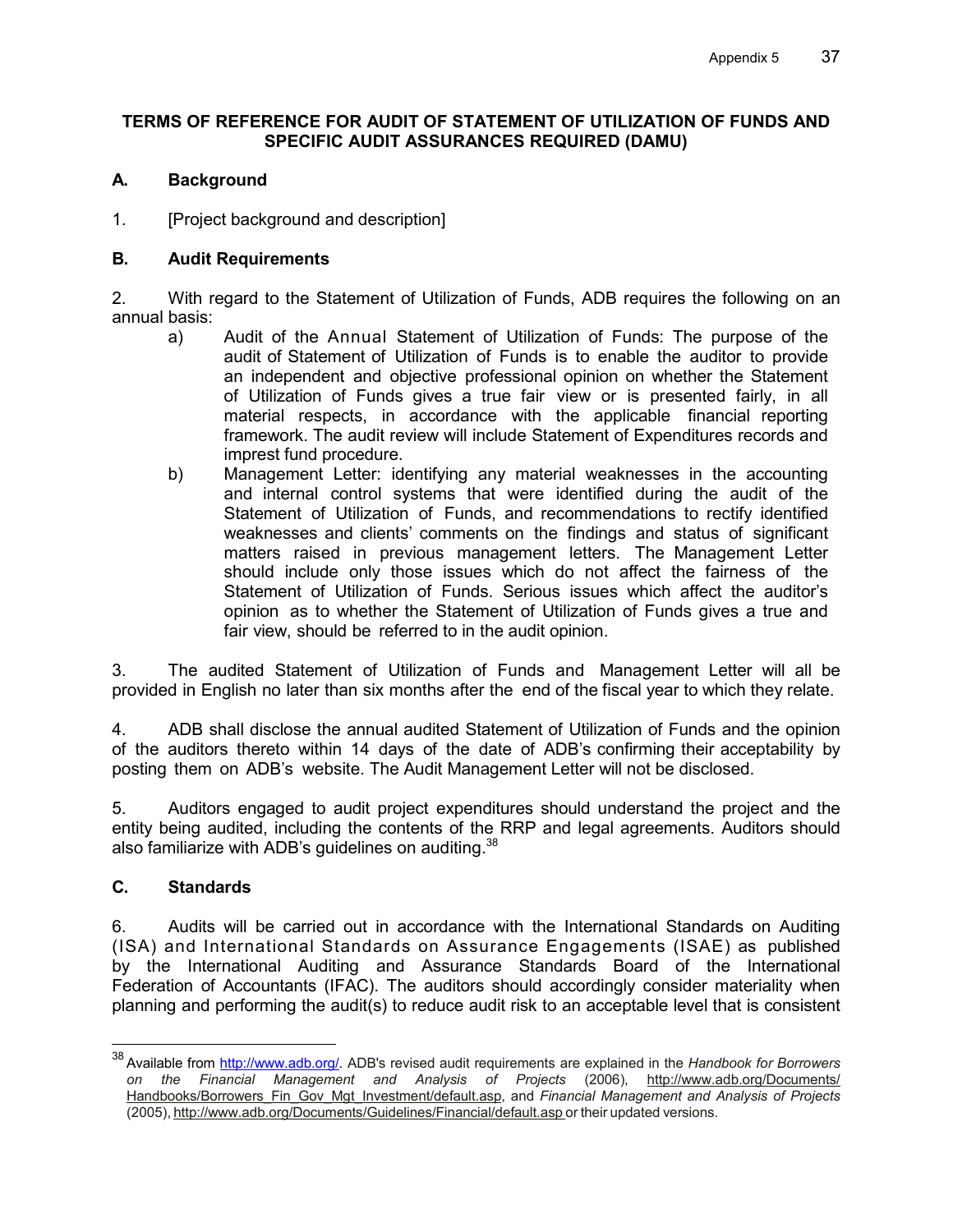with the objective of the audit. Although the responsibility for preventing irregularity, fraud, or the use of loan proceeds for purposes other than as defined in the Project Agreement remain with Damu, the audits should be planned so as to have a reasonable assurance of detecting material misstatements in the Statement of Utilization of Funds.

# **D. Client's Input and Counterpart Personnel**

7. The auditors will have full and complete access, at all reasonable times to all records and documents including books of account, legal agreements, bank records, invoices, and any other information associated with the project and deemed necessary by the auditor. Damu will have no objection to auditor's access to consultants, contractors, and other persons or firms hired by Damu.

8. The auditor will be provided with full cooperation by all employees of Damu, whose activities involve, or may be reflected in, the Statement of Utilization of Funds.

# **E. Record Keeping**

9. The auditors will pay particular attention to whether all necessary supporting documents, records, and accounts have been kept in respect of all project activities, with clear linkages between the accounting records and the Statement of Utilization of Funds. This will include: (i) computation and recalculation, including checking the mathematical accuracy of estimates, accounts, or records; (ii) reconciliation, including reconciling related accounts to each other, subsidiary records to primary records and internal records to external documents; and (iii) tracing, including tracing journal postings, subsidiary ledger balances, and other details to corresponding general ledger accounts or trial balances.

# **F. Independence**

10. The auditors will be impartial and independent from any aspects of management or financial interest in the entity under audit. In particular, the auditors should be independent of the control of the entity. The auditors should not, during the period covered by the audits, be employed by, or serve as director for, or have any financial or close business relationship with the entity. The auditors should not have any close personal relationships with any senior participant in the management of the entity. The auditor must disclose any issues or relationships that might compromise their independence.

11. The auditors must be authorized to practice in the country and be capable of applying the agreed auditing standards. The auditors should have adequate staff, with appropriate professional qualifications and suitable experience, including experience in auditing the accounts of entities comparable in nature, size and complexity to the entity whose audit they are to undertake. To this end, the auditors are required to provide curriculum vitae (CV) of the auditors who will provide the opinions and reports, together with the CVs of managers, supervisors and key personnel likely to be involved in the audit work. These CVs should include details of audits carried out by these staff, including ongoing assignments.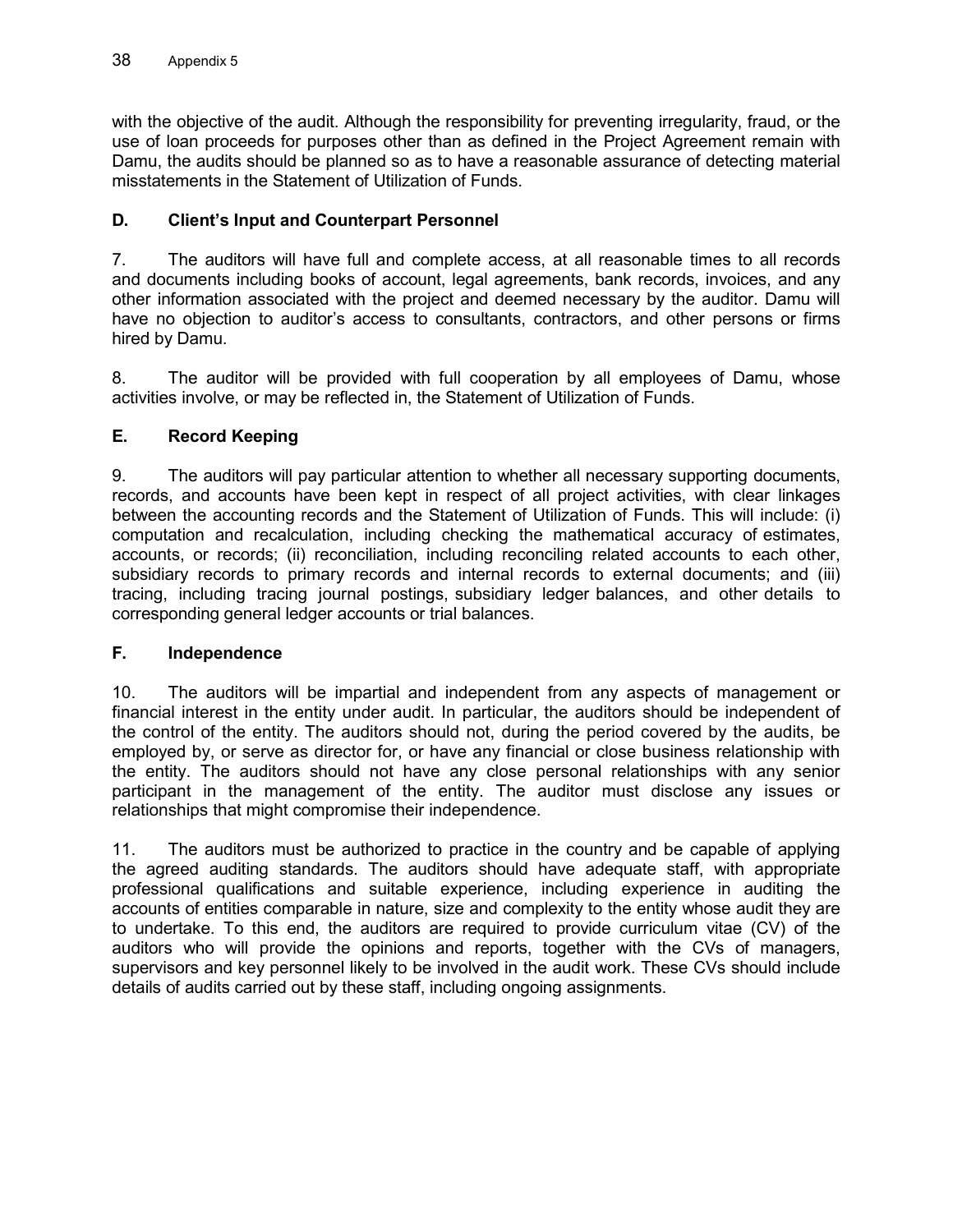### **SAMPLE TERMS OF REFERENCE FOR AUDIT OF STATEMENT OF UTILIZATION OF FUNDS AND SPECIFIC AUDIT ASSURANCES REQUIRED (PFIS)**

### **A. Background**

1. [Project background and description]

### **B. Audit Requirements**

- 2. ADB requires the following on an annual basis:
	- (i) Audit of the Statement of Utilization of Funds: The purpose of the audit of Statement of Utilization of Funds is to enable the auditor to provide an independent and objective professional opinion on whether the Statement of Utilization of Funds gives a true fair view or is presented fairly, in all material respects, in accordance with the *[applicable financial reporting framework]<sup>39</sup>* acceptable to ADB
	- (ii) Specific additional audit assurances with respect to:
		- Use of Loan Proceeds in accordance with the Project Agreement and only for the purposes of making MSME Loans to Qualified MSMEs Borrowers for Qualified MSME Subprojects as defined in the Schedule to Project Agreement.
		- Compliance with financial covenants as described in the loan and project agreements.<sup>40</sup>
	- (iii) Management Letter: identifying any material weaknesses in the accounting and internal control systems that were identified during the audit of the Statement of Utilization of Funds, including any irregularity in the use of statement of expenditure (SOE) procedures where applicable, and recommendations to rectify identified weaknesses and clients' comments on the findings and status of significant matters raised in previous management letters. The Management Letter should include only those issues which do not affect the true and fair view presentation of auditor's opinion as to whether the Annual Statement of Utilization of Funds in accordance with the *[accounting framework]*<sup>41</sup> gives a true and fair view, should be referred reflected to in the audit opinion.

### **C. Specific Considerations**

- 3. The auditor will, during the course of the audit, pay particular attention to the following:
	- (i) The use of external funds in accordance with the relevant legal and financing agreements;
	- (ii) The maintenance of proper books and records;
	- (iii) Where the audit report has been issued under ISA 800, it shall include the mandatory Emphasis of Matter paragraph alerting users of the audit report that the Annual Statement of Utilization of Funds is prepared in accordance with a special purpose framework and that, as a result, the Annual Statement of

 $\overline{a}$ <sup>39</sup> *[Indicate here the specific accounting standards to be applied by the PFI]*

<sup>40</sup> This audit assurance (i) should be based on audited financial statements (AFS) prepared in accordance with International Financing Reporting Standards; and (ii) where present, should indicate the extent of any noncompliance by comparing required and actual performance measurements for each financial covenant with the financial year concerned.

<sup>41</sup> *[Indicate here the specific accounting standards to be applied by the PFI]*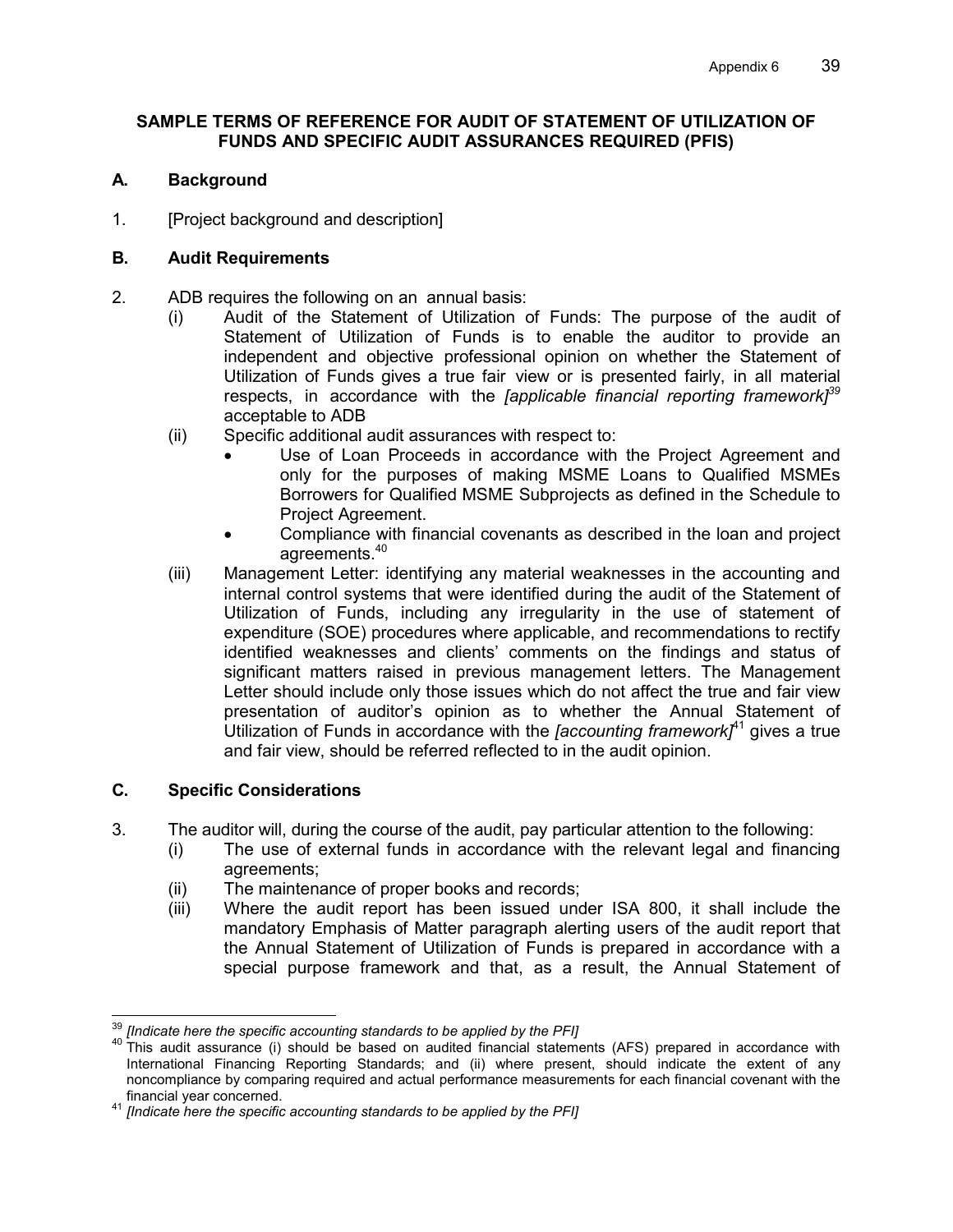Utilization of Funds may not be suitable for another purpose. The auditor shall include this paragraph under an appropriate heading.

- (iv) The assurance report must contain, among others:
	- a. A statement that the engagement was performed in accordance with ISAE 3000. ("Assurance Engagements other than Audits or Reviews of Historical Financial Information".) T he auditor is required to perform a reasonable assurance engagement.
	- b. Subject matter;
	- c. Criteria for measurement;
	- d. A summary of the work performed; and
	- e. The auditor's conclusion.
- (v) The auditors will verify that the Statement of Utilization of Funds properly reflects the use of proceeds of the loan, including any recycling of funds (reflecting recurrent uses of loan principal amounts of first-round MSME subloans repaid to the PFI prior to their repayment date to Damu), which shall be recorded and managed in separate ledgers;
- (vi) Adequate supporting documentation has been maintained to authenticate claims stated in the SOE for reimbursement of eligible expenditures incurred;
- (vii) On the SOE procedure, audit procedures are planned and performed to ensure that (a) the SOEs have been prepared in accordance with ADB's Loan Disbursement Handbook, (b) the individual payments for expenditures stated in the SOE are supported by evidence, (c) the expenditures stated in the SOEs comply with the approved project purpose stipulated in the loan agreement, and (d) the amount of expenditures stated in the SOEs comply with disbursement percentages stipulated in the loan agreement; and
- (viii) Any weaknesses in internal controls.

4. The audited Annual Statement of Utilization of Funds, audit report on specific assurances, and Management Letter will all be provided in the English language no later than six months after the end of the fiscal year to which they relate.

5. Public disclosure of the audited Annual Statement of Utilization of Funds, including the auditor's opinion thereon, will be guided by ADB's Public Communications Policy (2011). After review, ADB will disclose the audited Annual Statement of Utilization of Funds and the opinion of the auditor thereon no later than 14 calendar days of ADB's confirmation of their acceptability by posting them on ADB's website. The management letter will not be disclosed.

# **D. Standards**

6. Audits will be carried out in accordance with the International Standards on Auditing as published by the International Auditing and Assurance Standards Board of the International Federation of Accountants (IFAC).These standards require that the auditor comply with ethical requirements and plan and perform the audit to obtain reasonable assurance about whether the statement of utilization of funds is free from material misstatement. An audit involves performing procedures to obtain audit evidence about the amounts and disclosures in the statement of utilization of funds. The procedures selected depend on the auditor's judgment, including the assessment of the risks of material misstatement of the statement of utilization of funds whether due to fraud or error. In making those risk assessments, the auditor considers the internal control relevant to the entity's preparation and fair presentation of the statement of utilization of funds in order to design audit procedures that are appropriate in the circumstances, but not for the purpose of expressing an opinion on the effectiveness of the entity's internal control. An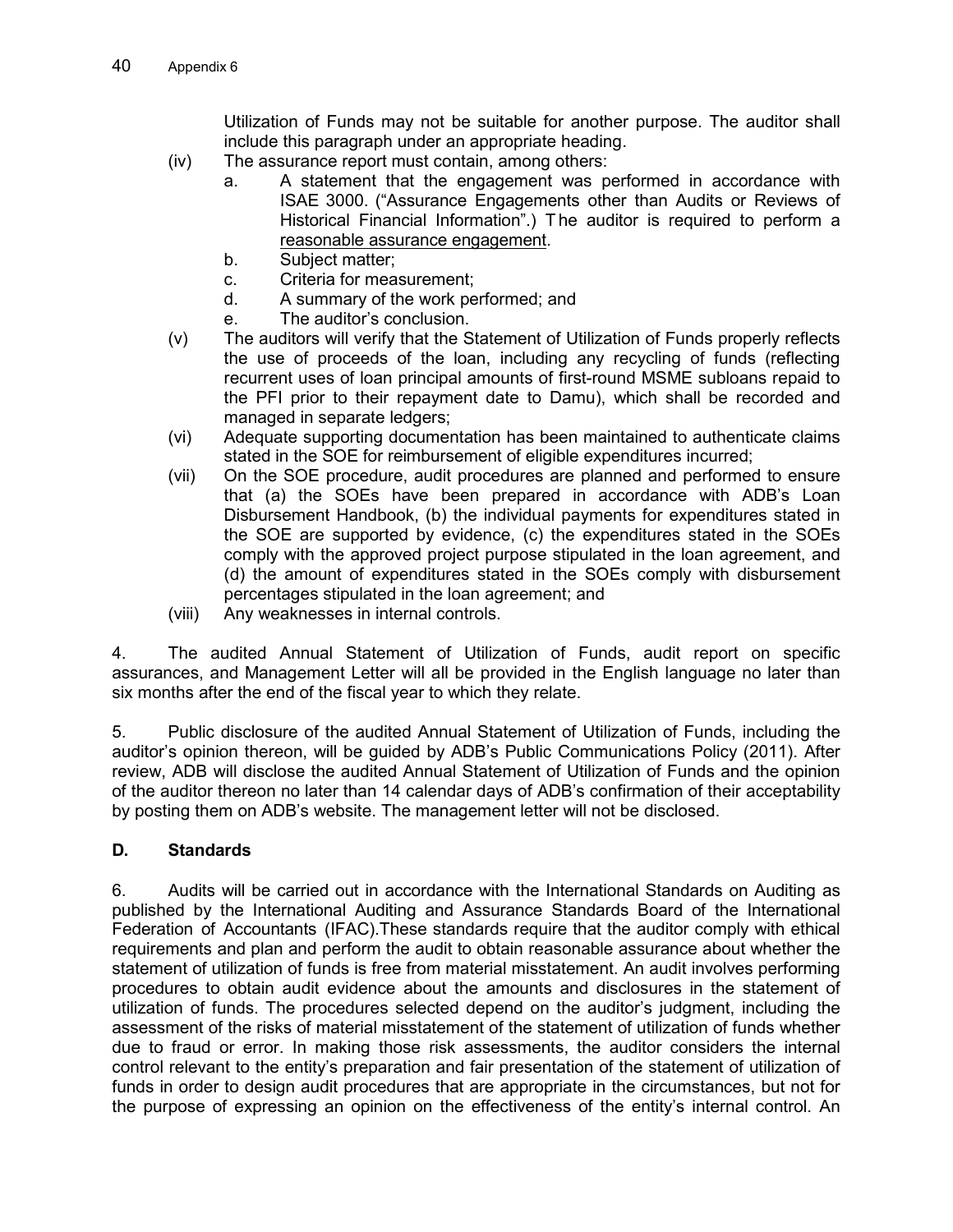audit also includes evaluating the appropriateness of accounting policies used and the reasonableness of accounting estimates made by management, as well as evaluating the overall presentation of the statement of utilization of funds..

### **E. Client's Input and Counterpart Personnel**

7. The auditors will have full and complete access, at all reasonable times to all records and documents including books of account, legal agreements, bank records, invoices, and any other information associated with the project and deemed necessary by the auditor. [PFI] will have no objection to auditor's access to consultants, contractors, and other persons or firms hired by the PFI.

8. The auditor will be provided with full cooperation by all employees of [PFI], whose activities involve, or may be reflected in, the Statement of Utilization of Funds.

### **F. Record Keeping**

9. The auditors will pay particular attention to whether all necessary supporting documents, records, and accounts have been kept in respect of all project activities, with clear linkages between the accounting records and the Statement of Utilization of Funds. This will include: (i) computation and recalculation, including checking the mathematical accuracy of estimates, accounts, or records; (ii) reconciliation, including reconciling related accounts to each other, subsidiary records to primary records and internal records to external documents; and (iii) tracing, including tracing journal postings, subsidiary ledger balances, and other details to corresponding general ledger accounts or trial balances.

### **G. Independence**

10. The auditors will be impartial and independent from any aspects of management or financial interest in the entity under audit. In particular, the auditors should be independent of the control of the entity. The auditors should not, during the period covered by the audits, be employed by, or serve as director for, or have any financial or close business relationship with the entity. The auditors should not have any close personal relationships with any senior participant in the management of the entity. The auditor must disclose any issues or relationships that might compromise their independence.

11. The auditors must be authorized to practice in the country and be capable of applying the agreed auditing standards. The auditors should have adequate staff, with appropriate professional qualifications and suitable experience, including experience in auditing the accounts of entities comparable in nature, size and complexity to the entity whose audit they are to undertake. To this end, the auditors are required to provide curriculum vitae (CV) of the auditors who will provide the opinions and reports, together with the CVs of managers, supervisors and key personnel likely to be involved in the audit work. These CVs should include details of audits carried out by these staff, including ongoing assignments.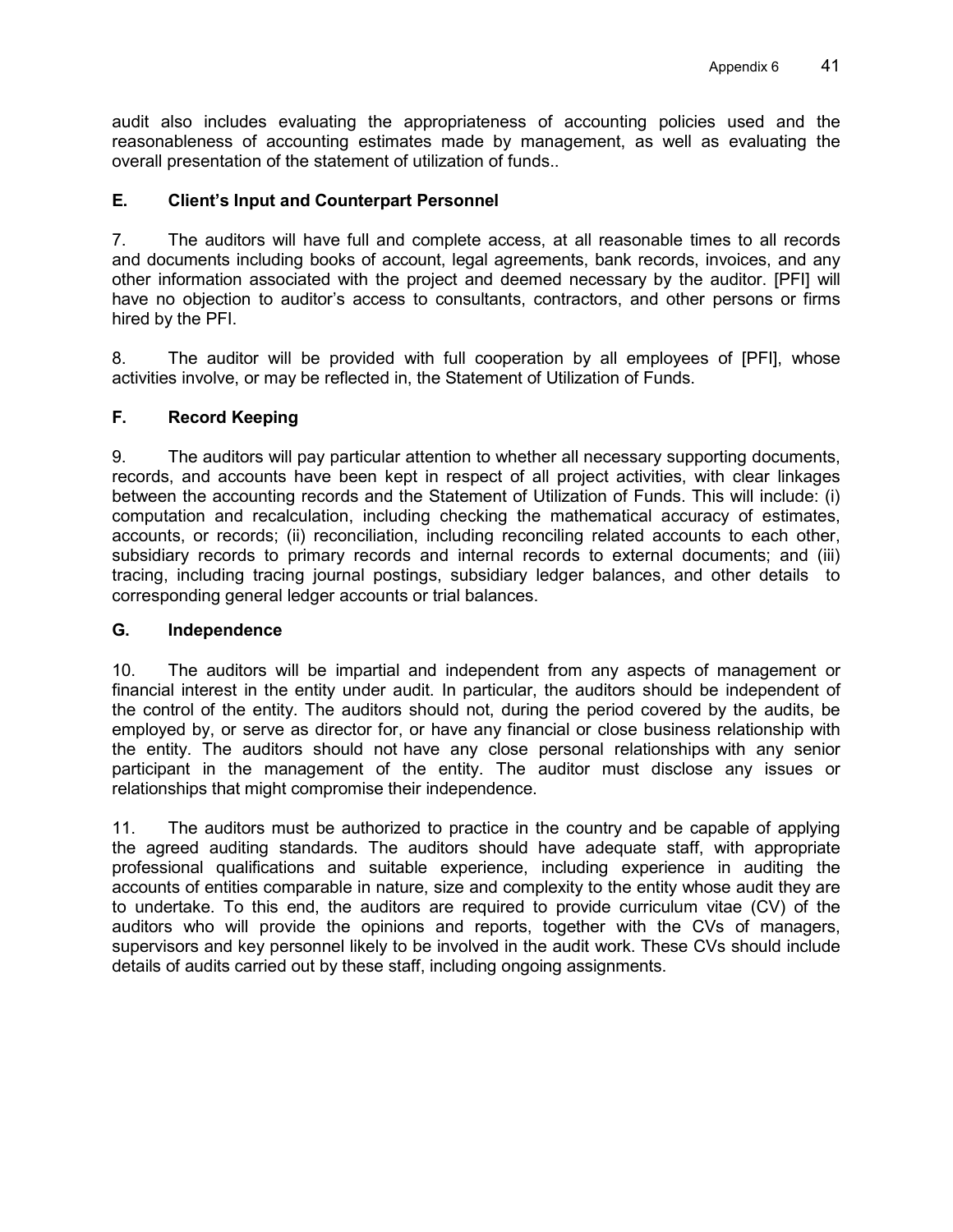### **OUTLINE OF ENVIRONMENTAL AND SOCIAL PERFORMANCE REPORT FOR PARTICIPATING COMMERCIAL BANKS**

Please provide responses to the questions below. Please include additional sheets or attachments as required to provide details on questions that have been answered Yes. The Bank is required to submit the annual performance report to Damu and ADB.

| Name of Organization      |       |       |  |
|---------------------------|-------|-------|--|
| Completed by (name):      |       |       |  |
| Position in organization: |       | Date: |  |
| <b>Reporting period</b>   | From: |       |  |

### **A. Environmental and Social Management System (ESMS)**

| <b>Policies &amp; Processes</b>                                                                                                                  | Yes/No |                                                                                                                                                       |
|--------------------------------------------------------------------------------------------------------------------------------------------------|--------|-------------------------------------------------------------------------------------------------------------------------------------------------------|
| Have there been any updates to the<br>policy and procedures<br><b>ESMS</b><br>or<br>adopted by your organization during the<br>reporting period? |        | If yes, please provide a copy of the updates<br>including dates and reasons for the same.                                                             |
| Has senior management signed off on<br>the updated policy/procedure?                                                                             |        | If yes, please provide the date and<br>internal<br>communication indicating the same.                                                                 |
| Has your organization appointed staff<br>tasked to implement the ESMS?                                                                           |        | If yes, please provide information on number of staff<br>qualification<br>(experience<br>and<br>education<br>and<br>backgroud) to implement the ESMS. |
| Please give details of any transactions<br>rejected due to environmental and/or<br>social concerns.                                              |        |                                                                                                                                                       |
| any difficulties and/or<br>Please state<br>related<br>constraints<br>the<br>to<br>implementation of the ESMS.                                    |        |                                                                                                                                                       |
| Please describe how you ensure that                                                                                                              |        |                                                                                                                                                       |
| your subproject companies and their                                                                                                              |        |                                                                                                                                                       |
| subprojects are operated in compliance                                                                                                           |        |                                                                                                                                                       |
| with the national laws and regulations                                                                                                           |        |                                                                                                                                                       |
| and applicable ADB's requirements.                                                                                                               |        |                                                                                                                                                       |
| Please give details of any material                                                                                                              |        |                                                                                                                                                       |
| social<br>and<br>environmental<br>issues                                                                                                         |        |                                                                                                                                                       |
| associated with clients during the<br>reporting period in particular.                                                                            |        |                                                                                                                                                       |
| In case the existing ESMS is not fully                                                                                                           |        | Please provide information or cite recommendation                                                                                                     |
| functional, what is the action plan being                                                                                                        |        | made by ADB's review mission to improve the                                                                                                           |
| implemented by your organization?                                                                                                                |        | ESMS and its implementation.                                                                                                                          |
| <b>Capacity</b>                                                                                                                                  | Yes/No |                                                                                                                                                       |
| Please provide the name and contact                                                                                                              |        |                                                                                                                                                       |
| information of the Environmental/Social                                                                                                          |        | Please describe the training or learning activities the                                                                                               |
| Officer or Coordinator who has the                                                                                                               |        | Environmental/Social Officer or Coordinator attended                                                                                                  |
| overall<br>responsibility<br>the<br>for                                                                                                          |        | during the year.                                                                                                                                      |
| implementation of ESMS.                                                                                                                          |        |                                                                                                                                                       |
| Please provide current staffing of other                                                                                                         |        | Please describe the training provided to the ESMS                                                                                                     |
| core ESMS persons in the organization                                                                                                            |        | persons and other team members during the year.                                                                                                       |
| involved with ESMS implementation.                                                                                                               |        |                                                                                                                                                       |
| What was the budget allocated to the                                                                                                             |        | Please provide budget details including staff costs                                                                                                   |
| ESMS and its implementation during                                                                                                               |        | and training as well as any actual costs.                                                                                                             |
| the year?                                                                                                                                        |        |                                                                                                                                                       |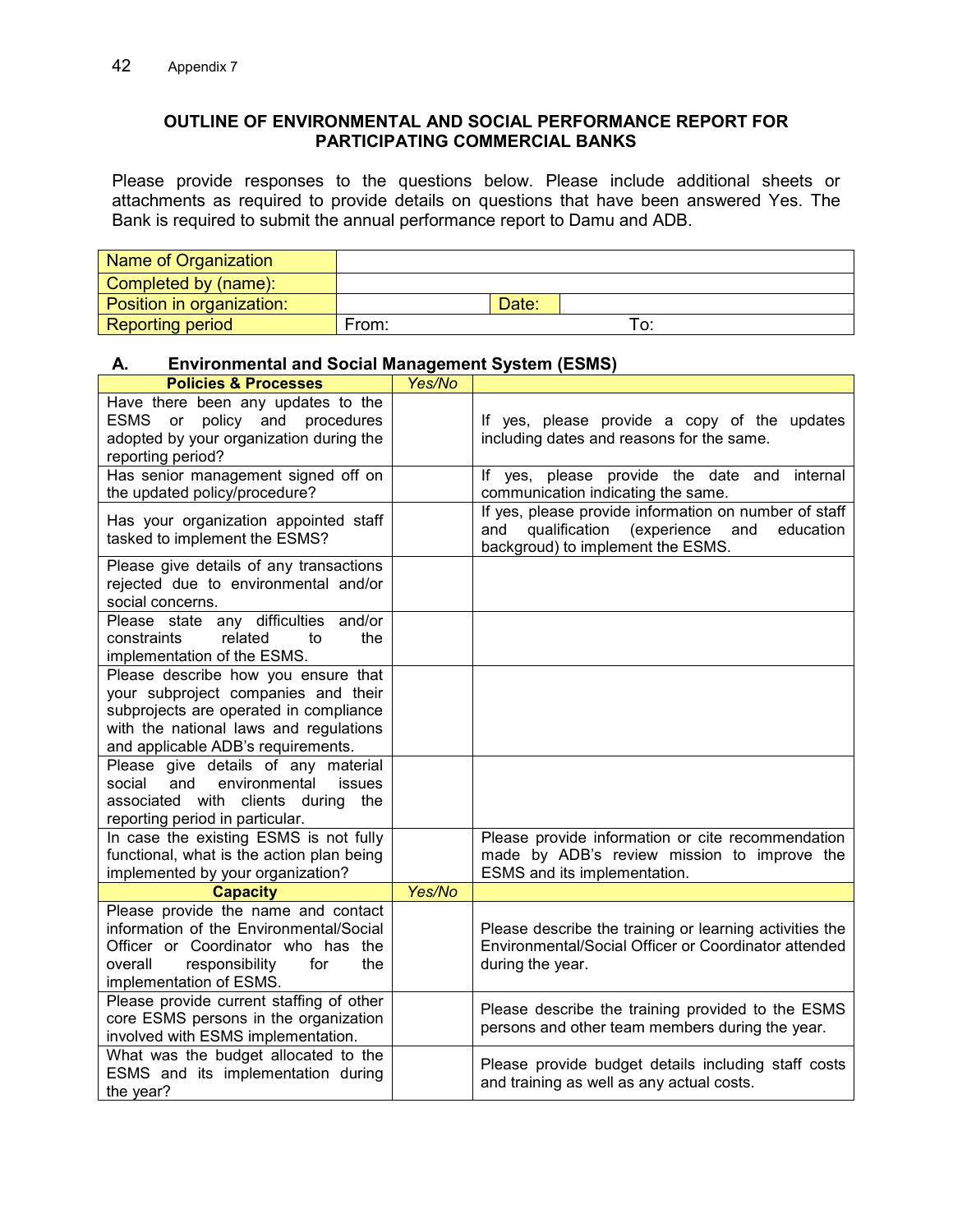| <b>Monitoring</b>                                                                                                                                                                                                                                                                                                                      | Yes/No |                                                                                                                                                                                                                                                                                         |
|----------------------------------------------------------------------------------------------------------------------------------------------------------------------------------------------------------------------------------------------------------------------------------------------------------------------------------------|--------|-----------------------------------------------------------------------------------------------------------------------------------------------------------------------------------------------------------------------------------------------------------------------------------------|
| Do you receive environmental and<br>monitoring<br>social<br>reports<br>from<br>subproject companies that you finance?                                                                                                                                                                                                                  |        | If yes, please describe and provide supporting<br>documents including any social and environmental<br>considerations if applicable.                                                                                                                                                     |
| Do you check for ongoing compliance<br>of your subproject companies with<br>national<br>regulation and any<br>other<br>requirements?                                                                                                                                                                                                   |        | If yes, please describe the process including any<br>considerations<br>social<br>and<br>environmental<br>if.<br>applicable.                                                                                                                                                             |
| Please describe how you monitor the<br>company<br>their<br>subproject<br>and<br>subproject's social and environmental<br>performance.                                                                                                                                                                                                  |        | Please describe and provide supporting documents<br>such as environmetnal and social monitoring reports<br>and please provide information on the number of<br>subprojects where a field visit was conducted by<br>staff to review aspects including social and<br>environmental issues. |
| Please provide details of any accidents/<br>litigation/complaints/regulatory notices<br>and fines:<br>Any incidents of non-compliance with<br>applicable Environmental<br>the<br>and<br><b>Social Requirements</b><br>Covenants/conditionalities imposed by<br>the Bank to the subproject company as<br>a result of any non-compliance |        |                                                                                                                                                                                                                                                                                         |
| <b>Reporting</b>                                                                                                                                                                                                                                                                                                                       | Yes/No |                                                                                                                                                                                                                                                                                         |
| Is there an internal process to report on<br>social and environmental issues to<br>senior management?                                                                                                                                                                                                                                  |        | If yes, please explain the process, reporting format<br>and frequency and actions taken if any.                                                                                                                                                                                         |
| Do you prepare any social and<br>environmental reports:<br>For other multilateral agencies<br>Other stakeholders<br>E&S reporting in the Annual Report<br>Sustainability reports                                                                                                                                                       |        | If yes, please provide copies of these reports.                                                                                                                                                                                                                                         |
|                                                                                                                                                                                                                                                                                                                                        |        | <b>Activities on ADB's Prohibited Investment Activities List</b>                                                                                                                                                                                                                        |
| If any, please indicate the dollar percentage of loans<br>or investments out of your total outstanding<br>exposure provided to clients who are substantially<br>involved in ADB's Prohibited Investment Activities<br>List.                                                                                                            |        | $\%$                                                                                                                                                                                                                                                                                    |
| If the percentage is not zero, please explain these<br>exposures and any steps having been taken to<br>reduce such exposure.                                                                                                                                                                                                           |        |                                                                                                                                                                                                                                                                                         |

# **B. Subprojects Using ADB Funds**

| <b>Sector</b>               | <b>Amount of</b><br>projects | <b>Total Loan</b><br><b>Amount</b> | <b>Categories</b><br>(C/B) |
|-----------------------------|------------------------------|------------------------------------|----------------------------|
|                             |                              |                                    |                            |
|                             |                              |                                    |                            |
| <b>Total for Category C</b> |                              |                                    |                            |
|                             |                              |                                    |                            |
| <b>Total for Category B</b> |                              |                                    |                            |
|                             |                              |                                    |                            |
| <b>Total</b>                |                              |                                    |                            |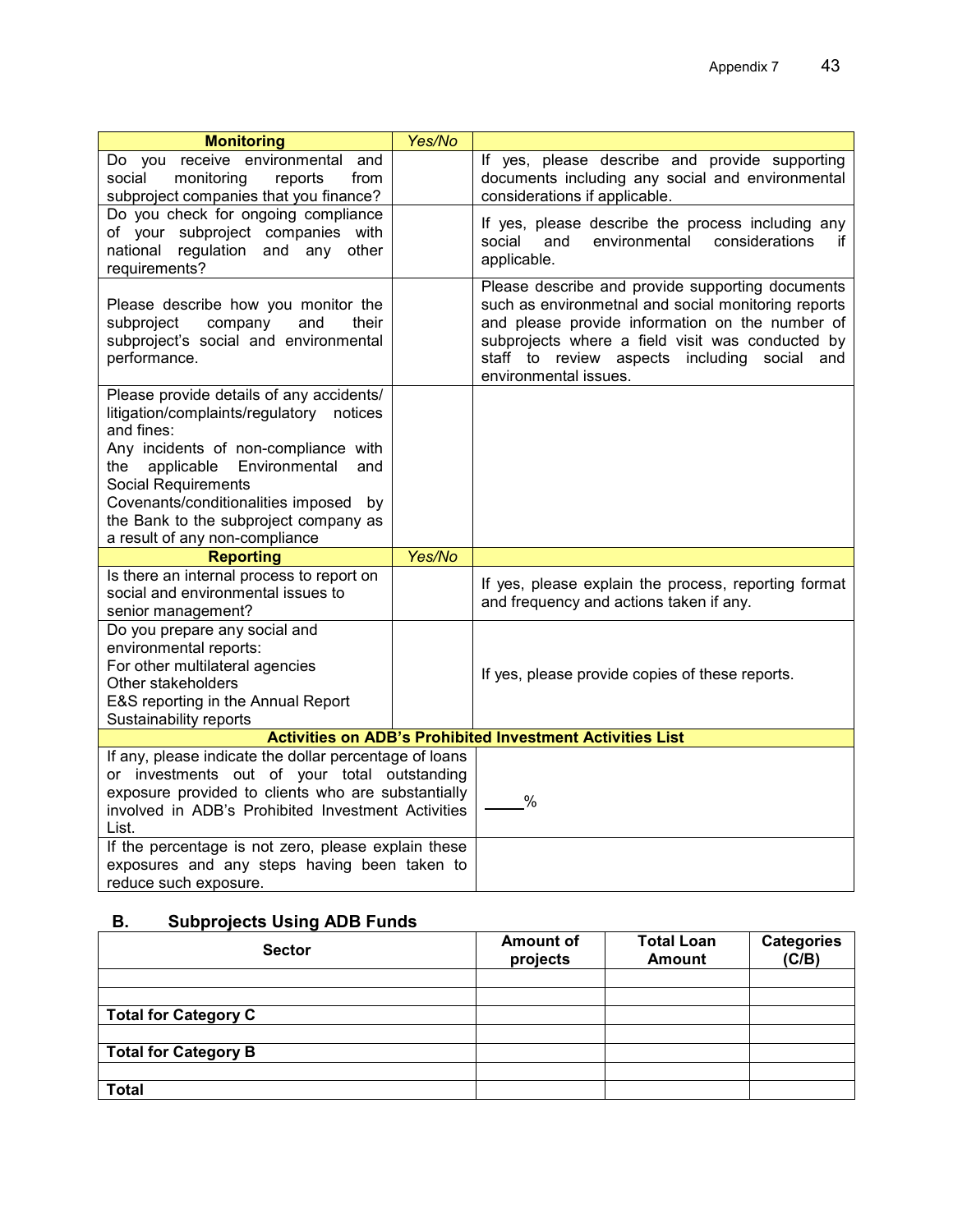### **C. Sustainable Finance (subprojects with environmental and social benefits) Sustainable finance**

Have you made any investments in subprojects that have social and environmental benefits such as investing in management systems, energy efficiency, renewable energy, cleaner production, carbon finance, pollution abatement and control, sustainable supply chain, corporate social responsibility, community development, etc.? Please list these in the format provided below:

| <b>Subproject</b><br><b>Name</b> | Value financed by the Financial Institution<br>(US\$ million) | Type of social and environmental<br>benefit |
|----------------------------------|---------------------------------------------------------------|---------------------------------------------|
|                                  |                                                               |                                             |
|                                  |                                                               |                                             |
|                                  |                                                               |                                             |
|                                  |                                                               |                                             |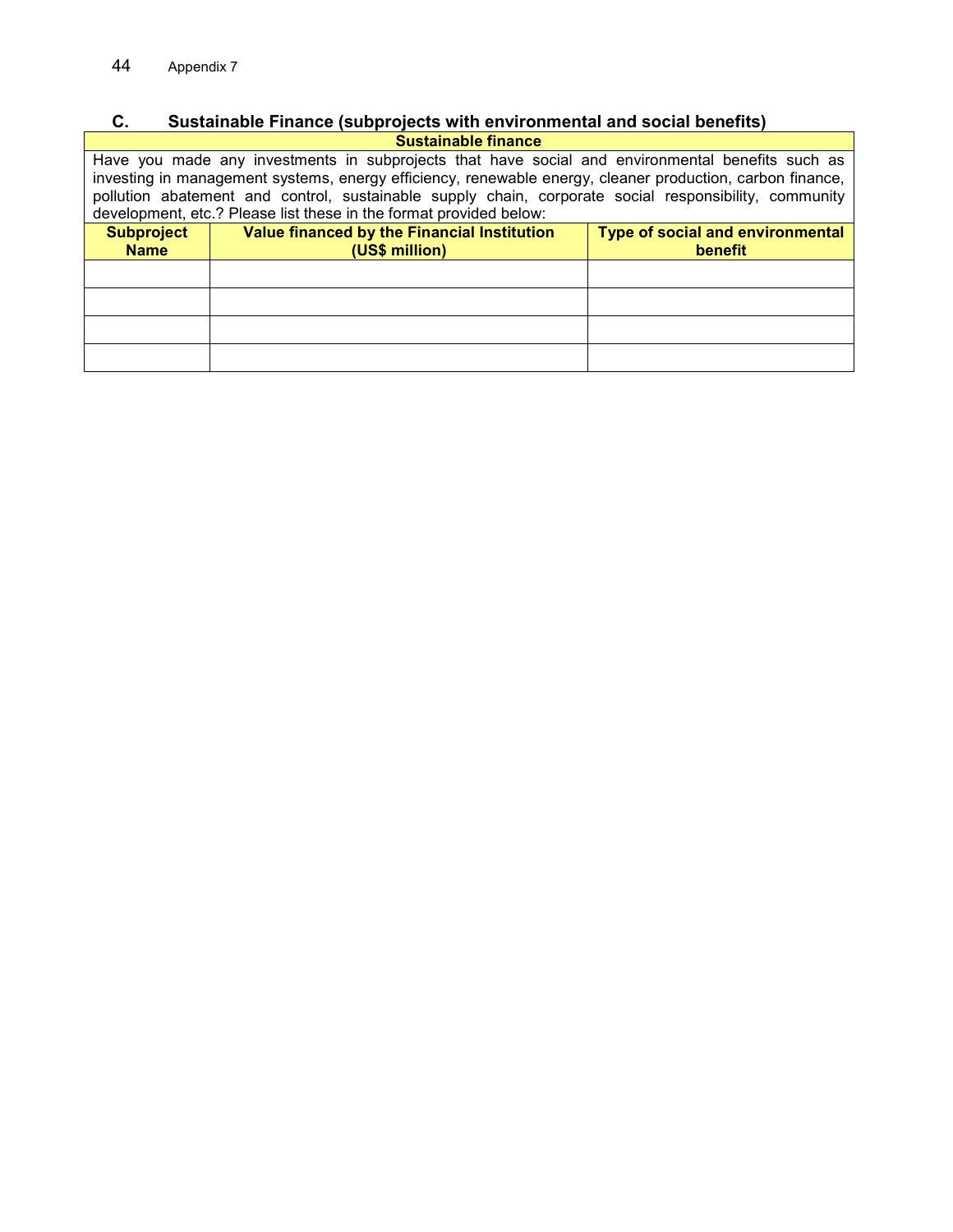### **FORM OF COMPLIANCE CERTIFICATE**

To: Asian Development Bank

From: ..... (PFI name)

Date:

Dear Sirs,

- 1. We refer to the Project Agreement between ADB and [PFI] dated [...]. This is a Compliance Certificate. Terms defined in that agreement have the same meaning when used in this Compliance Certificate unless given a different meaning in this Compliance Certificate.
- 2. We report on and confirm the following:

[Insert details of financial covenants and calculations showing the PFI is in compliance with those covenants. See Schedule to the Project Agreement. ]

3. We confirm that no default has occurred and is continuing.

Yours faithfully,

[PFI name] Authorized Representative

-------------------------- Name: Title: Chief Financial Officer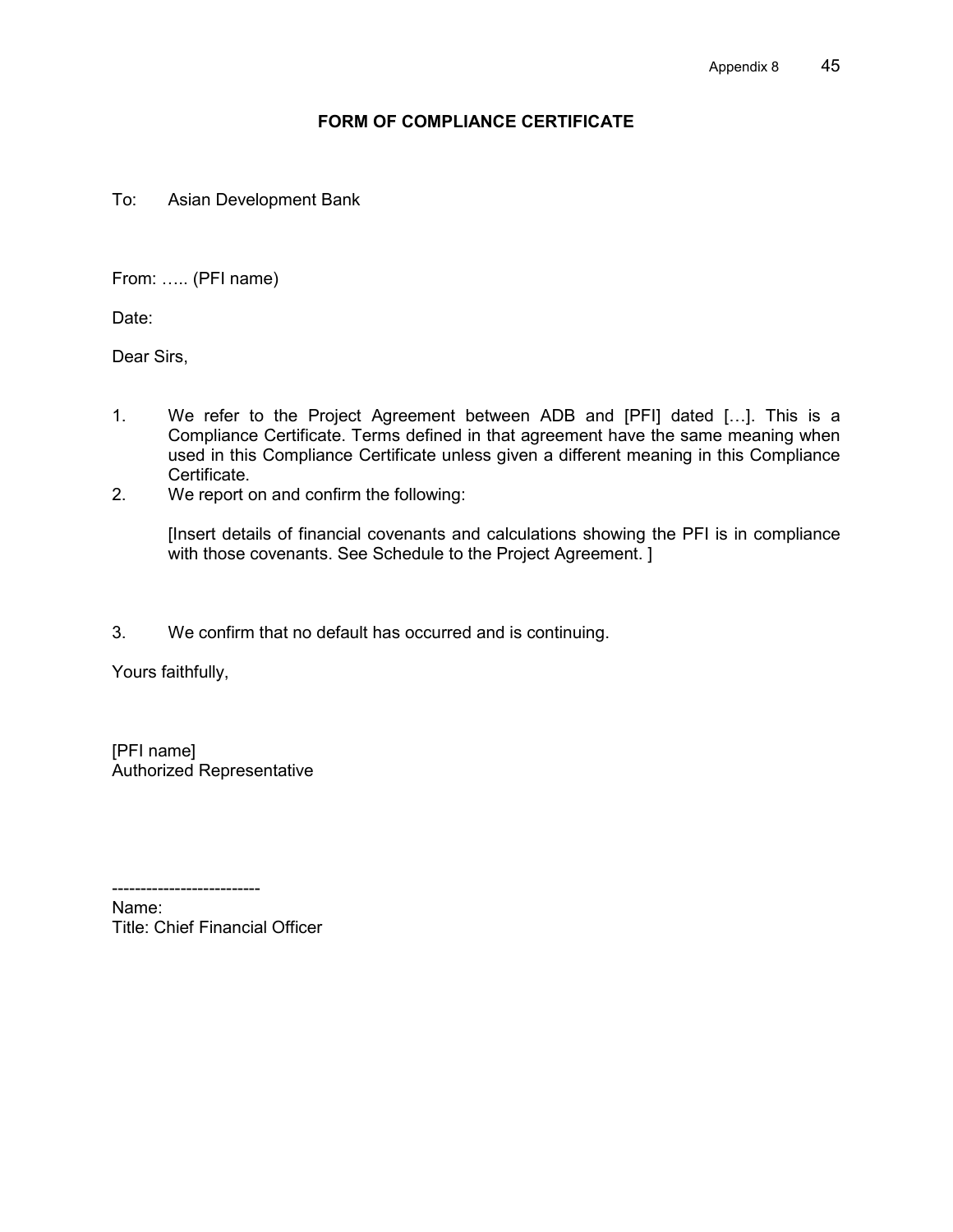### **GENDER ACTION PLAN IMPLEMENTATION REPORT**

### **PFI Name or DAMU: Date: [dd/mm/yyyy]**

| <b>Loan Number</b>                            | <b>Name of Project</b>                                                                             |  |  |
|-----------------------------------------------|----------------------------------------------------------------------------------------------------|--|--|
|                                               | KAZ: Supporting Resilience of Micro, Small<br>Medium-Sized Enterprise<br>Finance<br>and<br>Project |  |  |
| <b>Approved Loan Amount:</b>                  | <b>Responsible Project Officer:</b>                                                                |  |  |
|                                               | Inmaculada Martinez, Senior Private Sector<br><b>Development Specialist</b>                        |  |  |
| <b>Project Commencement Date:</b>             | <b>Original Closing Date/Revised</b><br><b>Closing</b><br>Date:                                    |  |  |
|                                               |                                                                                                    |  |  |
| <b>Executing Agency:</b>                      |                                                                                                    |  |  |
| Damu Entrepreneurship Development Fund (DAMU) |                                                                                                    |  |  |

**Indicator Indicator I** Status-Activities to date **Responsible Timeframe Output 1: Financial Inclusion Sustained** 1.PFIs appoint a Gender focal point PFIs | Q1 2017 PFIs adapt MIS systems to enable collecting gender disaggregated data PFIs Q2 2017 PFIs report and analyze gender disaggregated data, including types of loans, repayment performance and product cross-selling opportunities PFIs From Q2 2017 onwards Damu adds an indicator in its sex disaggregated MIS on loan performance (payment timeliness/delinquency, satisfactory repayment/bad loans) Damu Q2 2017 onwards Periodic reports on MSME loan portfolio performance by sex [(i) semiannually and (ii) on adhoc basis if requested by ADB] Damu Q2 2017 onwards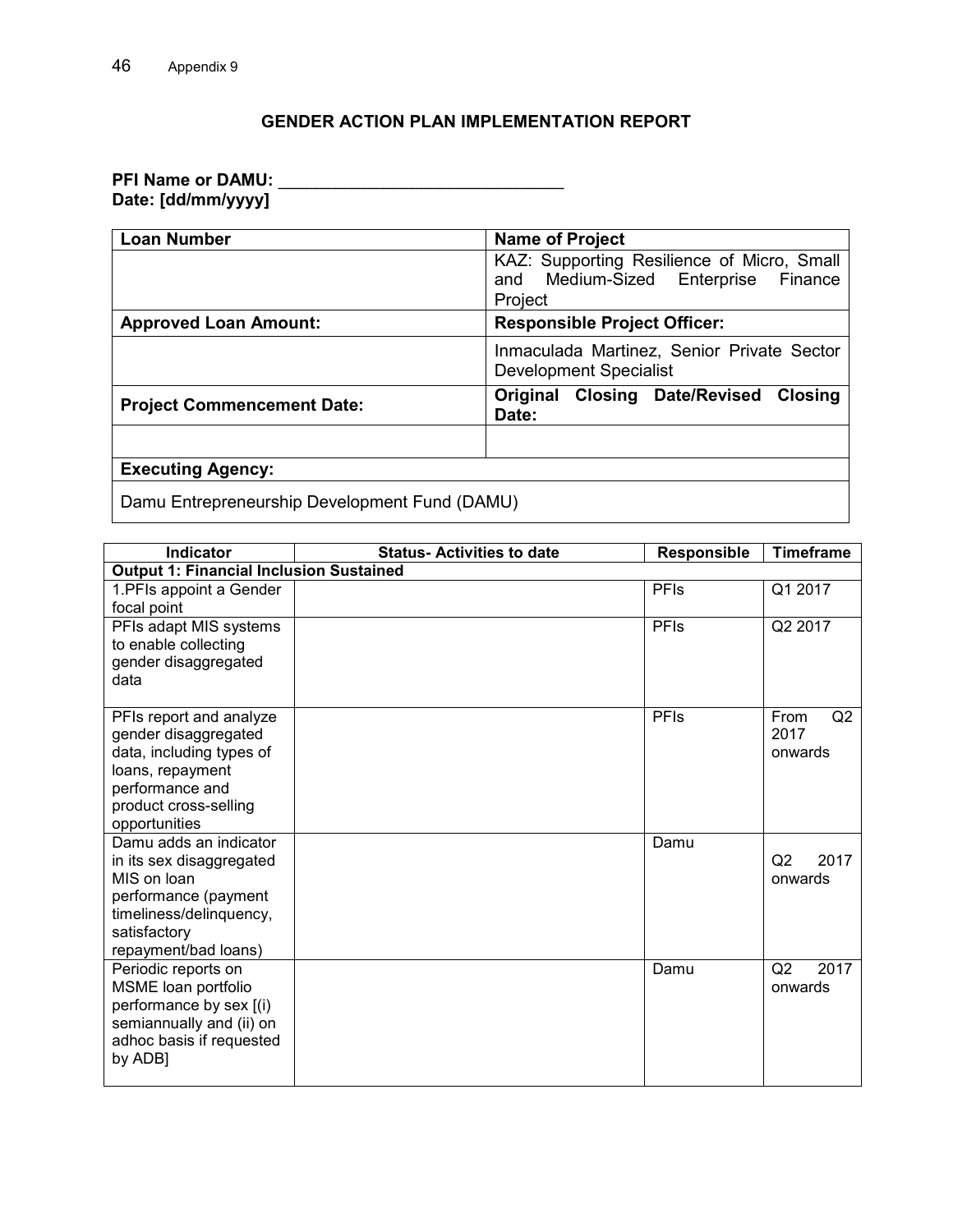| Indicator                                   | <b>Status-Activities to date</b>                       | Responsible | <b>Timeframe</b>       |
|---------------------------------------------|--------------------------------------------------------|-------------|------------------------|
| At least \$50 million                       |                                                        | PFIs        | 2017<br>Q <sub>1</sub> |
| equivalent of the project                   |                                                        |             | onwards                |
| funds finance women-                        |                                                        |             | (till end of           |
| owned businesses (2015)<br>baseline: zero). |                                                        |             | project)               |
| Number of                                   |                                                        | PFIs        | 2017<br>Q1             |
| microborrowers reached                      |                                                        |             | onwards                |
| 5,500, of which at least                    |                                                        |             | (till end of           |
| 50% are women                               |                                                        |             | project)               |
| (baseline 2015: zero).                      |                                                        |             |                        |
|                                             |                                                        |             |                        |
| Number of SME                               |                                                        | PFIs        | Q <sub>1</sub><br>2017 |
| borrowers reached                           |                                                        |             | onwards                |
| under the project                           |                                                        |             | (till end of           |
| reached 1,000, of which                     |                                                        |             | project)               |
| at least 33% are women                      |                                                        |             |                        |
| (baseline 2015: zero)                       |                                                        |             |                        |
| Damu and PFIs conduct                       | Output 2: Efficiency of PFIs Lending to MSMEs Improved |             | 2017                   |
| at least one gender                         |                                                        | Damu, PFIs  |                        |
| awareness seminar for                       |                                                        |             |                        |
| internal staff on use of                    |                                                        |             |                        |
| gender indicators for                       |                                                        |             |                        |
| decision making and                         |                                                        |             |                        |
| product development                         |                                                        |             |                        |
| - Seminars materials                        |                                                        |             |                        |
| developed                                   |                                                        |             |                        |
| - Seminars delivered                        |                                                        |             |                        |
| Gender Policy is                            |                                                        | PFIs, Damu  | 2018                   |
| developed or updated                        |                                                        |             |                        |
| and adopted.                                |                                                        |             |                        |
| At least one public                         |                                                        | PFIs        | 2017                   |
| awareness campaign on                       |                                                        |             | onwards                |
| women entrepreneurship                      |                                                        |             |                        |
| and bank products held                      |                                                        |             |                        |
| by each PFI.                                |                                                        |             |                        |

MSME = Micro, small and medium-sized business, PFI = participating financial institution, Q = quarter. Note: Women-owned businesses are defined as businesses with more than 50% female ownership.

### **Prepared by:**

["Damu" Entrepreneurship Development Fund"]// Or [PFI name]

*Authorized signatory:* 

Name: \_\_\_\_\_\_\_\_\_\_\_\_\_\_\_\_\_\_\_\_\_\_\_\_\_\_\_\_\_\_\_

Signature: \_\_\_\_\_\_\_\_\_\_\_\_\_\_\_\_\_\_\_\_\_\_\_\_\_\_\_\_\_\_\_

dd/mm/yyyy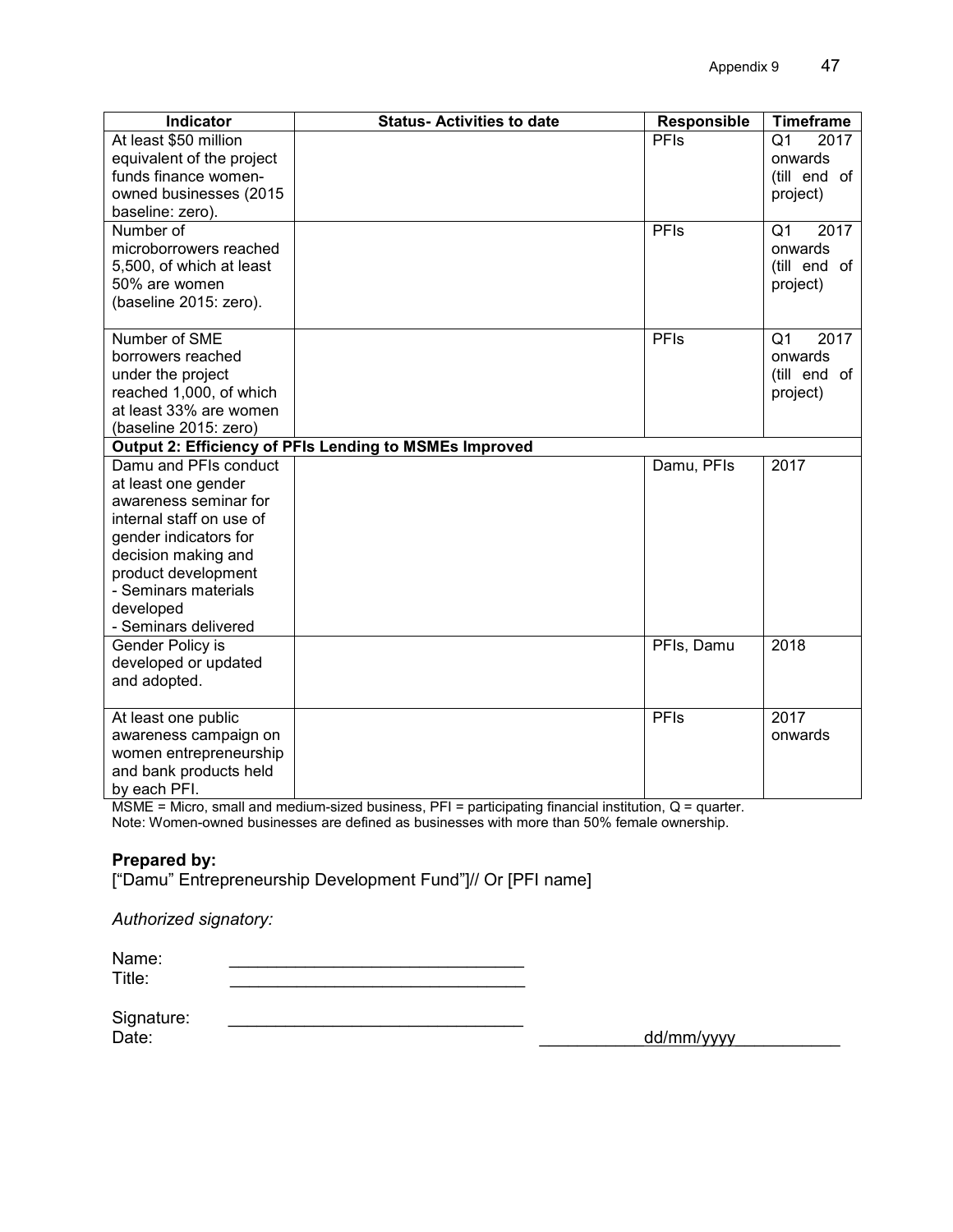# **SEMI-ANNUAL DEVELOPMENT EFFECTIVENESS MONITORING REPORT FOR PFI**

| <b>Loan Number</b>                               | <b>Name of Project</b>                                               |  |  |
|--------------------------------------------------|----------------------------------------------------------------------|--|--|
|                                                  | KAZ: Supporting Resilience of Micro, Small                           |  |  |
|                                                  | and Medium-Sized Enterprise<br>Finance                               |  |  |
|                                                  | Project                                                              |  |  |
| <b>Approved Loan Amount:</b>                     | <b>Responsible Project Officer:</b>                                  |  |  |
|                                                  | Inmaculada Martinez, Senior Private Sector<br>Development Specialist |  |  |
| <b>Project Commencement Date:</b>                | Original Closing Date/Revised Closing<br>Date:                       |  |  |
|                                                  |                                                                      |  |  |
| <b>Executing Agency:</b>                         |                                                                      |  |  |
| Denou Fatacanon cualda Deustean cat Fued (DAMIN) |                                                                      |  |  |

(as of dd/mm/yyyy)

Damu Entrepreneurship Development Fund (DAMU)

| <b>Development Outcome</b>                                                | <b>Baselines</b><br>(December 2015) | Targets <sup>43</sup><br>(By December | <b>Status of the</b><br>Indicators (as of [date |
|---------------------------------------------------------------------------|-------------------------------------|---------------------------------------|-------------------------------------------------|
| indicators <sup>42</sup>                                                  |                                     | 2020)                                 | of the report])                                 |
| 1. Volume of MSME loans                                                   |                                     |                                       |                                                 |
| Outstanding stock of<br><b>MSME</b> loans                                 |                                     |                                       |                                                 |
| Of which:<br>Micro Ioans<br>small loans<br>Medium sized                   |                                     |                                       |                                                 |
| Outstanding stock of<br>MSME loans outside of<br>Almaty and Astana cities |                                     |                                       |                                                 |
| <b>Number of business borrowers</b><br>2.                                 |                                     |                                       |                                                 |
| Number of MSME<br>borrowers<br>Of which<br>Micro<br>Small<br>Medium       |                                     |                                       |                                                 |
| Number of MSME<br>borrowers outside of<br>Almaty and Astana               |                                     |                                       |                                                 |

 $\overline{1}$  $^{42}$  Please note the Outcome indicators refer to overall PFIs portfolios, not just those funded with ADB loan proceeds.

 $43$  Refer to each PFI individual target as reflected in respective Project Agreements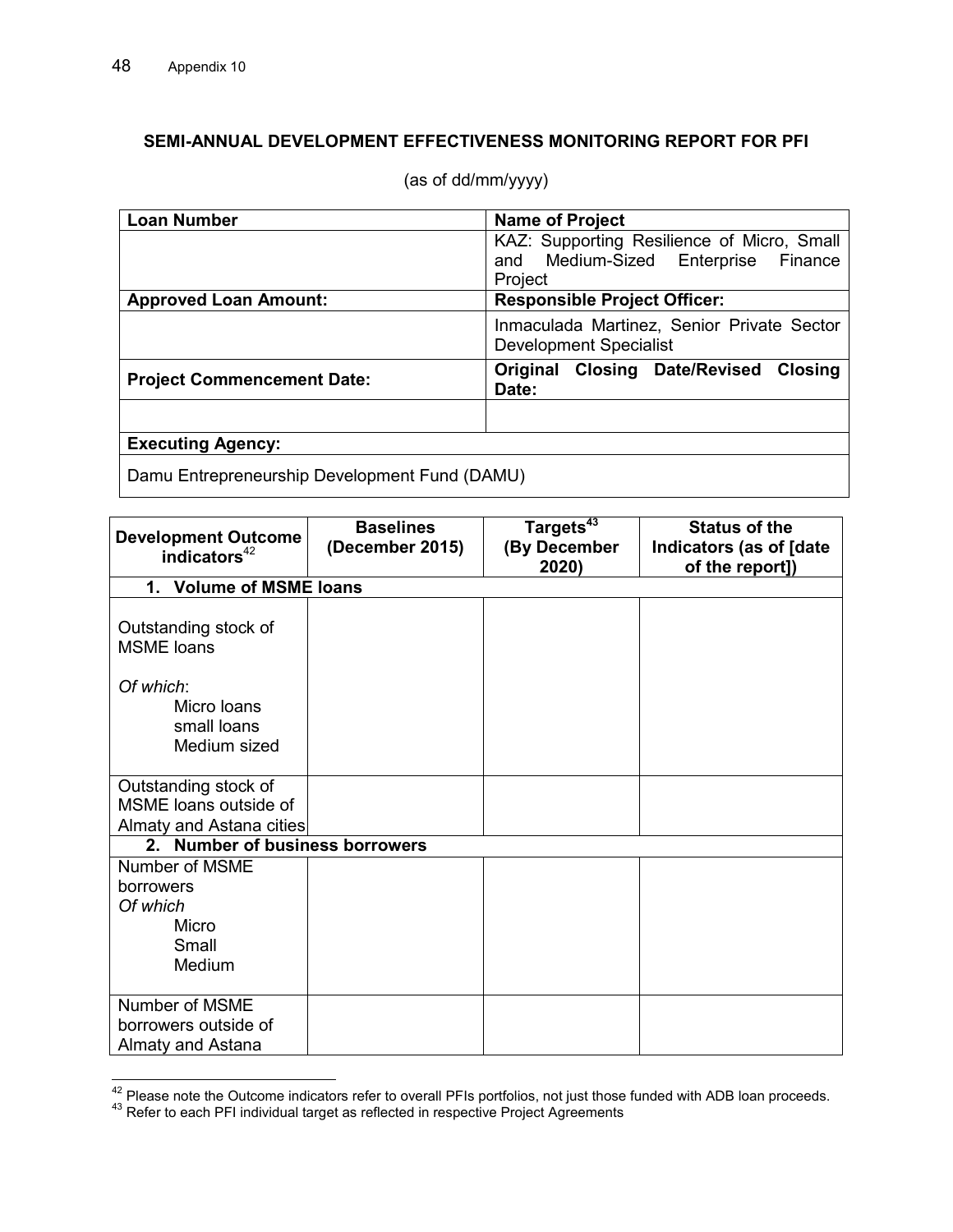| <b>Development Outcome</b><br>indicators <sup>42</sup> | <b>Baselines</b><br>(December 2015) | Targets <sup>43</sup><br><b>By December</b><br>2020) | <b>Status of the</b><br>Indicators (as of [date<br>of the report]) |  |  |
|--------------------------------------------------------|-------------------------------------|------------------------------------------------------|--------------------------------------------------------------------|--|--|
| cities                                                 |                                     |                                                      |                                                                    |  |  |
| Number of female                                       |                                     |                                                      |                                                                    |  |  |
| borrowers                                              |                                     |                                                      |                                                                    |  |  |
| 3. PFI's institutional sustainability                  |                                     |                                                      |                                                                    |  |  |
| Amount of restructured                                 | <b>NA</b>                           | <b>NA</b>                                            |                                                                    |  |  |
| loans                                                  |                                     |                                                      |                                                                    |  |  |
| Total NPLs as per IFRS                                 | <b>NA</b>                           | <b>NA</b>                                            |                                                                    |  |  |
| definition <sup>44</sup>                               |                                     |                                                      |                                                                    |  |  |
| <b>Total NPLs (IFRS)</b>                               | <b>NA</b>                           | <b>NA</b>                                            |                                                                    |  |  |
| definition) over gross                                 |                                     |                                                      |                                                                    |  |  |
| loan portfolio                                         |                                     |                                                      |                                                                    |  |  |

### **Prepared by:**

[PFI name]

 $\overline{1}$ 

*Authorized signatory:* 

| Name:<br>Title: |  |
|-----------------|--|
| Sianaturo:      |  |

| Signature. |            |
|------------|------------|
| Date:      | dd/mm/yyyy |

 $44$  Defined as loans that are (i) impaired; (ii) more than 90 days past due but not classified as impaired; or (iii) has been restructured within the preceding 12 months and not classified under (i) or (ii) above.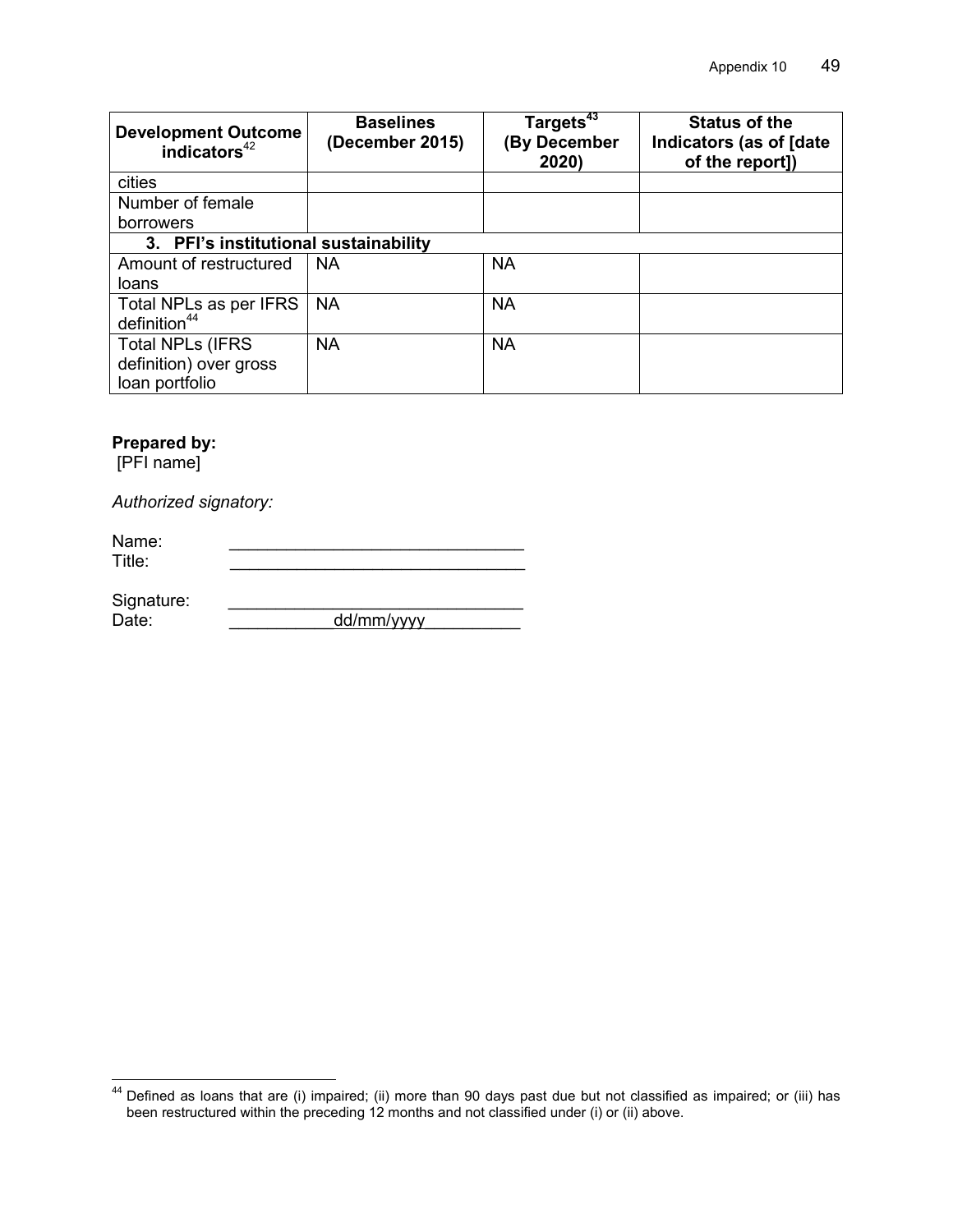# **TECHNICAL ASSISTANCE**

### **A. Background**

1. The capacity development technical assistance (TA) will support the implementation of the Supporting Resilience of Micro, Small, and Medium-Sized Enterprises Finance Project.<sup>45</sup> The Asian Development Bank (ADB) will engage with selected participating financial institutions (PFIs) in customized solutions to increase their outreach to the smaller segment of businesses and to the regions. The PFIs to benefit from this TA have been selected based on their business strategies and top management commitment, including contribution of their own resources to implement the TA. The TA will be implemented over 30 months from the signing of TA agreement letters with the PFIs.

# **B. Outputs and Key Activities**

2. The TA output will be improved capacities of the PFIs to better serve micro, small, and medium-sized enterprises (MSMEs). To improve the sustainability of ADB's credit line, this TA will assist the PFIs in the following areas: (i) institutional development—including market analysis, organizational set up, introduction of new lending techniques, and product development and testing—to support banks in downscaling their lending operations to the smaller segments and development of new products for microfinance organizations; (ii) greater efficiency of the lending process and management of corporate governance and risk issues; and (iii) improvement of internal audit functions. Given the limited TA resources, and to increase the impact of the intervention, the support will be provided individually to a limited number of PFIs. Two PFIs were selected based on the institutional needs assessment carried out during project processing.<sup>46</sup> Each PFI has confirmed that its top management (i) is committed to conducting business innovations that are scalable and have the potential to demonstrate improvements that will better serve the project's target groups (smaller businesses, rural areas, women entrepreneurs), and (ii) has put in place a project team and agrees to share at least 35% of the individual TA cost. Additional proposals from PFIs may be considered depending on availability of additional resources and provided they meet the above-mentioned requirements. The TA will have the following components:

# **C. Nurbank Component**

 $\overline{1}$ 

3. Nurbank (NRB) was established in 1992 and is ranked  $14<sup>th</sup>$  by assets. NRB strategy is currently established around three client groups: retail, SMEs and corporate clients. NRB operates through 16 branches and has 15 heads of SME finance. The bank has prioritized the development of the SME segment—which currently represents around 18% of its portfolio (T45.7 million outstanding at end 2015, 2,635 loans)—and, in particular, is interested in downscaling into lending to microbusinesses. The bank currently defines its SME business as (i) loans up to T640 mill (\$1.9 million approximately) for small businesses and (ii) up to T3 billion (\$8.8 million) for medium-sized enterprises. Around 80% of its 2015 outstanding SME portfolio is made of small business loans (2,560 loans) and the rest goes to medium-sized businesses.

4. Microbusinesses are seen as a new niche business opportunity for the bank. Approaching this segment would require market research and a business plan, selection of target locations, drafting of credit technology and products, staffing and on the job training, and

 $^{45}$  The TA first appeared in the business opportunities section of ADB's website on 13 July 2015.

<sup>46</sup> ADB. 2015. *Technical Assistance to Kazakhstan for Micro, Small, and Medium-Sized Development.* Manila.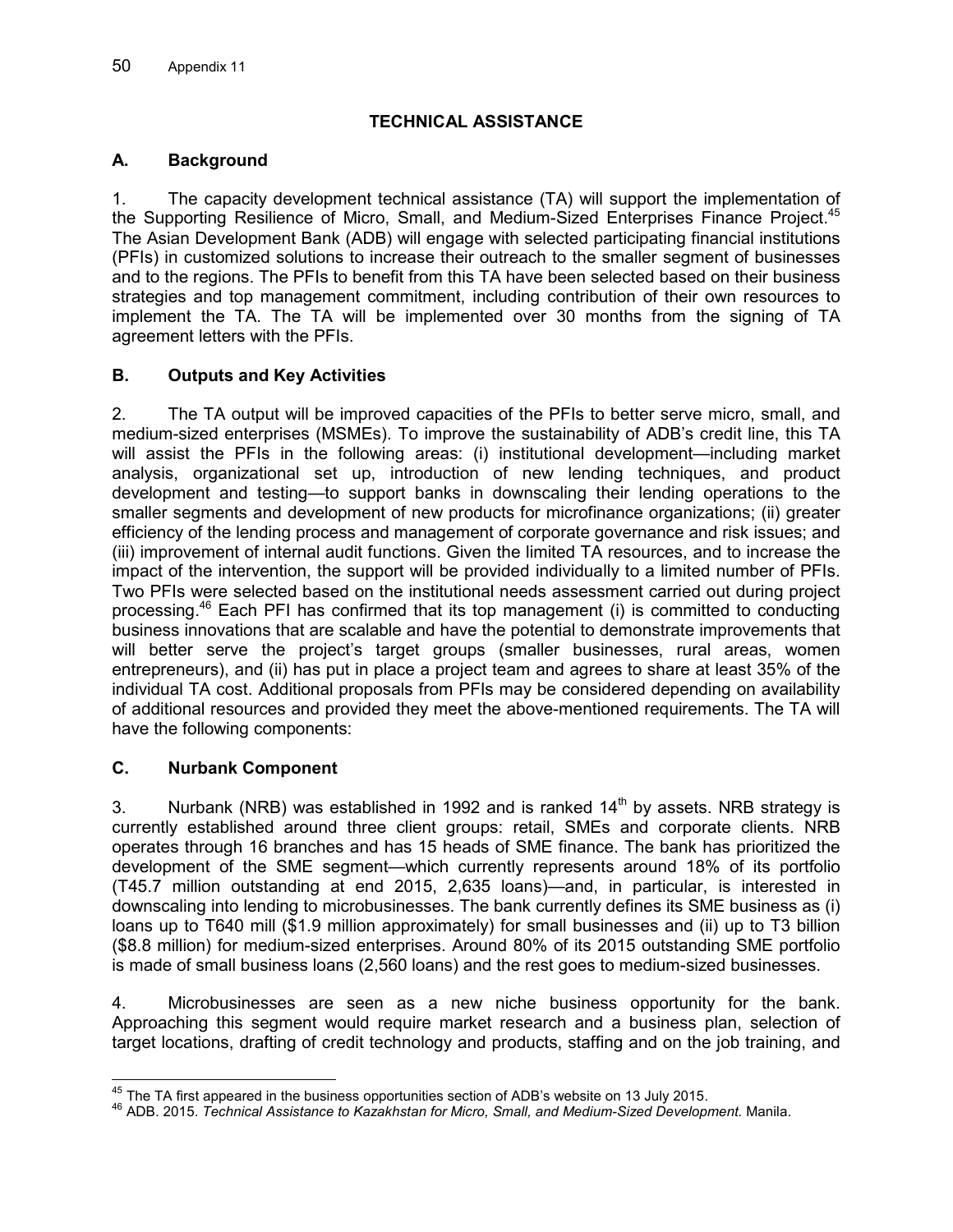integration of IT systems into the core banking system. It will involve the design and implementation of new lending technologies based on cash-flow analysis of the borrowers.

5. The TA will help NRB in downscaling to microbusiness by helping finalize the strategy, initial piloting and roll out implementation over 24 months.

6. Activities and deliverables include the following: (i) market analysis for client segmentation, including identification of regions and branches more suitable for pilot testing this product; (ii) diagnostic of NRB's organizational set-up, policies, procedures and products required to serve micro-enterprises; (iii) discussion of recommendations and proposed implementation plans with NRB's management and ADB; (iv) support and supervision of NBK's initial execution of the plans, including: (a) set up of specialized microenterprise lending unit/s including development of middle line managers and other staffing requirements; (b) development of credit underwriting policies, (c) development of training materials for loan officers, and delivery of training of trainers; (d) selection and training of at least 50 loan officers in appropriate techniques of risk analysis, monitoring and recovery or workout of loans, (e) design of appropriate incentive-based pay schemes for the Loan officers; (f) review of internal control and audit practices; identification of changes required related to the new product and onthe-job training to strengthen this capabilities; and (g) adaptation of MIS and monitoring systems, including possible investment of a revised scoring model with appropriate functionalities for this product. The project is expected to be piloted in [two] branches and then rolled out to 10 branches during the implementation period. These deliverables will be accompanied with on-the job training and capacity-building.

7. NRB will prepare detailed terms of reference for the consulting services in coordination with ADB. By 31 December 2019, NRB should have achieved the following results:

- a. New specialized microenterprise lending department/unit launched, and new product/s defined, responding to existing demand.
- b. Pilot tested in [2 branches] and subsequently rolled out in at least 10 branches.
- c. Served at least 3,000 microenterprises.
- d. Non-performing loans to total loans in micro-lending business below 5%.
- e. At least 50 loan officers have been trained in credit analysis and can process microenteprises loan applications at branch level independently.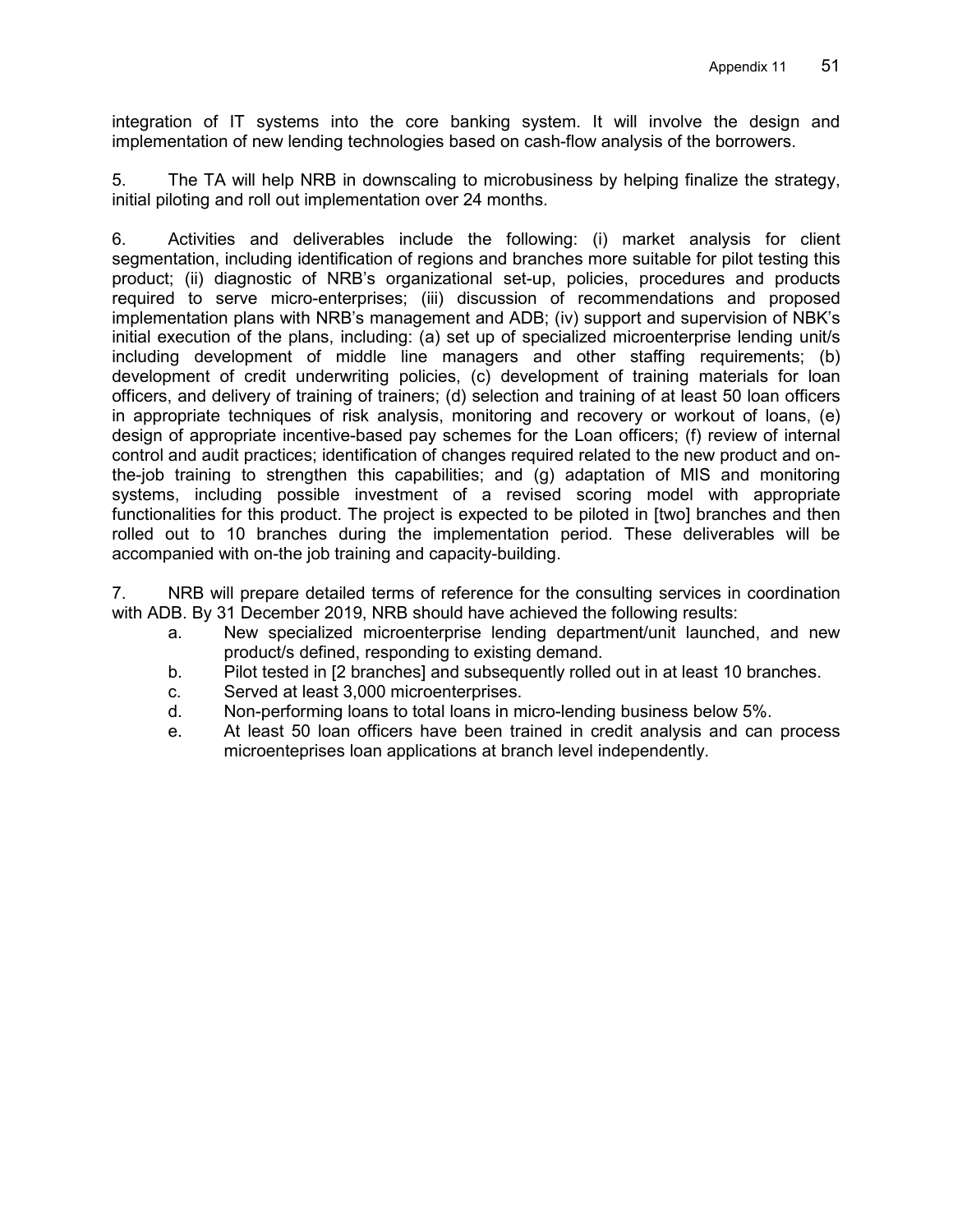| Item                                   | <b>Total Cost</b>                             |
|----------------------------------------|-----------------------------------------------|
| A. Asian Development Bank <sup>1</sup> |                                               |
| 1. Consultants                         |                                               |
| a. Remuneration and per diem           |                                               |
|                                        | i. International consultants<br>140,000       |
| ii. National consultants               | 55,000                                        |
| b. International and local travel      | 44,000                                        |
| 2. Contingencies                       | 11,000                                        |
| Sub-Total                              | 250,000                                       |
| <b>B.</b> Nurbank <sup>2</sup>         |                                               |
| 1. Consultants                         |                                               |
| a. Remuneration and per diem           |                                               |
|                                        | i. International consultants                  |
|                                        | ii. National consultants/new staff<br>450,000 |
| b. Local travel                        | 10,000                                        |
| 2. Equipment*                          | 500,000                                       |
| 3. Training, seminars, and conferences |                                               |
| a. Facilitators                        | 20,000                                        |
| b. Training program                    | 80,000                                        |
| 4. Contingencies                       | 10,000                                        |
| Subtotal (B)                           | 1,070,000                                     |
| Total                                  | 1,320,000                                     |

1 Administered by ADB

<sup>2</sup> Administered by Nurbank

\* Tentative- (i) scoring model with functionalities for microlending product, (ii) tablets and other equipment required for loan officers

### **1. Implementation arrangements**

8. ADB will be the executing agency for the TA, with CWPF acting as the focal point. ADB will monitor the TA implementation through regular project visits to Kazakhstan and telephone and email contact. Periodical reporting by Nurbank to ADB will include the following: (i) brief quarterly progress reports on the TA areas; and (ii) a final report including the status of the project, lessons, description of the tasks undertaken and results achieved. Other ad hoc communication on specific topics will take place as required.

9. The consulting services administered by ADB will be engaged by ADB in accordance with the Guidelines on the Use of Consultants (2013, as amended from time to time). An estimated 6 person-months of international consultants and 10 person-months of national consultants will be required. The consultants will be engaged through a firm using the consultant qualification selection method (CQS). Disbursements under the TA will be made in accordance with ADB's Technical Assistance Disbursement Handbook (2010, as amended from time to time). A simplified outline of terms of reference for consultants is included below.

# **2. Tentative Outline Terms of Reference for Consultants funded by ADB**

10. All experts will have the ability to effectively communicate with clients and their staff when analyzing, identifying solutions, and delivering related training. Fluency in English is required and Russian is desirable. Expertise required includes: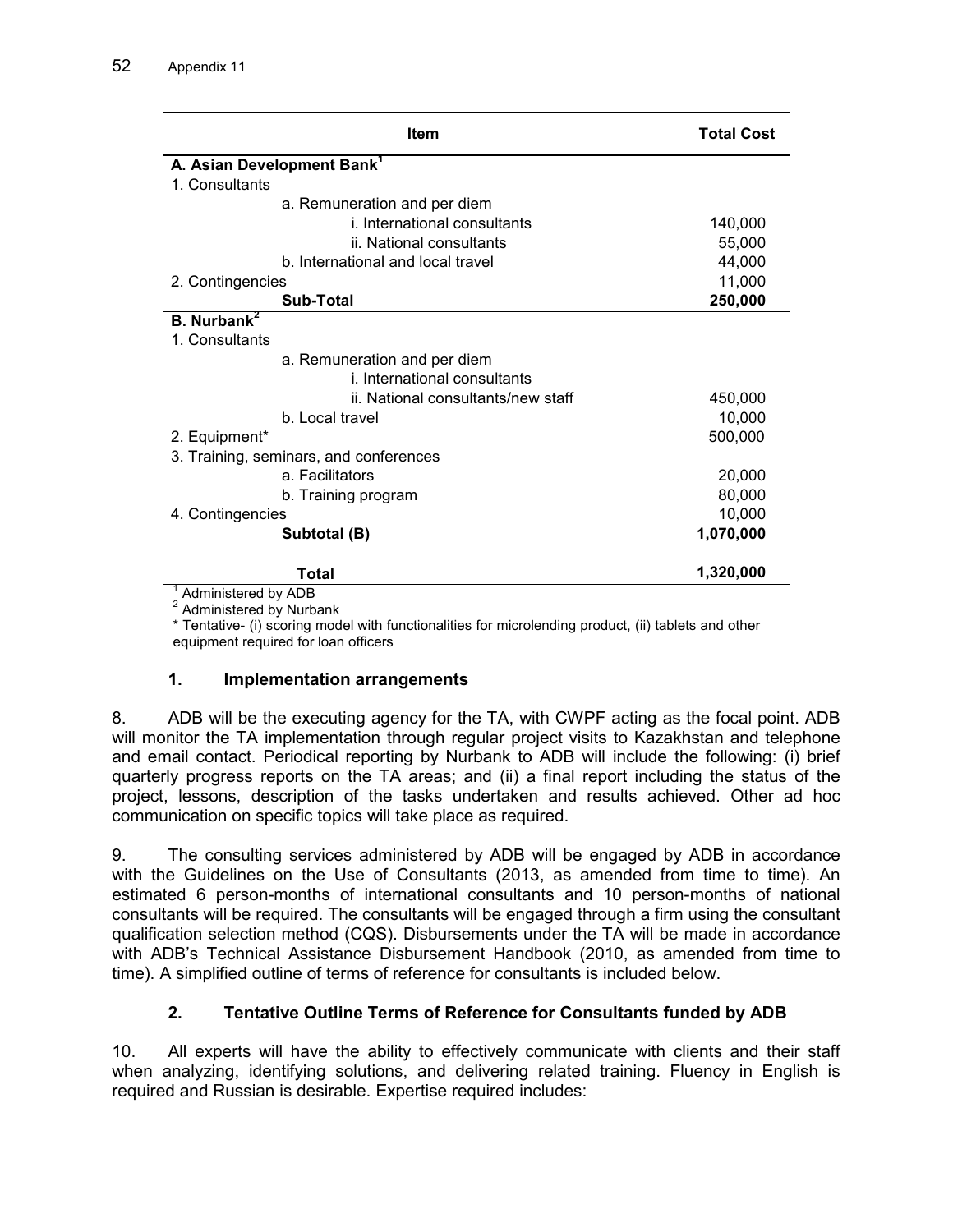11. **Small business banking experts.** The consultants will have at least 15 years of SME banking experience, including experience as a bank, head of department or branch manager. Experience MSME lending in similar transition economies is required and in Kazakhstan desired. A proficiency in Russian is desired. The consultants will hold a minimum of a bachelor's degree in finance, economics or a related field applicable to this position. The consultants will be responsible to (i) conduct market analysis for client segmentation and helping design downscaling strategies; (ii) conduct diagnostic of NRB's organizational set-up, policies, procedures and products required to serve micro-enterprises; (iii) provide recommendations and agree on an implementation plan with NRB management; (iv) support and supervise NRB's execution of the plans, including: (a) piloting of specialized microenterprise lending unit/s in [2] locations, including development of middle line manager and other staffing requirements (the recruitment of new bank staff will be the responsibility and funded by Nurbank); (b) development of credit underwriting policies; (c) development of training materials for loan officers and delivery of training of trainers; (d) design of appropriate incentive-based pay schemes for the Loan officers; (e) review of internal control and audit practices; identification of changes required related to the new product and on-the-job training to strengthen this capabilities; and (f) provide advice to the adaptation of MIS and monitoring systems, including a possible investment in a revised scoring model with appropriate functionalities for microloans.

# **3. Inputs to be funded by Nurbank**

- a. Selection and recruitment of staff required to implement downscaling strategy  $($ including middle managers, loan officers $\dots$ )
- b. Expenses required to roll-out pilot experience to at least 10 branches, including capacity development of staff.
- c. Training of least 50 loan officers in appropriate techniques of risk analysis, monitoring and recovery or workout of loans, based on training material and leveraging on training of trainers delivered by ADB consultants
- d. Investments in infrastructure and equipment required including possibly a revised scoring model with appropriate functionalities for microloans, tablets for data collection for loan officers, etc.
- e. In kind contribution of office space for consultants and communication and stationary.
- f. In kind contribution of training space.
- g. In kind contribution of management's and other staff time.

# **D. Asian Credit Fund (ACF)-Microfinance Organization Component**

12. Founded in 1997, ACF has four branches and 25 offices across five regions. With a small loan book of T1,919 billion (\$5.6 million) and an average loan size of \$375 (2015), ACF is targeting subsistence-oriented activities in agriculture. It has close to 15,000 borrowers, and 96% of its loans are outside of the two major cities. Individual entrepreneurs represent almost all of ACF's loan book. Close to 90% of the loan book are group loans, i.e. unsecured loans granted to groups of borrowers who sign loan agreements with joint responsibility to repay their loans.

13. One of ACF's priorities to support its future lending growth is to develop a new business line targeting micro and small enterprises (different from individual entrepreneurs) in urban and peri-urban areas, with higher average loan sizes. They estimate that there is service gap in the market for enterprises that want to borrow between \$7,000–\$15,000 on average. In particular, ACF would like to test a "green" product, focusing on investments to improve energy efficiency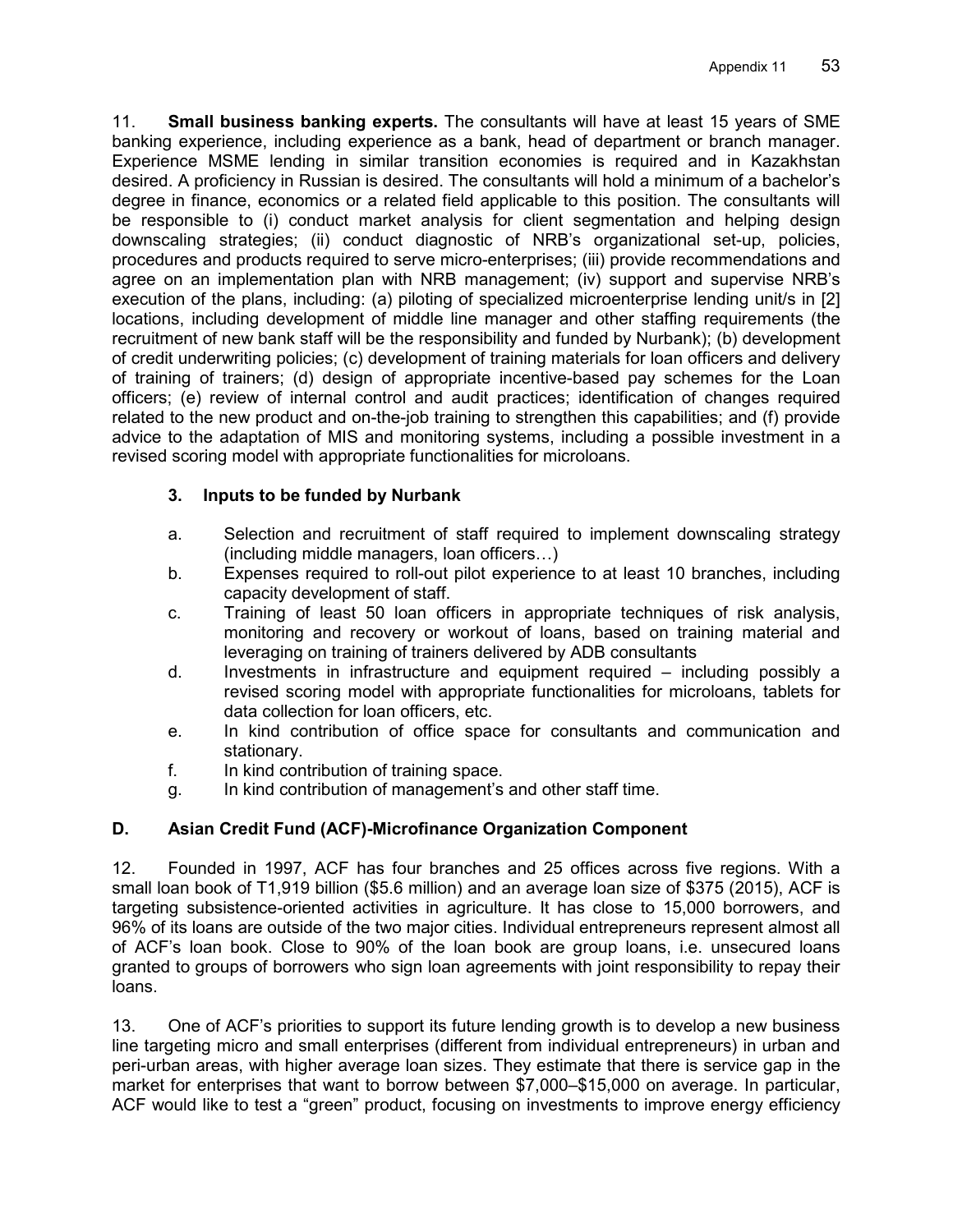and use of renewable energy. In addition, ACF will implement a new IT system with more functionalities to use mobile applications in the lending process. This new strategy requires that ACF's designs and tests new products, improves its lending processes, credit monitoring and internal controls.

14. ACF's has limited capabilities to carry out its internal audit functions. Internal audit is carried out by one person and supervised by the head of audit of Mercy Corps' subsidiary in Kyrgyzstan. AC F plans to strengthen this function by enlarging the unit, improving operational procedures for internal control and enhancing the capacities of staff.

15. The TA will help ACF in developing, testing, and rolling out new lending products for micro and small entrepreneurs and to strengthen its internal audit function. The TA will be implemented over a period of 24 months.

16. Activities and deliverables include the following: (i) market analysis for client segmentation, to identify growth potential, profitable product lines, and products' features; (ii) develop credit risk assessment policies and procedures; (iii) develop risk-based pricing methodology; (iv) train ACF's trainers on new credit assessment and policies and support later training of all relevant staff; (v) review of internal control and audit practices, identify gaps and provide assistance to improve practices, staff capabilities and risk-analysis automation. The project is expected to be piloted in one branch and then rolled out to other branches during the implementation period. These deliverables will be accompanied with on-the job training and capacity-building.

17. ACF will prepare detailed terms of reference for the consulting services in coordination with ADB. By 31 December 2019, ACF should have achieved the following results:

- a. Lending policy and procedures for new products for micro and small enterprises are in place and have been successfully tested.
- b. New products are rolled out in at least 10 branches.
- c. Lending to micro and small enterprises (legal entities) increased to 3% of total portfolio.
- d. At least 15 loan officers have been trained.
- e. Internal audit department staffed and audit processes revised and implemented.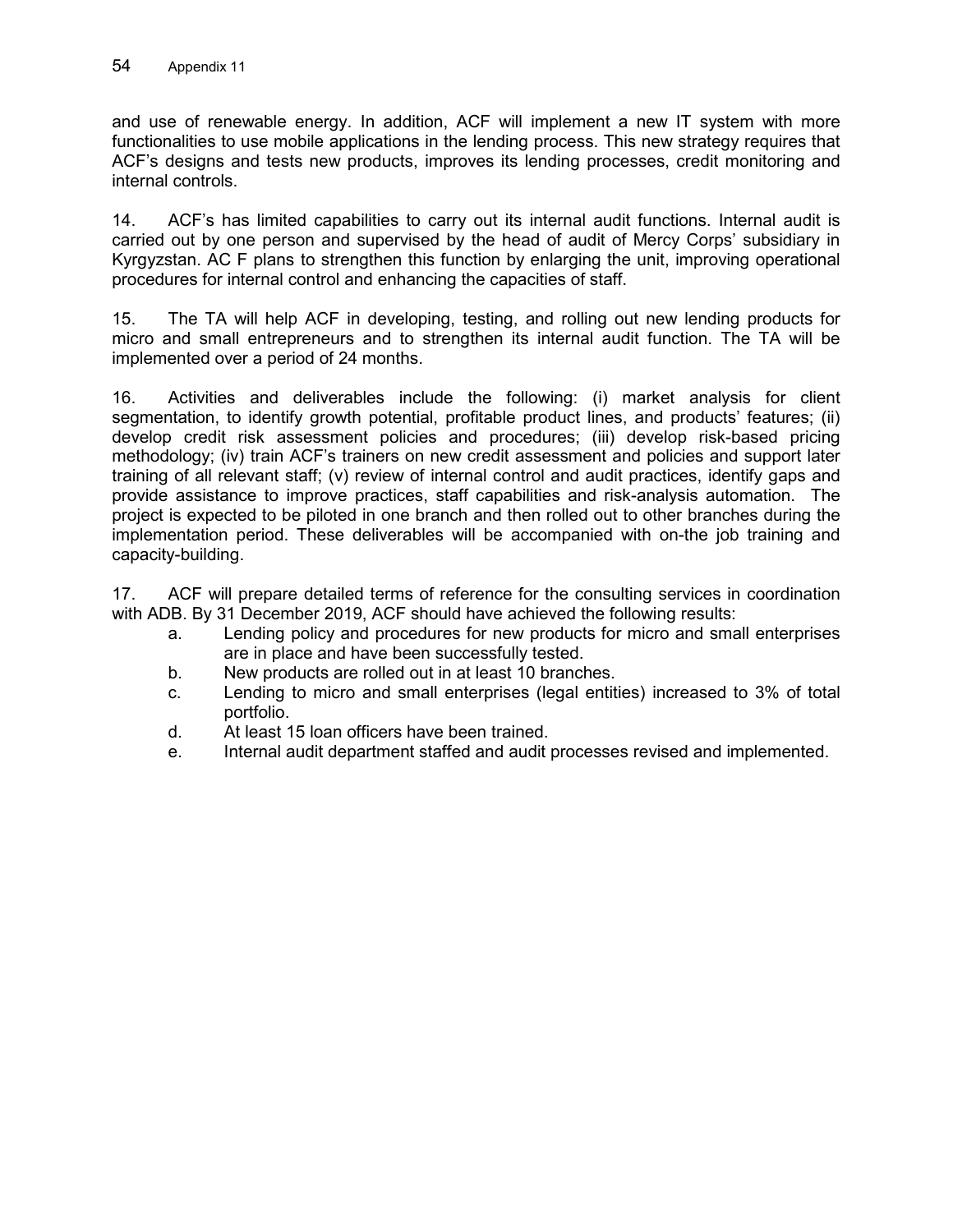| <b>Item</b>                                         |                                        | <b>Total Cost</b> |
|-----------------------------------------------------|----------------------------------------|-------------------|
|                                                     | A. Asian Development Bank <sup>1</sup> |                   |
| 1. Consultants                                      |                                        |                   |
|                                                     | a. Remuneration and per diem           |                   |
|                                                     | i. International consultants           | 100,000           |
|                                                     | ii. National consultants               | 35,000            |
|                                                     | b. International and local travel      | 20,000            |
| 2. Contingencies                                    |                                        | 14,000            |
|                                                     | Sub-Total                              | 169,000           |
| B. ACF <sup>2</sup>                                 |                                        |                   |
| 1. Consultants                                      |                                        |                   |
|                                                     | a. Remuneration and per diem           |                   |
|                                                     | i. International consultants           |                   |
|                                                     | ii. National consultants/new staff     | 10,000            |
|                                                     | b. Local travel                        | 5,000             |
| 2. Equipment*                                       |                                        | 12,000            |
| 3. Training, seminars, and conferences              |                                        |                   |
|                                                     | a. Facilitators                        | 15,000            |
|                                                     | b. Training program                    | 15,000            |
| 4. Miscellaneous administration and support costs** |                                        | 20,000            |
| 5. Contingencies                                    |                                        | 15,000            |
|                                                     | Subtotal (B)                           | 92,000            |
| <b>ALC</b>                                          | Total<br>$\sim$                        | 261,000           |

 $^{\text{1}}$  Administered by ADB<br><sup>2</sup> Administered by ACF

\* Tentative, software for internal audit automation

\*\* Marketing costs of branding and launching products, and others

### **1. Implementation arrangements**

18. ADB will be the executing agency for the TA. ADB will monitor the TA implementation through regular project visits to Kazakhstan and telephone and email contact. Periodical reporting by ACF to ADB will include the following: (i) brief quarterly progress reports on the TA areas; and (ii) a final report including the status of the project, lessons, description of the tasks undertaken and results achieved. Other ad hoc communication on specific topics will take place as required.

# **2. Tentative Outline Terms of Reference for Consultants funded by ADB**

19. **Small business banking experts** (for a total of 3 person-months; and one national, for 3 person-months). The consultants will have at least 15 years of MSME banking experience, including experience as a microfinance organization, bank, head of department, or branch manager. Experience in MSME lending in Kazakhstan is desired, and is definitely required in similar transition economies. The consultants will hold at least a bachelor's degree in finance, economics, or a related field. The consultants will (i) conduct market analysis for client segmentation and identify new product opportunities for micro and small businesses (legal entities) for ACF (including "green" products); (ii) develop credit risk assessment policies and procedures; (iii) develop risk-based pricing methodology; and (iv) train ACF's staff.